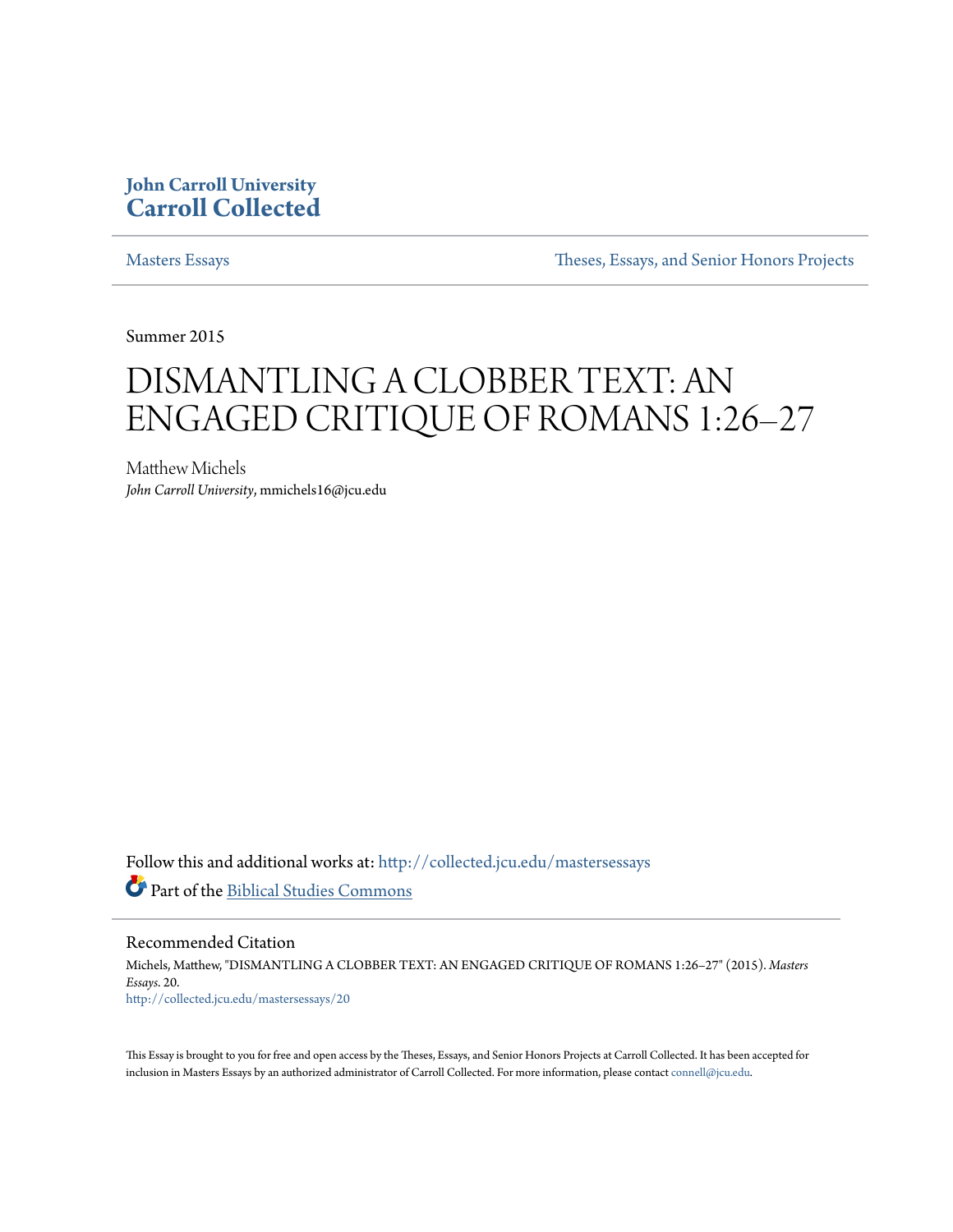## DISMANTLING A CLOBBER TEXT: AN ENGAGED CRITIQUE OF ROMANS 1:26–27

An Essay Submitted to The Office of Graduate Studies College of Arts and Sciences John Carroll University in Partial Fulfillment of the Requirements for the Degree of Master of Arts

> By Matthew Michels 2015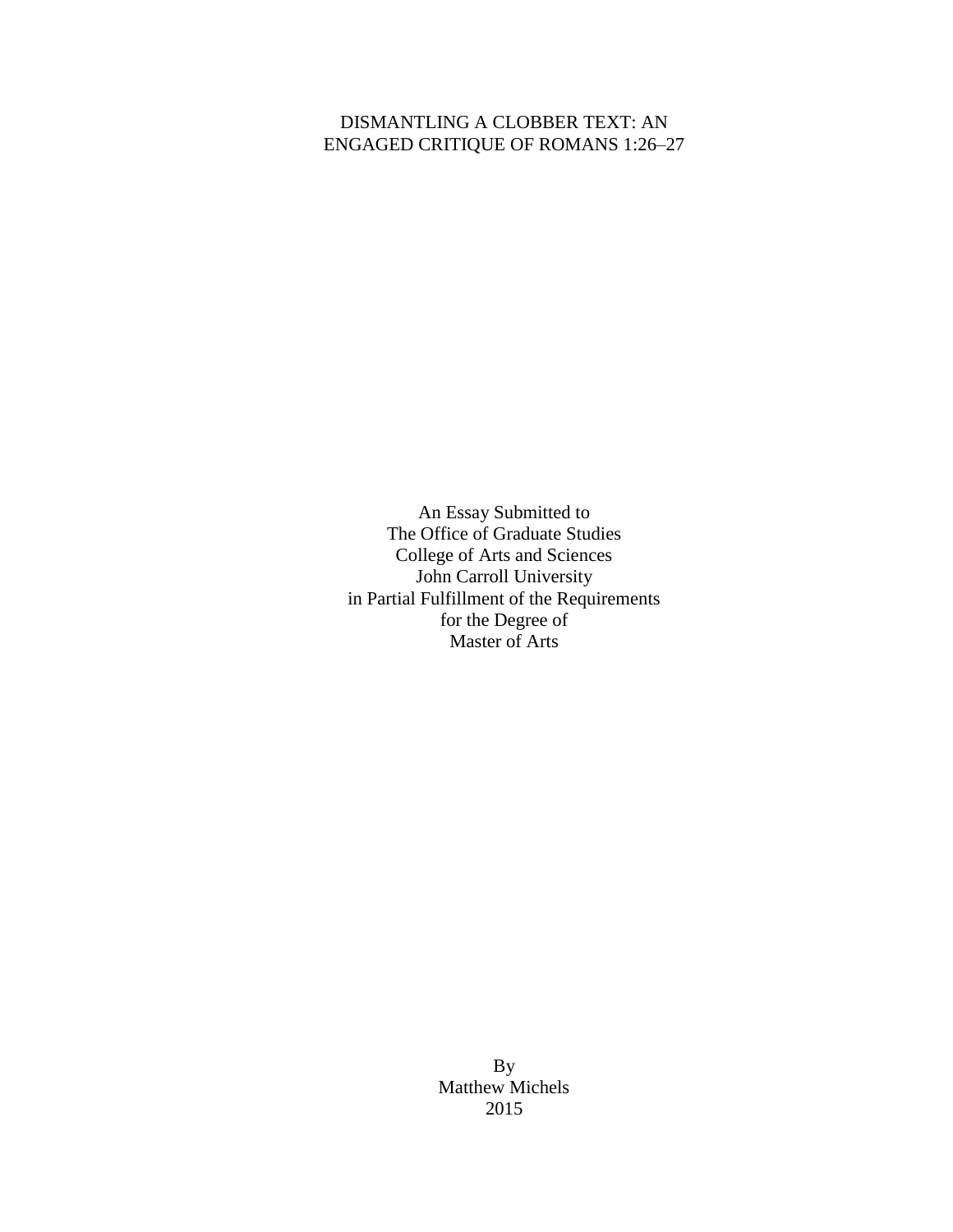The essay of Matthew Michels is hereby accepted:

B ENRIT  $\tilde{\zeta}$ 

 $McG$ inn Advisor-Dr. Sheila E.

 $5$  AVGUST 2015

I certify that this is the original document:

 $\frac{1}{\sqrt{1-\frac{1}{2}}}$ 

W/W/W/W/W

 $8/5/2015$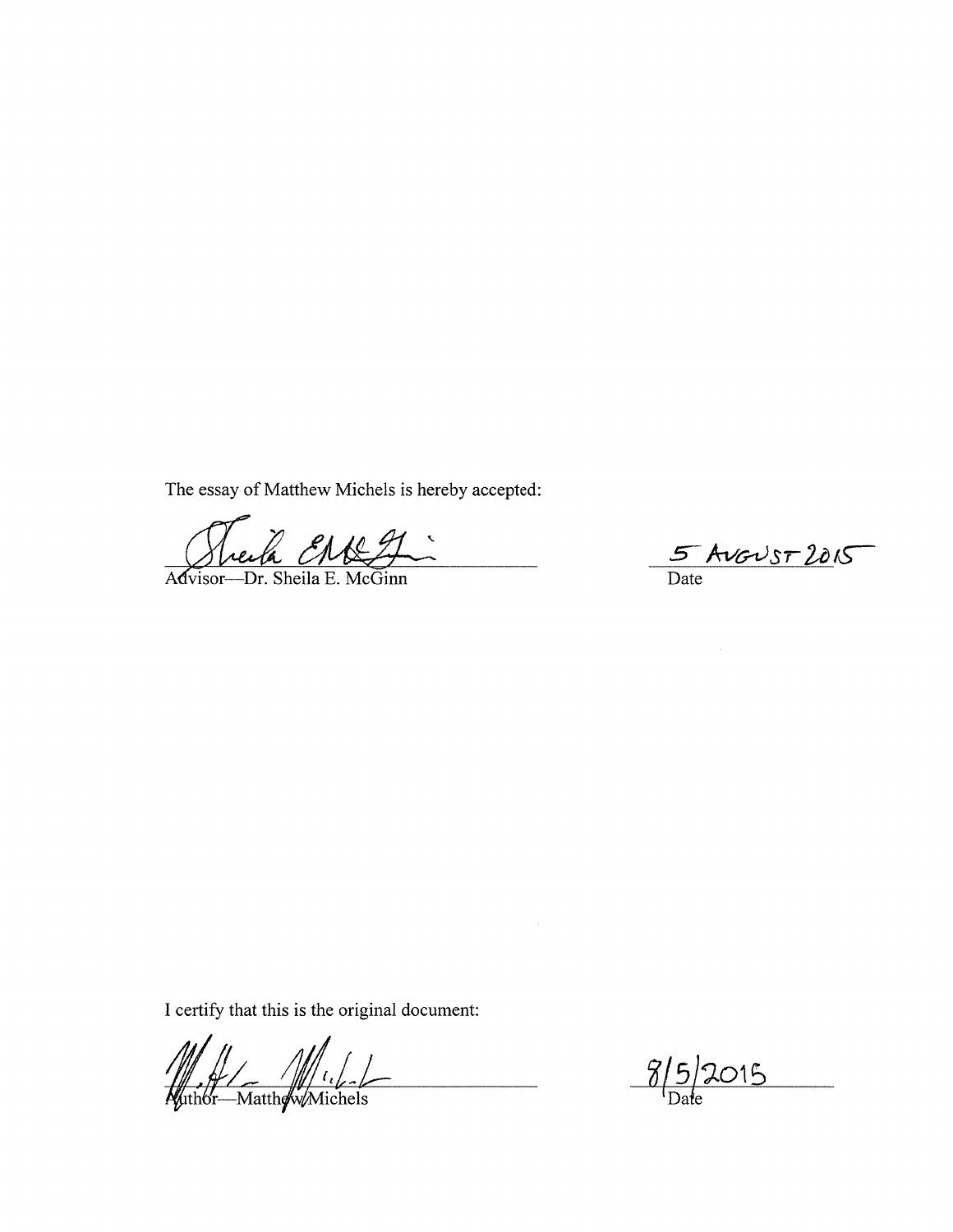### **Introduction**

Few apparent references to queer sexuality appear in the Bible—a fact that may surprise some modern readers. Leviticus 18:22, Leviticus 20:13, 1 Corinthians 6:9, 1 Timothy 1:10, Romans 1:26–27, and, for some, Genesis 19:1–29—these six passages comprise the entirety of the Bible's supposed consideration of persons and practices that fall beyond the ambit of a heterosexual norm. Yet a clobbering tradition has crystallized out of generations of readings of the biblical texts. In particular, this tradition does violence to persons with a queer sexuality, persons who are lesbian, bisexual, or gay, telling these persons that they are doomed to perdition, that they do not belong to the house of God, or, if they are permitted to enter, keeping them from full membership in the church, from pastorates, priesthood, and positions of authority. This tradition is still perpetuated today, perhaps most visible in the marriage arena: as recently as a few months prior to the completion of this paper, the current and former presidents of the Southern Baptist Convention issued a joint statement announcing their strictly heteronormative position on marriage, $<sup>1</sup>$  and the president of the United States Conference</sup> of Catholic Bishops decried the decision to allow gay couples the legal right to wed.<sup>2</sup> Indeed, as long as queer-bashing tradition is a living tradition, especially if it lives among the powerbrokers in the church, prophetic voices and communities, both within and outside the church, will call God's people to repentance on account of the violence of marginalization and worse that they carry out, wittingly or no, in God's name.

<sup>&</sup>lt;sup>1</sup> See *Baptist Press*, "SBC Presidents Unite, Declare Stand on Marriage," June 17, 2015, accessed July 6, 2015, [http://www.bpnews.net/44960/sbc-presidents-unite-declare-stand-on-marriage.](http://www.bpnews.net/44960/sbc-presidents-unite-declare-stand-on-marriage)

<sup>&</sup>lt;sup>2</sup> See United States Conference of Catholic Bishops, "Supreme Court Decision on Marriage 'A Tragic Error' Says President of Catholic Bishops' Conference," June 26, 2015, accessed July 6, 2015, [http://usccb.org/news/2015/15-103.cfm.](http://usccb.org/news/2015/15-103.cfm)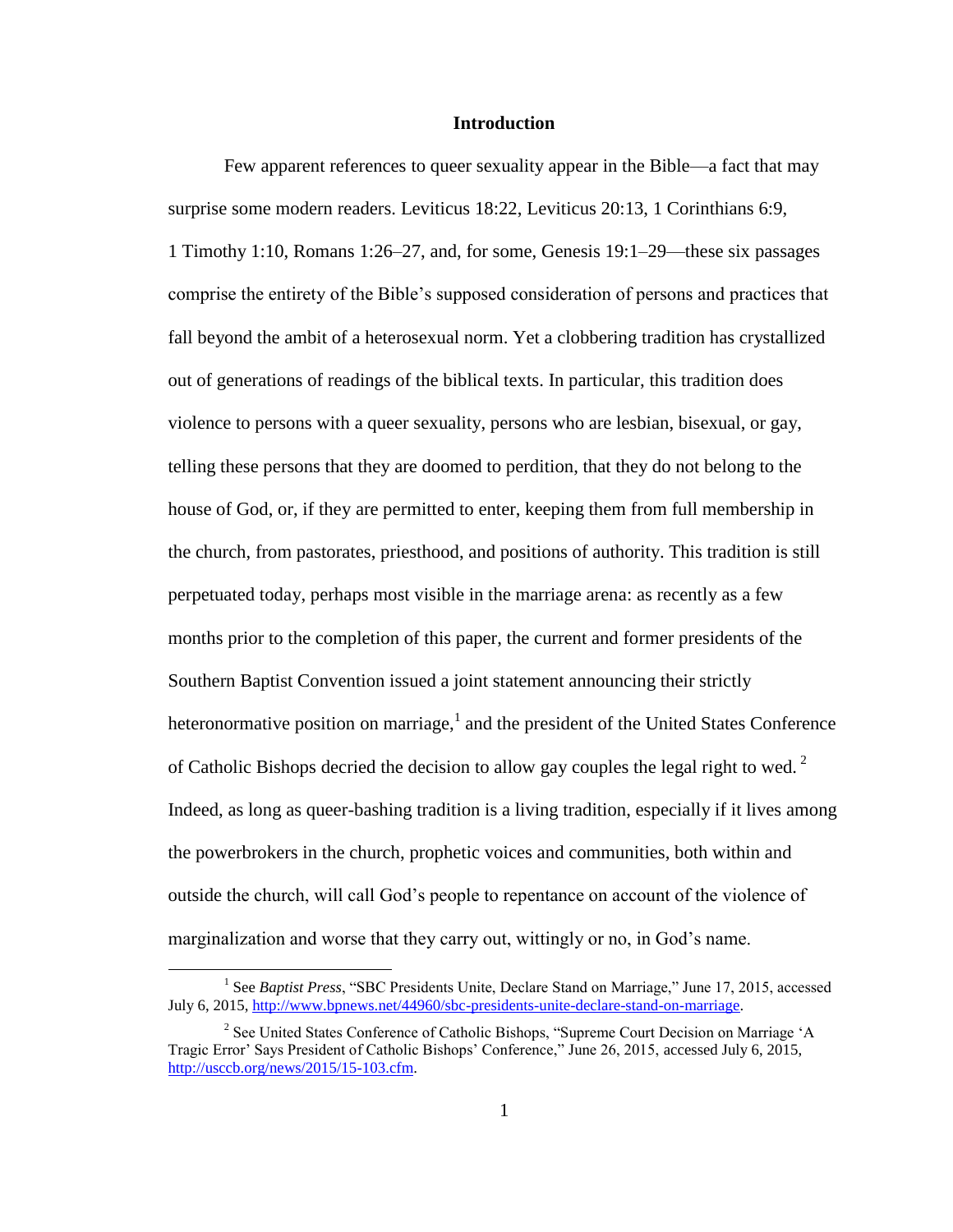This paper grapples with the traditional anti-queer reading of Rom 1:26–27, which purportedly forbids Christians from entering lesbian and gay relationships in some real sense, if not entirely. I begin by sketching this traditional reading by referring to antiqueer interpretations of Rom 1:26–27 that are top hits in today's online world; subsequently, I suggest the direction for a standard historical critique of the traditional reading by arguing for the fundamental incongruence of ancient Greco-Roman and modern Western categories of gender and sexuality. Finally, instead of establishing my own historical-critical exegesis of the text, I discuss the necessity of engaged exegesis. I perform my own engaged reading of the text by creatively entering the mind of the Roman church as they read Paul's letter. There, I entertain the possibility that Paul's words in Rom 1:26–27 sparked this ancient audience to condemn the androgynous priests of the goddess cults, whose wild public festivals seemed to epitomize unnatural sexual praxis. I conclude by drawing the parallel between ancient condemnation of the priests of the goddesses and contemporary churches' ability to continue understanding and practicing Christianity in patriarchal terms—indeed, this is the reason why I focus on the praxis of the androgynous goddess priests in the first place. The key for texts like Rom 1:26–27, I suggest, lies in adopting a *tribadic* hermeneutics, which foregrounds the experience of the queer community.

### **A Traditional Anti-Queer Reading of Romans 1:26–**

### **27**

Of traditional anti-queer readings of the Bible, Mona West writes, "Gay and lesbian people know all too well the abuse of those who read biblical narratives as they are. Like the conquest traditions, Genesis 19, Leviticus 18:22 and 20:13, Romans 1:26–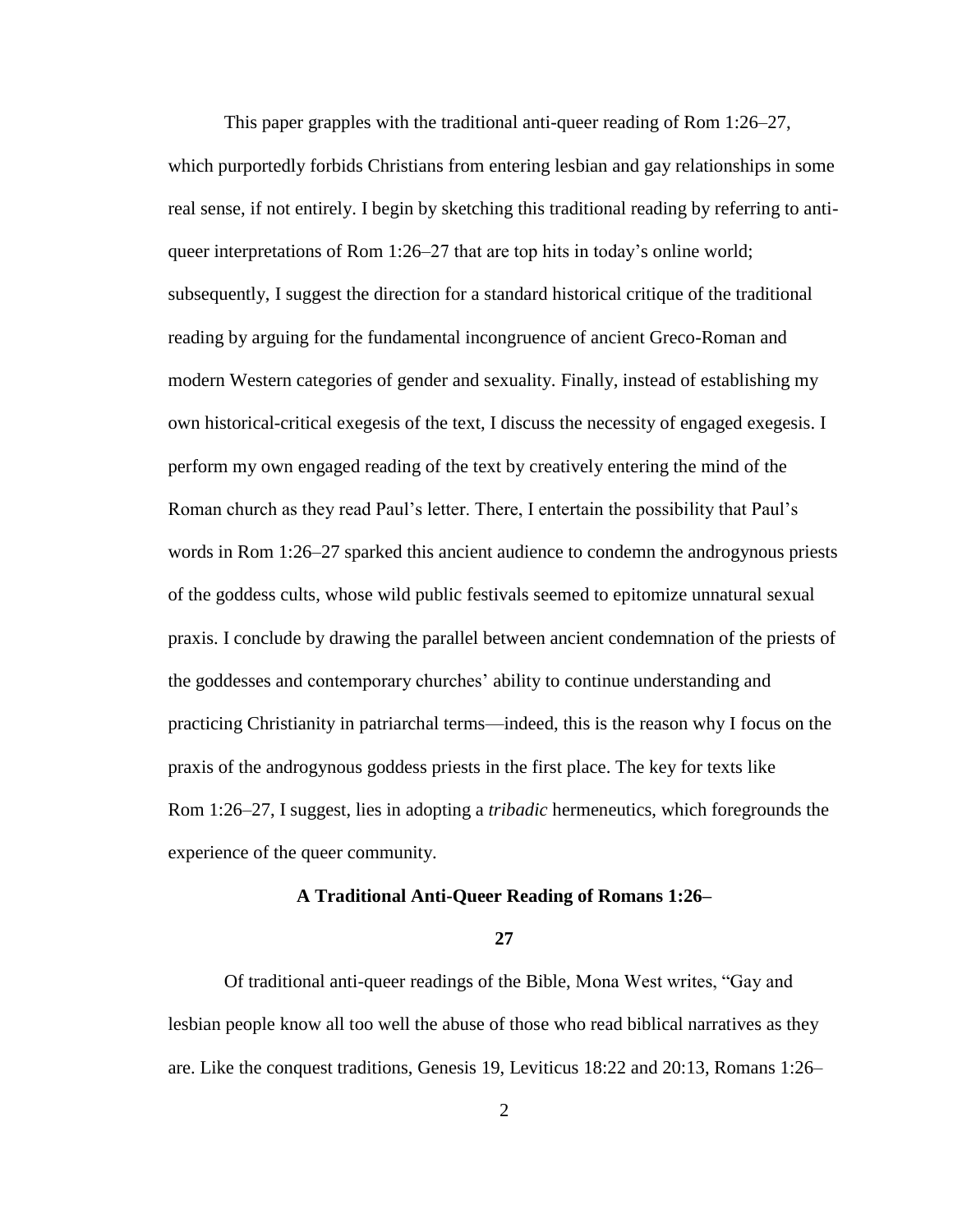28, 1 Corinthians 6:9, and 1 Timothy 1:10 have been read without the benefit of historical-critical scholarship, which indicates these texts do not address homosexuality and sexual orientation as we understand them today. Instead they have been read 'as they are' and used as 'clobber texts' that fuel hate and violence against the queer community.<sup>33</sup> A responsible exegete, therefore, should be prepared to adopt a critical attitude when it comes to texts that have traditionally been used to clobber queer groups into silence or worse. This critical posture can manifest in the rigors of historical investigation or the shrewd self-consciousness of more engaged approaches.

Indeed, Romans 1 was cited to me, a bisexual millennial living in a region and culture often hailed for its progressive outlook, when I came out. I was told that I had "chosen" to live "in direct disobedience to the revealed will of God" on the basis of this passage as well as a text in Leviticus. And I am far from the only victim of the traditional, queer-clobbering reading of the text. To the contrary, a keyword search using the term "Romans 1:26–27 commentary" returns top results that cite these verses as a condemnation of homosexuality, and, presumably, queer sexuality in general.<sup>4</sup> The second search result links to a commentator who interprets Paul's outline of idolatrous exchange in the pericope Rom 1:18–32 to include a condemnation of homosexuality, identifying the "degrading passions" of the women who are the subject of verse 26 as "homosexuality, a sin indubitably condemned in Scripture."<sup>5</sup> The commentator adduces

<sup>&</sup>lt;sup>3</sup> Mona West, "Outsiders, Aliens, and Boundary Crossers: A Queer Reading of the Hebrew Exodus," in *Take Back the Word: A Queer Reading of the Bible*, ed. Robert E. Goss and Mona West (Cleveland: Pilgrim Press, 2000), 79.

<sup>&</sup>lt;sup>4</sup> Search performed using the Bing search engine on June 22, 2015.

<sup>5</sup> Bruce Hurt, "Romans 1:26–27 Commentary," PreceptAustin.org, last modified December 26, 2013, accessed June 22, 2015, [http://www.preceptaustin.org/romans\\_126-27.htm.](http://www.preceptaustin.org/romans_126-27.htm)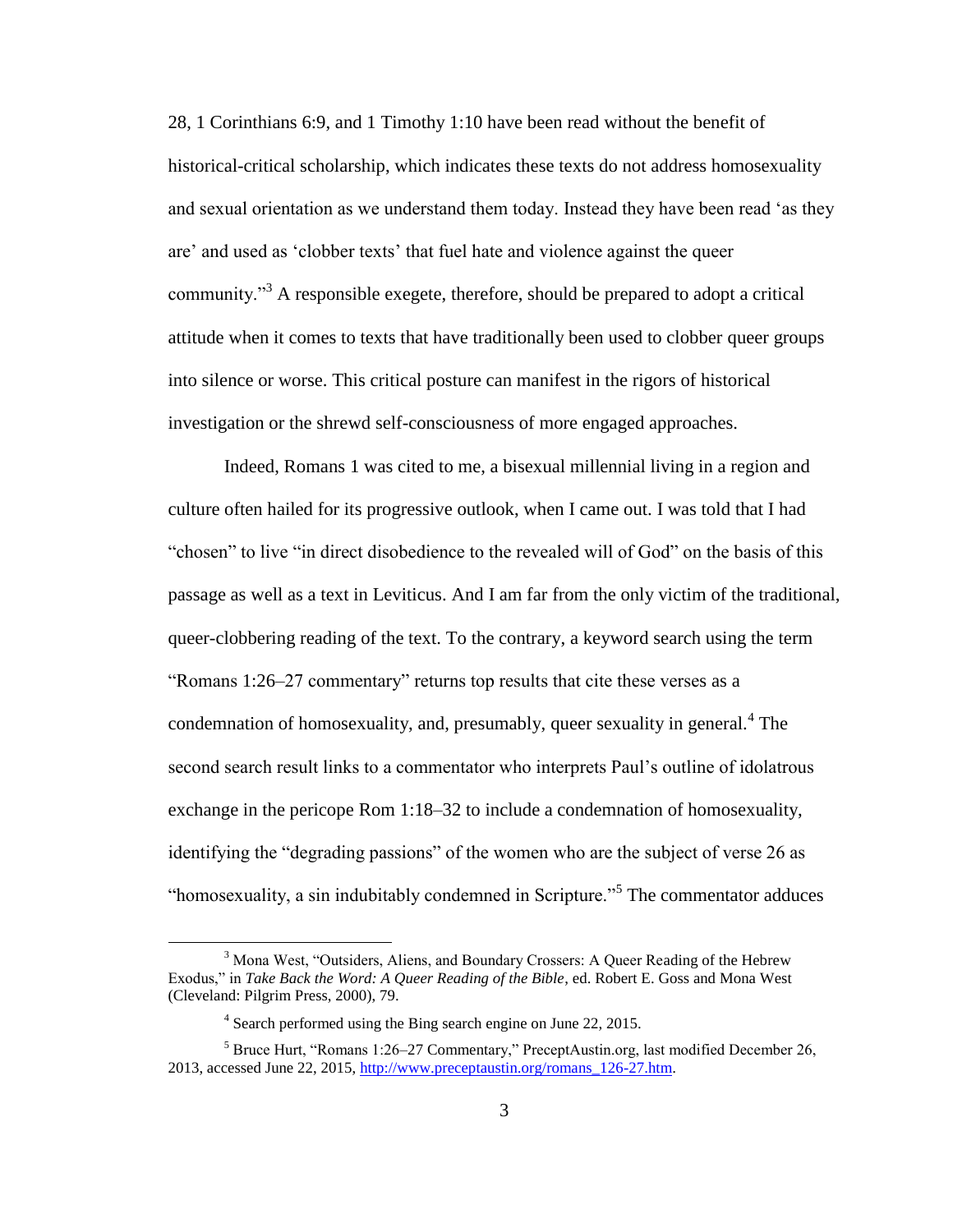the usual clobber texts to his case, including Gen 19:5, Lev 18:22–28, 1 Cor 6:9, and 1 Tim 1:10, along with a handful of other passages that purportedly have something to do with the topic of homosexuality in the Bible. The commentator goes on to find Rom 1:27 to contain a similar condemnation of male homosexuality. The sixth search result calls homosexuality a "perversion of sex."<sup>6</sup> The fourth search result brings up an older commentary on Romans 1 which states that the "very sin of 'sodomy' is here designed … an exceeding great sin this is, contrary to nature, dishonourable to human nature, and scandalous to a people and nation among whom it prevails…. It is a sin which generally prevails where idolatry and infidelity do."<sup>7</sup> Regarding this search result, my point is somewhat more nuanced, as it is not to lambaste this commentary, which today must be considered a source from its own time. The problem is rather that a commentary such as this is uncritically appropriated by modern readers and subsequently used to clobber queers. Consider, for instance, how the website hosting this commentary praises it as "contain[ing] priceless gems of information that are found nowhere except in the ancient writings of the Jews" without a word on the originating context of the commentary.<sup>8</sup> More search results could easily be listed here.

The traditional reading of Rom 1:26–27 is held up by hidebound proof-texting to bolster positions and ideas that are completely foreign to the world of the Bible no matter what evidence is presented to the contrary. This practice continues in spite of the fact that

<sup>6</sup> David C. Grabbe, *Forerunner Commentary*, BibleTools.org, accessed June 22, 2015, [http://www.bibletools.org/index.cfm/fuseaction/Bible.show/sVerseID/27957/eVerseID/27957.](http://www.bibletools.org/index.cfm/fuseaction/Bible.show/sVerseID/27957/eVerseID/27957)

<sup>7</sup> *John Gill's Exposition of the Bible*, BibleStudyTools.com, accessed June 22, 2015, [http://www.biblestudytools.com/commentaries/gills-exposition-of-the-bible/romans-1-27.html.](http://www.biblestudytools.com/commentaries/gills-exposition-of-the-bible/romans-1-27.html)

<sup>8</sup> BibleStudyTools.com, accessed June 22, 2015, [http://www.biblestudytools.com/commentaries/gills-exposition-of-the-bible/.](http://www.biblestudytools.com/commentaries/gills-exposition-of-the-bible/)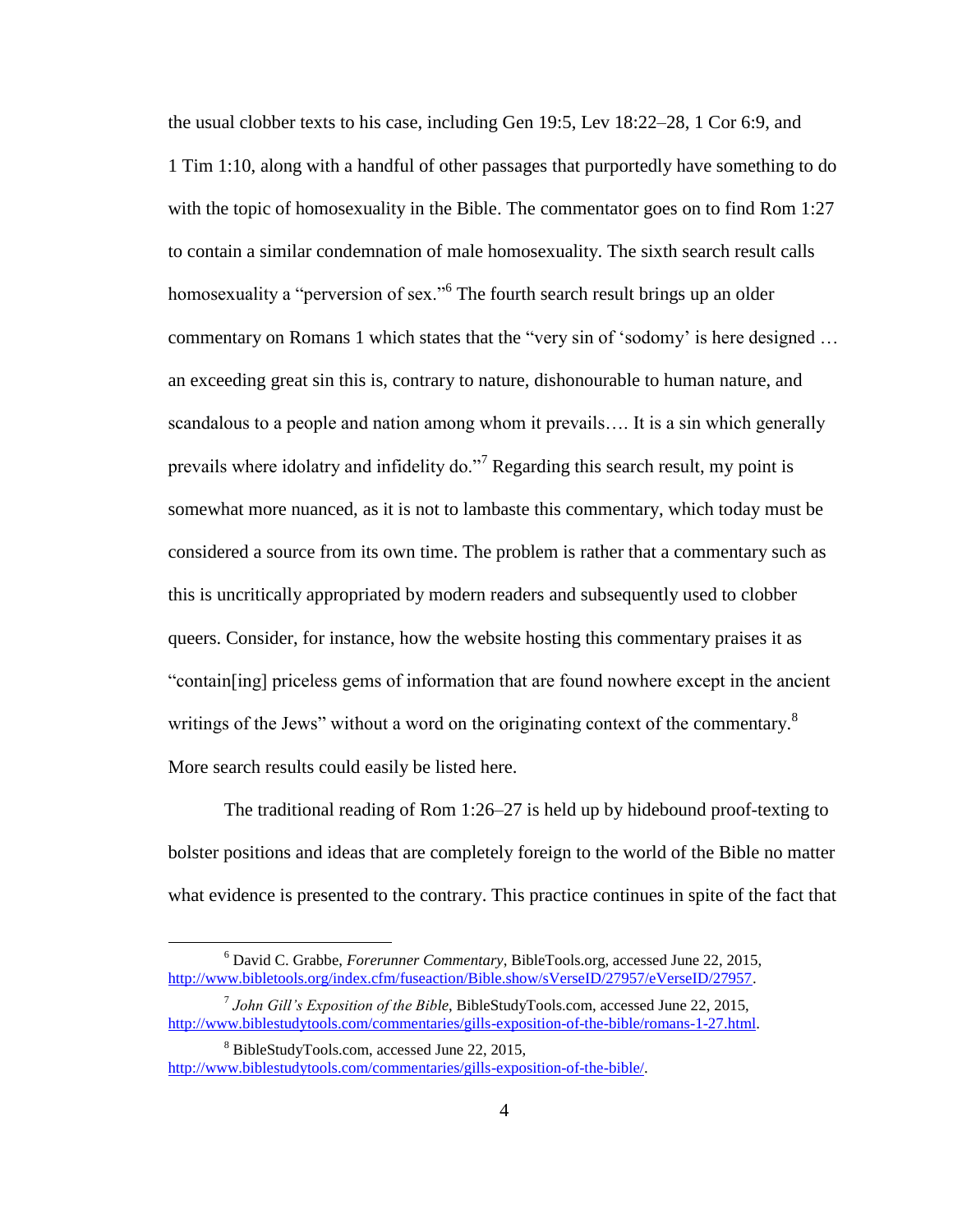self-avowed and well-researched "ahistorical" programs of textual interpretation are liable, as Elizabeth Clark points out, to smuggle in an uncritical perspective, such as the assumption that "all Biblical texts speak together in relative harmony, [so] that the various books, chapters, and strata exist in communion together.<sup>"9</sup> One important remedy is a good dose of historical criticism, which is sensitive to the complex historical processes that shaped all the biblical texts.

When approaching a question that pertains to notions of sexuality and gender in the ancient Greco-Roman world, such as the contemporary reader's question about the identity of the men and women who are mentioned in Rom 1:26–27, utmost caution must be exercised to avoid imposing modern categories of sexuality and gender that are incongruous with the Greco-Roman context. A typical modern Western mindset on sexuality and gender might be crudely sketched as follows. Sexuality and gender comprise distinct facets of the human person. Sexuality is a person's orientation to be sexually attracted to persons of a particular gender and is parsed in terms of a person's own gender: straights are oriented toward persons of the opposite gender, lesbians are women who are sexually attracted to women, etc. Gender itself, however, is a personalsocial construct that reflects the integration (and tension) of myriad traditions and influences—genetic, cultural, racial, familial, religious, existential, and so on—into a particular identity, such as maleness or femaleness. Perhaps the most familiar gender schema is the binary formulation of cismaleness (men whose gender corresponds to their

<sup>&</sup>lt;sup>9</sup> Elizabeth A. Clark, "History, Theology, and Context: The Analysis of Romans in Bernadette Brooten's *Love between Women* and Francis Watson's *Agape, Eros, Gender*," in *Gender, Tradition and Romans: Shared Ground, Uncertain Borders*, ed. Cristina Grenholm and Daniel Patte (New York: T&T Clark, 2005), 199.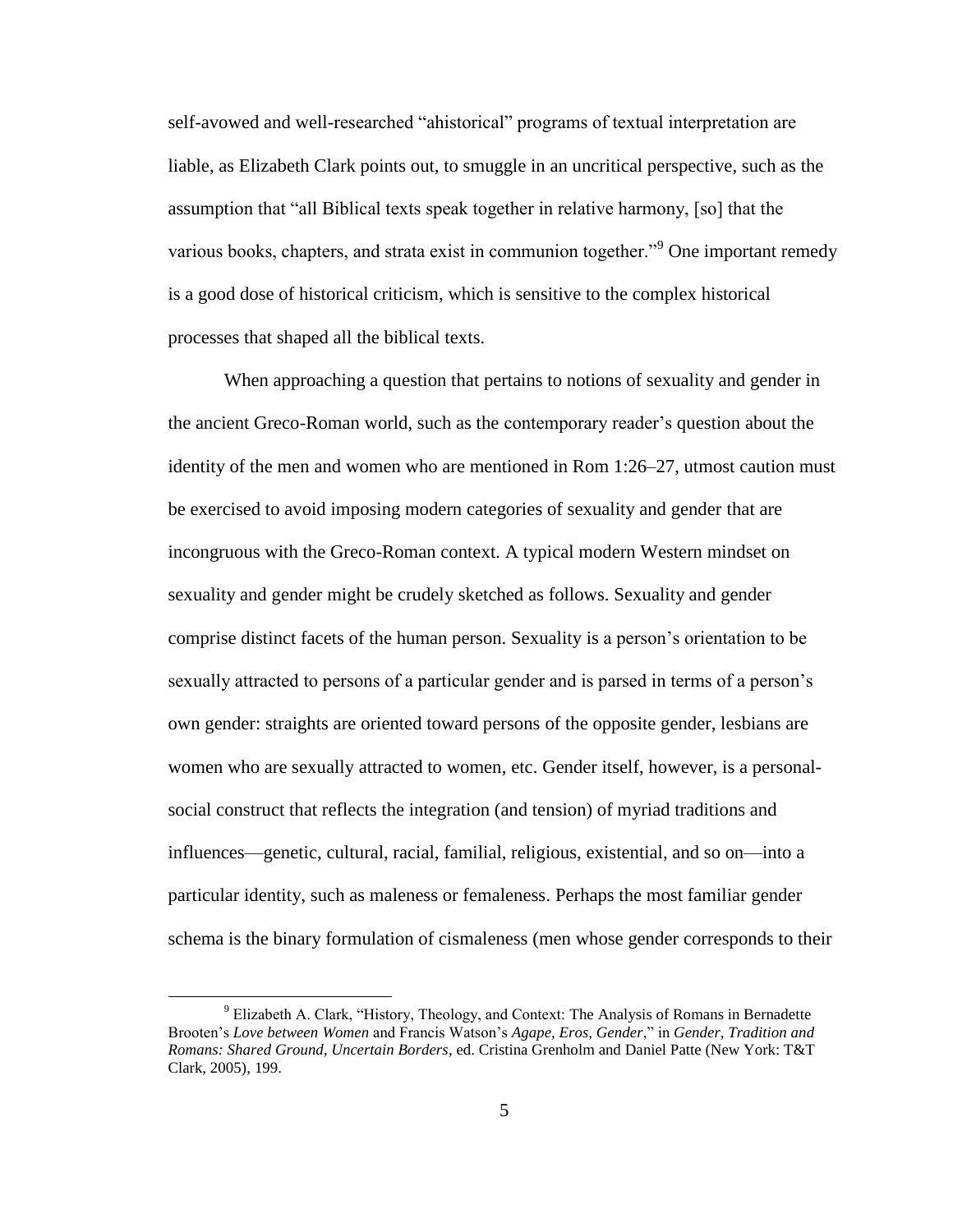biological sex)/cisfemaleness (women whose gender corresponds to their biological sex). But this obviously does not represent the only formulation of a modern gender schema, as it says nothing of transgendered persons.

In face of the Western mindset on sexuality and gender, the ancient world is a completely different question. Diana M. Swancutt illustrates as much in her essay on Roman "sexuality."<sup>10</sup> As her point of departure, Swancutt takes a groundbreaking earlier essay researching the concept of the *tribas* in Greco-Roman culture. There, the referent of the term *tribas* (pl. *tribades*) was argued to be females with homoerotic inclinations whom Roman elites disparaged through ideological tropes in order to paper over the reality of female homoeroticism in the empire.<sup>11</sup> Swancutt points out that this definition, while pivotal for its recognition of the ideological dimension operative in Roman elites' use of *tribas*, <sup>12</sup> is deficient for its reliance on modern Western categories of sexuality and gender that do not pertain to the Roman experience of these phenomena:

The interpretive grid ... that of "homoeroticism," distorts [scholars'] results by leading them to interpret the figure [of the *tribas*] primarily as a function of the *sameness* of the participants' sex and, by extension, as a referent to actual homoerotic women in Rome. Although the use of "homoeroticism" reflects historians' efforts to avoid the modern discourse of "sexuality" as a description of ancient sex … the discursive category of "*homo*eroticism" is a similarly modern, Western substitute. Like "sexuality," it treats the biological sex of one's sex-partner, taxonomized on the equally modern two-sex model of the human body, as the defining feature of eroticism. $^{13}$ 

<sup>&</sup>lt;sup>10</sup> Diana M. Swancutt, "*Still* before Sexuality: 'Greek' Androgyny, the Roman Imperial Politics of Masculinity and the Roman Invention of the *Tribas*," in *Mapping Gender in Ancient Religious Discourses*, ed. Todd Penner and Caroline Vander Stichele (Leiden: Brill, 2007).

<sup>&</sup>lt;sup>11</sup> See Judith P. Hallett, "Female Homoeroticism and the Denial of Roman Reality in Latin Literature," in *Roman Sexualities*, ed. Judith P. Hallett and M. B. Skinner (Princeton: Princeton University Press, 1997), 255–73.

<sup>12</sup> Swancutt, "*Still* before Sexuality," 11.

 $13$  Ibid.,  $14-15$ .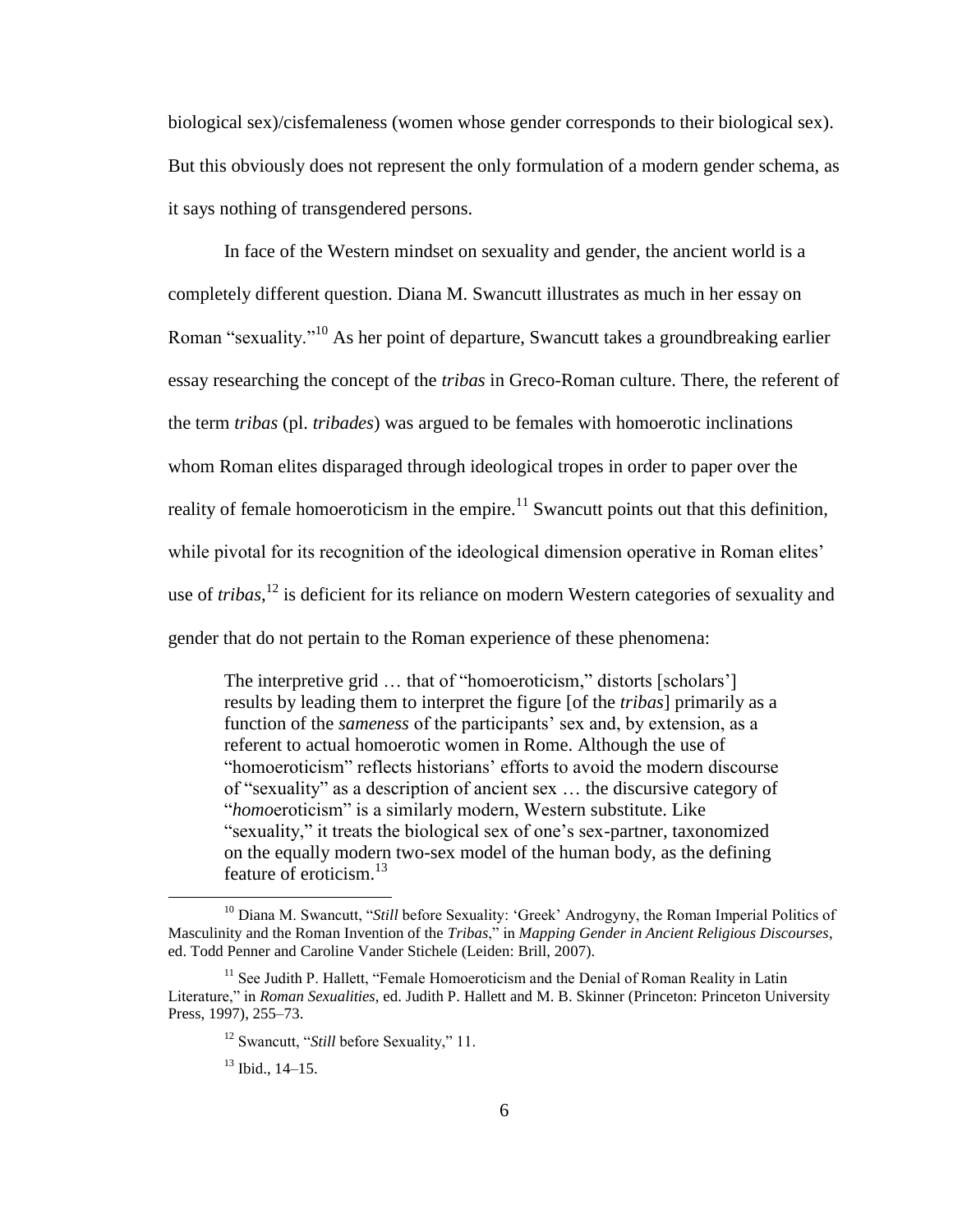Swancutt complains because she perceives historians to be insufficiently sensitive to the fundamental inequivalence of ancient Greco-Roman and modern Western conceptions of the human body. The latter, as she mentions, often manifests in two basic sexes, male and female. It is precisely this distinction between different sexes that allows Western science to separate sexuality and gender as separate categories. But the model of sex and body at work in the Greco-Roman gender schema was not two-sex and egalitarian; rather, it was one-sex and hierarchical. Swancutt explains, "Pre-modern Westerners ranked bodies on a hierarchical gender spectrum of relative physical perfection (masculinity); relegated females, as the most imperfect male-bodies, to the bottom of that spectrum; and recognized the existence of 'middling' androgynous bodies that possessed masculine and less-perfectly masculine (that is, feminine) physical attributes.<sup>"14</sup>

What must be recognized and excluded from the interpretive grid of exegetes treating the Roman period is a conceptualization of sexuality and gender such that sexuality is understood as the gender toward which the Roman person, like the modern person, was innately oriented. To the contrary, Swancutt protests against the definition of *tribas* as a concept formulated by elite Romans out of their experience of female homoeroticism. Such a definition unjustifiably presumes that Romans consciously had an experience explicable in terms of a Western conception of sexuality—namely, a conception which is based on persons' biological sex. This conception, however, originated in the nineteenth-century discourse of Western medical science, which introduced the notion of a biological orientation toward a particular sex, and psychology,

<sup>14</sup> Ibid., 18–19.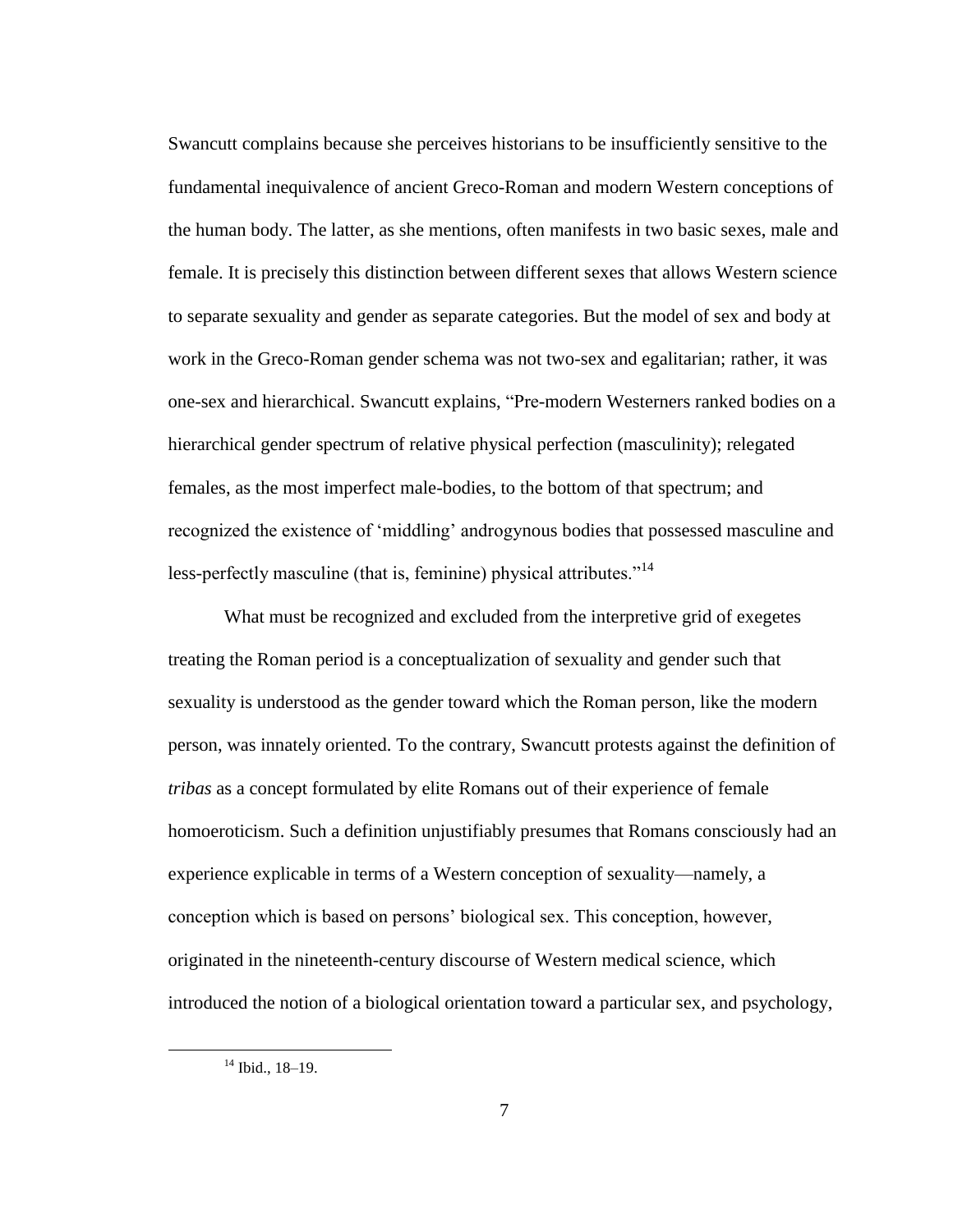which contributed the idea of the innate human drive for sexual intercourse. An important consequence of these scientific models consisted in the distillation of sexuality and gender into distinct and independent categories. What before was regarded as "genderinversion" now came to be known as "homosexuality," the phenomenon seen in persons who have sex with other persons of the same gender because of their innate biological drive to same-sex intercourse.<sup>15</sup>

Swancutt insists that at the heart of this category error is the uncritical assumption that Greco-Roman persons understood themselves as possessing sexual orientations independently of their gender identity. She argues that a study of sex acts in classical Greek antiquity reveals that the active/passive dichotomy of sexual roles was simply an aspect of the masculine/feminine gender paradigm—the active role of course being ascribed to masculinity, and the passive role to femininity. Similarly, she argues that investigation of Roman sexual ideology signals an even stronger conviction: an active sexual role is not merely an aspect of masculinity, nor the passive role merely a side of femininity, but rather the masculine is defined as the active, and the feminine is defined as the passive. What this leads to is the insight that, for the ancient Romans, one's gender was constituted by the character of the sex acts in which one engaged. As Swancutt puts it, "Whether 'active/insertive' or 'passive/receptive,' sex acts in Rome were therefore gender-identifying acts."<sup>16</sup> Consequently, a comparison between this and modern Western ideas about sexuality and gender might be presented visually as such:

 $15$  Ibid., 15.

 $16$  Ibid., 17–18; original sentence was set in italics.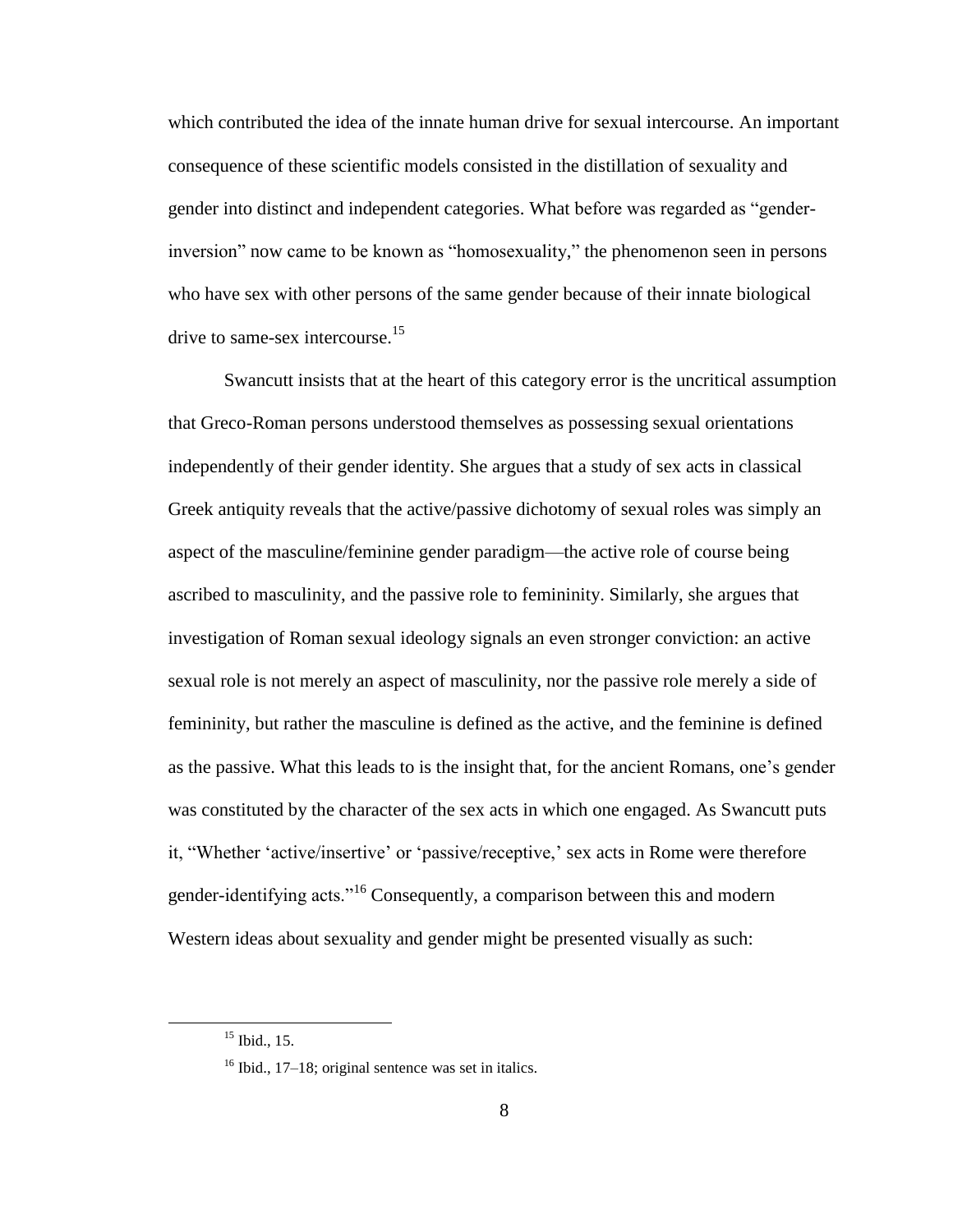### Modern Western Greco-Roman

 $\overline{a}$ 

- Two-sex model: male and female One-sex model: male
- Male and female bodies are biologically equal
- 
- Male bodies are superior, the perfect form of the human body; female and androgynous bodies manifest some defect
- Multiple sexual orientations: lesbian, gay, bisexual, queer, and so on • No sexual orientations; rather, sex acts are *gender*-constitutive

A standard historical critique of the traditional reading of Rom 1:26–27, then,

would take this incongruence of Greco-Roman and Western categories of sexuality and gender as its point of departure. From there, the task would be to delve more deeply into whom Paul was referring to in these verses, since they could not have been the ancient equivalent of lesbian and gay partners.<sup>17</sup> My task, however, is different: I will engage Rom 1:26–27 from my vantage point as a member of the contemporary queer community who has been clobbered by this text.

<sup>&</sup>lt;sup>17</sup> A key phrase in Rom 1:26–27 is the Greek *para physin* or "unnatural" (Brooten, "Paul's Views," 74). Among the possible referents for this "unnatural intercourse," Jay Michaelson lists the reversal of gender roles in sexual intercourse and the practice of pederasty. The possibility of pederasty is further supported by the Greek term *arsen* that appears in verse 27, which the NRSV translates as "men." *Arsen* in fact is broader in scope, as a more precise translation—"male" in English—could encompass both men and boys. The Greek word for an adult man, on the other hand, is *aner* (Jay Michaelson, *God vs. Gay? The Religious Case for Equality* [Boston: Beacon Press, 2011], 81–82). (Michaelson uses the singular *aner* to refer to adult men, but this is not correct; see Lawrence O. Richards, *Expository Dictionary of Bible Words* [Grand Rapids, MI: Zondervan Publishing House, 1985], 428.) Michaelson therefore suggests that Paul's avoidance of the use of the term specific to adult men strengthens the interpretation that the referent of *para physin* in verse 27 is the practice of pederasty (*God vs. Gay?*, 81–82). This interpretation becomes even more favorable in light of the fact that the passive male sex partner—the *mollis* or the *pathicus*—was stigmatized in Rome (Swancutt, "*Still* before Sexuality," 31–32). All this discussion, however, is preliminary and intended by way of example of how historical critique might proceed.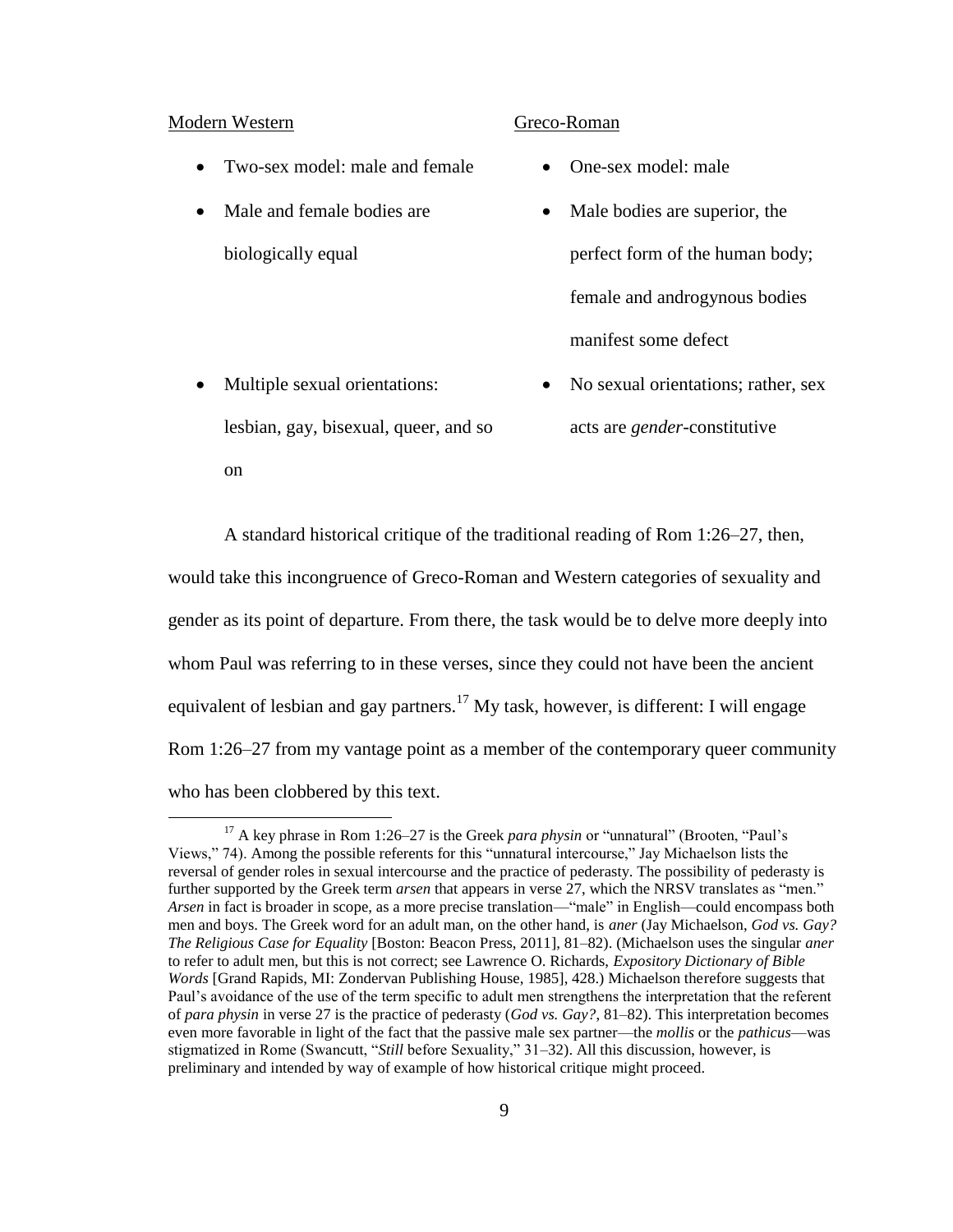### **The Necessity of an Engaged Approach**

The need for an engaged approach is precipitated by the limits of historical criticism. (By the same token, engaged approaches can always stand to benefit from solid historical research.) This is because the outcome of historical analyses is governed by the circumstances of the ancient context that is being studied. No one can say *a priori* whether or not historical investigation of a text or problem passage will arrive at a particular picture of ancient times. The strictly historical exegete cannot say in advance that the Bible will of necessity advocate for the inclusion of groups, such as the queer community, that have traditionally been oppressed by biblical discourse. For instance, who knows beforehand whom Paul might be referring to in Rom 1:26–27? Upon examination, might it not turn out that Paul is condemning a group of persons whom moderns would like to include in the church today?<sup>18</sup> One might speculate based on the trajectory of the received text, but until the research is done, such questions will remain unanswered. An exegete who has restricted himself to historical criticism, however, would be hard pressed to articulate a full-force biblical response to historical inquiry into Rom 1:26–27 that produces unfavorable results for certain demographics in the church.

The foundation of an alternative, engaged approach to the biblical texts lies in taking account of the social location from out of which the exegete herself works and interprets. Her own historical context is *always* determinative in her interpretations of the biblical text—if not overtly, then more than likely because she is representing a wellaccepted and mainstream view. Hans Georg Gadamer—and Richard J. Bernstein's

<sup>&</sup>lt;sup>18</sup> The first section of the paper illustrates this: it is only *after* historical critique of the imposition of modern categories of sex and gender on ancient times that I am able to begin to reject the anti-queer reading of Rom 1:26–27.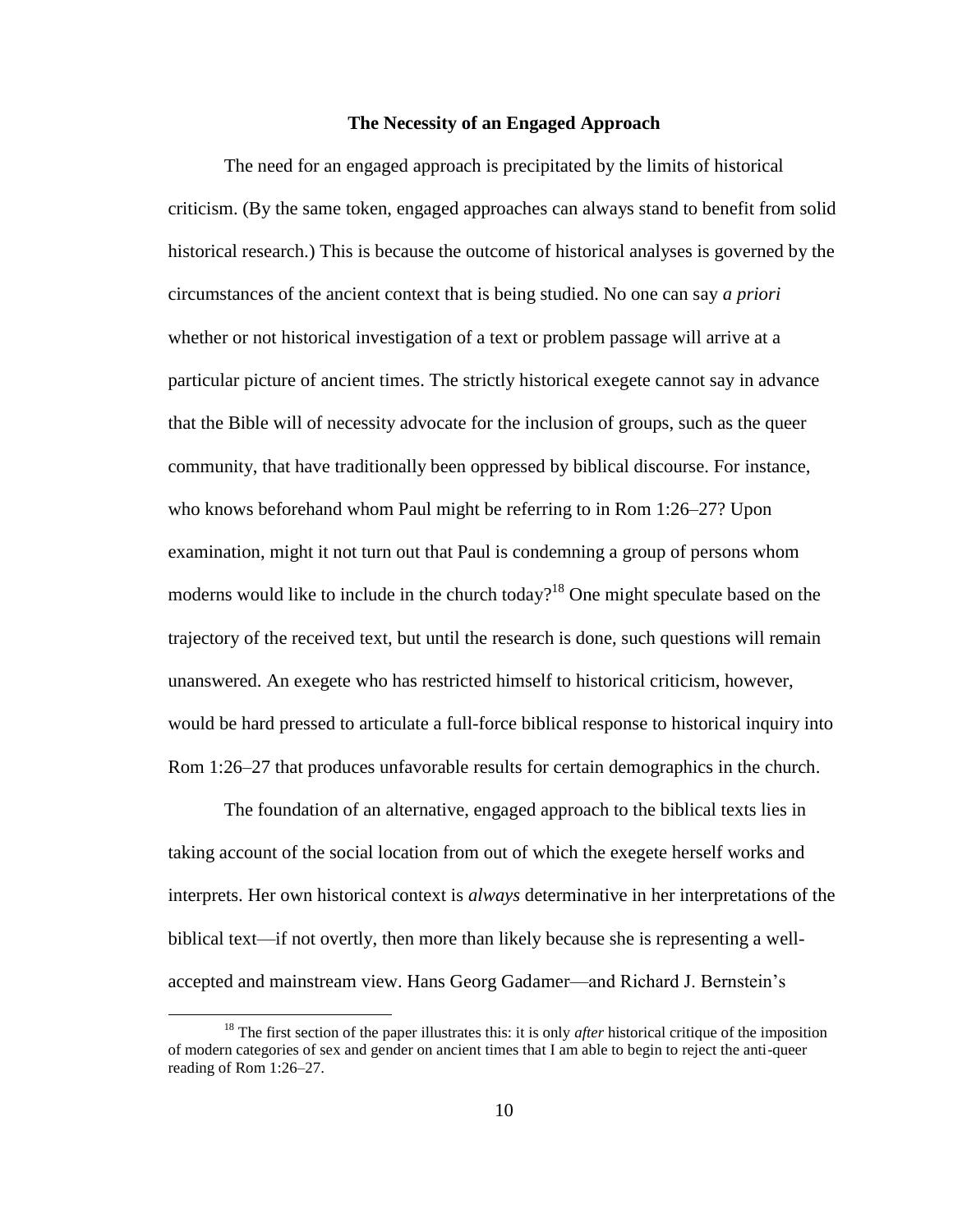explanation of Gadamer's work, *Truth and Method*—offer a model which is worth unfolding here, since it sheds light on the crucial role of the interpreter in the process of forming interpretations and ultimately grounds the validity of an engaged hermeneutics. The model with which Gadamer works has been dubbed the "hermeneutical circle" in the philosophy of hermeneutics. The concept of a hermeneutical circle first reached expression in the work of Martin Heidegger, and it is taken over by Gadamer in providing a non-Cartesian epistemology or account of the structure and possibility of knowledge.<sup>19</sup>

For Gadamer, the hermeneutical circle explains how understanding, or interpretation—these two epistemic processes are interchangeable—fundamentally involve the participation of the understanding subject, or the interpreter, with the object which she is trying to understand. For this paper, of course, the object of interpretation is a scriptural text. In affirming the importance of Gadamer's insight, Bernstein touches on the basic dimensions of his conception of the hermeneutical circle:

The most important consequence of Gadamer's understanding of the hermeneutical circle is that it clarifies the relation between the interpreter and what he or she seeks to understand…. We must learn the art of being responsive to works of art, texts, traditions … that we are trying to understand. We must participate or share in them, listen to them, open ourselves to what they are saying and to the claims to truth that they make upon us. And we can accomplish this only because of the forestructures and prejudgments that are constitutive of our being. When Gadamer says that works of art, texts, or tradition "speak to us," he is not referring to a loose, metaphorical way of "speaking" that we ourselves "project" onto the texts; rather, he is expressing what he takes to be the most fundamental ontological character of our being-in-the-world.<sup>20</sup>

<sup>19</sup> See Richard J. Bernstein, *Beyond Objectivism and Relativism: Science, Hermeneutics, and Praxis* (Philadelphia: University of Pennsylvania Press, 1983), 118. A rough but enduring image of a "Cartesian" epistemology consists in the scientific experiment, which is governed by a well-defined method that enables the scientist, the dispassionate subject, to manipulate his object, detached and isolated from his own worldview, to produce knowledge. For a more in-depth sketch of the Cartesian program, see Bernstein, *Beyond Objectivism and Relativism*, 115–18.

<sup>20</sup> Ibid., 137.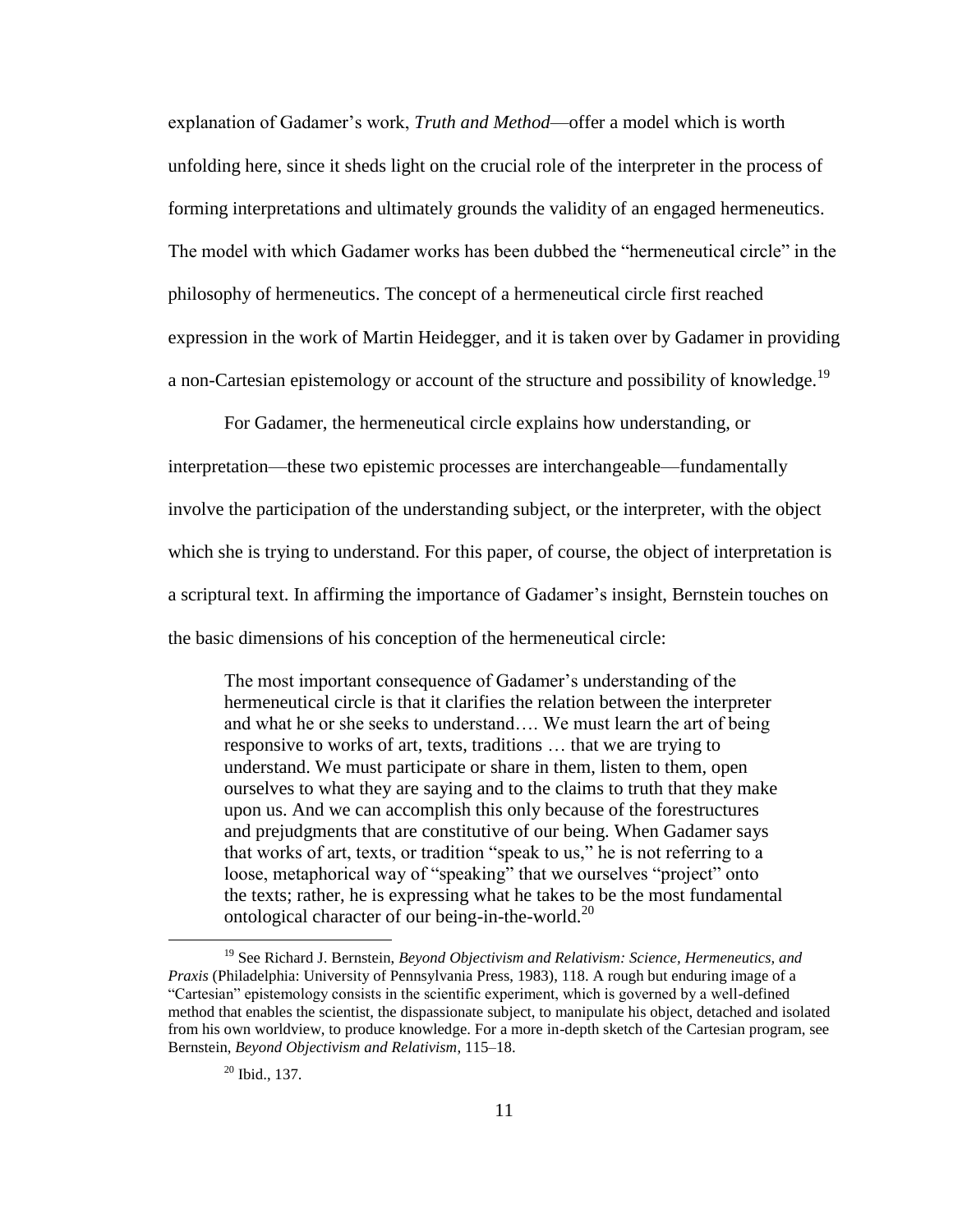This dense summary of the basic elements of Gadamer's hermeneutical circle may be even further distilled: responsiveness to the object of interpretation, which requires the participation of the interpreter in the world of the text, is an unavoidable task, because both the interpreter and the text are historically constituted, or constituted as particular existences in this historical epoch or moment. Each of these elements of the hermeneutical circle will be explained in greater detail in the following paragraphs, with the conclusion tying this discussion into where it began: the need for an engaged approach to texts like Rom 1:26–27.

In explaining his insistence that interpretive participation or self-involvement always informs the process of interpretation, Gadamer makes recourse to his concept of play. He begins to develop this concept, as Bernstein notes, with reference to works of art: "A work of art is not to be thought of as a self-contained and self-enclosed object … (something *an sich* [in itself]) that stands over against a spectator…. There is a dynamic interaction or transaction between the work of art and the spectator who 'shares' in it."<sup>21</sup> Gadamer first illustrates this dynamism through the example of a game or children's play. The game reveals itself not as an object under the control of the players, but rather as a happening or event that moves according to its own rhythm of to-and-fro:

Play obviously represents an order in which the to-and-fro motion of play follows of itself…. The structure of play absorbs the player into itself, and thus takes from him the burden of the initiative…. This is seen also in the spontaneous tendency to repetition that emerges in the player and in the constant self-renewal of play, which influences its form.<sup>22</sup>

 $21$  Ibid., 123.

<sup>22</sup> Hans Georg Gadamer, *Truth and Method*, ed. and trans. Garrett Barden and John Cumming (New York: Seabury Press, 1975), 94, as quoted in Bernstein, *Beyond Objectivism and Relativism*, 121.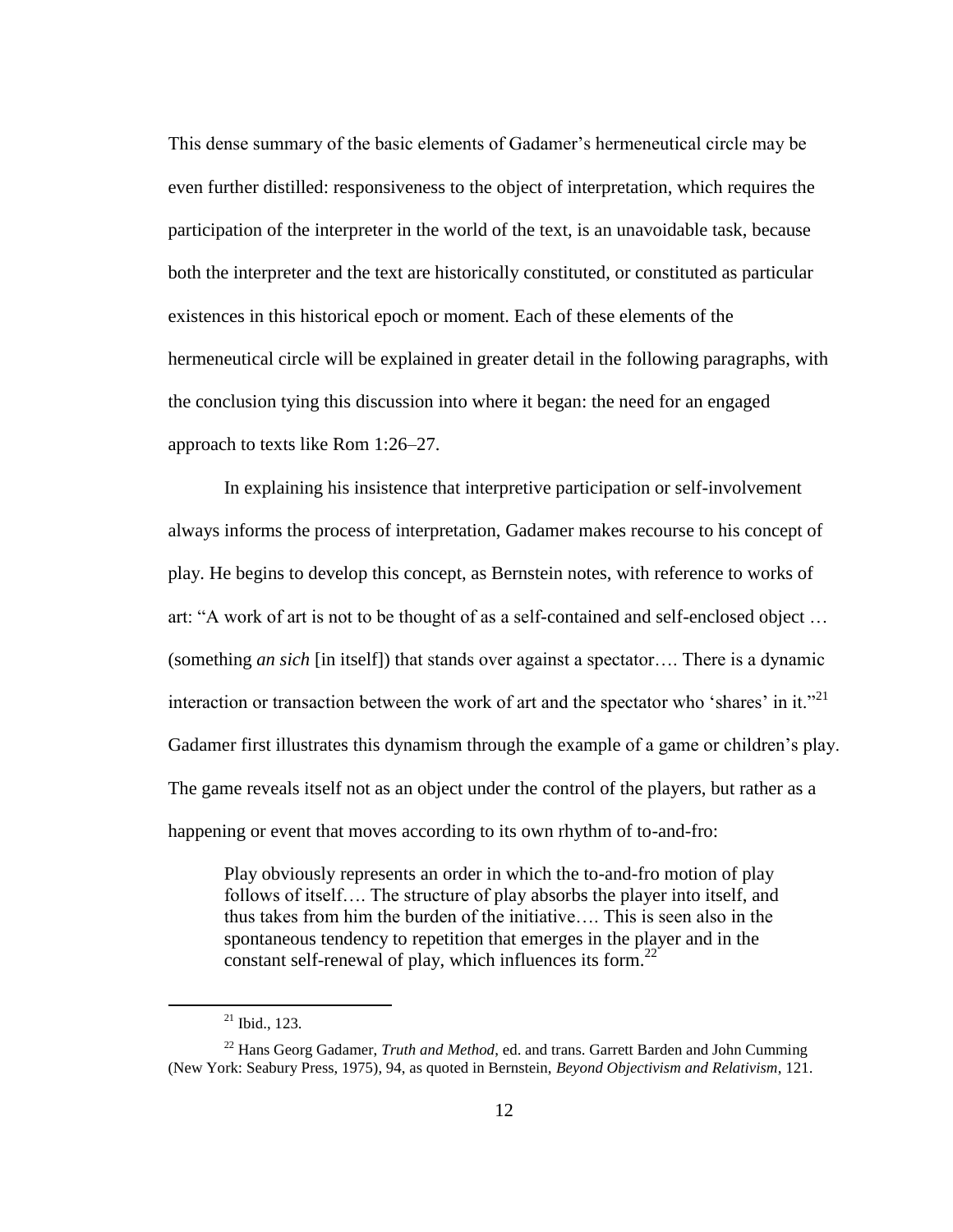The players of the game are absorbed into the rhythm and internal dynamism of play; they do not set the agenda once they have entered into the game, but rather respond to the exigencies of the game itself. Construed this way, play has its own being independent of the consciousness of the players, and the proper description of the relation of the players to their play is that play "reaches presentation" or is mediated through them.<sup>23</sup>

Gadamer utilizes the example of a dramatic or musical performance to illustrate play as an independent being that nevertheless depends on the participation of the players in order to become manifest. Bernstein explains that the "original score or text needs to be understood and interpreted by those engaged in the performance. In this context we do not have any difficulty in speaking of the original score or text making claims upon the interpreter and in realizing that all interpretation involves highlighting."<sup>24</sup> Far from erasing the text that is to be interpreted, to say that interpretation of a musical or a drama demands the creative engagement of the conductor or the director is to imply that their interpretation will be obliged to respond to the claims that the text makes upon them. For otherwise they would not be interpreting *this* text, but another text entirely! What is important, however, is to notice that Gadamer's concept of play recognizes the ineluctable impression—designated as "highlighting" by Bernstein—that the interpreter herself leaves on the text that she interprets.

It would be well to scrutinize the nature of this "interpretive impression" more closely, because the engaged exegete not only acknowledges that she leaves such an impression on the texts with which she works, but she does so self-consciously and with a

<sup>23</sup> Bernstein, *Beyond Objectivism and Relativism*, 121.

 $24$  Ibid., 124.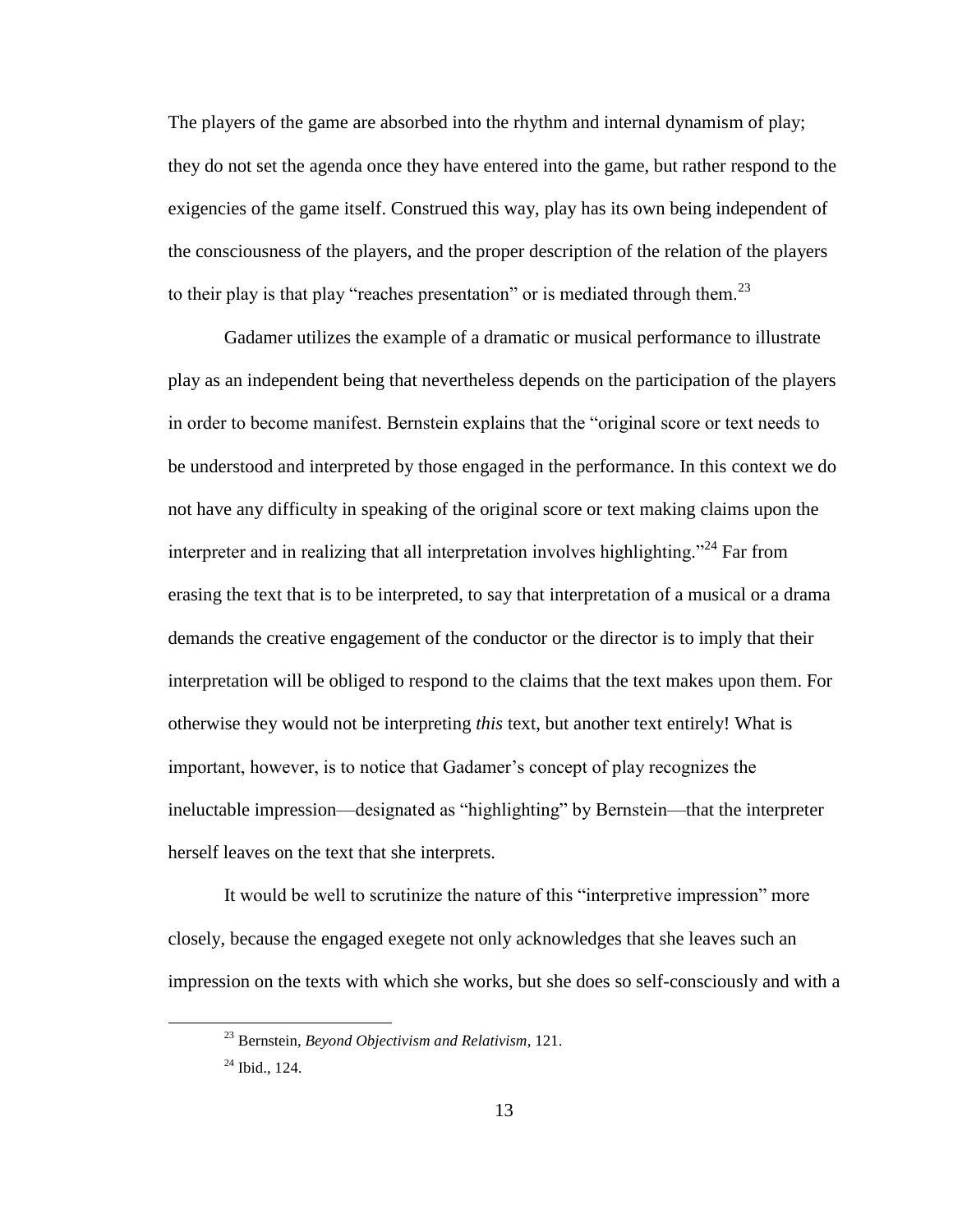definite trajectory for future interpretation and handling of the text. Gadamer sees the roots of the particular imprint created by the interpreter as consisting in her prejudices or prejudgments:

It is not so much our judgments as it is our prejudices that constitute our being…. Prejudices are not necessarily unjustified and erroneous, so that they inevitably distort the truth. In fact, the historicity of our existence entails that prejudices, in the literal sense of the word, constitute the initial directedness of our whole ability to experience. Prejudices are biases of our openness to the world. They are simply conditions whereby we experience something—whereby what we encounter says something to us. 25

The interpreter cannot ignore her inherently historical constitution. From the moment that she is born into the world, she is "always already 'thrown' into a tradition,"  $26$  or, more accurately, multiple traditions, which offer her sometimes competing personal and social identities and the materials for further (re)construction of who she is in the world. She cannot help but possess—or be prepossessed by—any number of prejudgments about her experience, which are at first given to her by the traditions that concretize her social location. If she seeks understanding of her experience, including the texts which she consciously engages therein, she must rely on her prejudgments about that experience, about that text, to understand it at all. To think otherwise is to pretend that she has no historical rootedness in the world, no historicity. Of course Gadamer finesses his defense of the place of prejudice in all interpretive activity by acknowledging the distinction between blind prejudices and justified prejudices. Moreover, the process whereby blind prejudices are dismantled actually occurs in the encounter with the other, especially with

<sup>25</sup> Hans Georg Gadamer, *Philosophical Hermeneutics*, trans. David E. Linge (Berkeley: University of California Press, 1976), 9, in Bernstein, *Beyond Objectivism and Relativism*, 127.

<sup>26</sup> Bernstein, *Beyond Objectivism and Relativism*, 142; emphasis removed.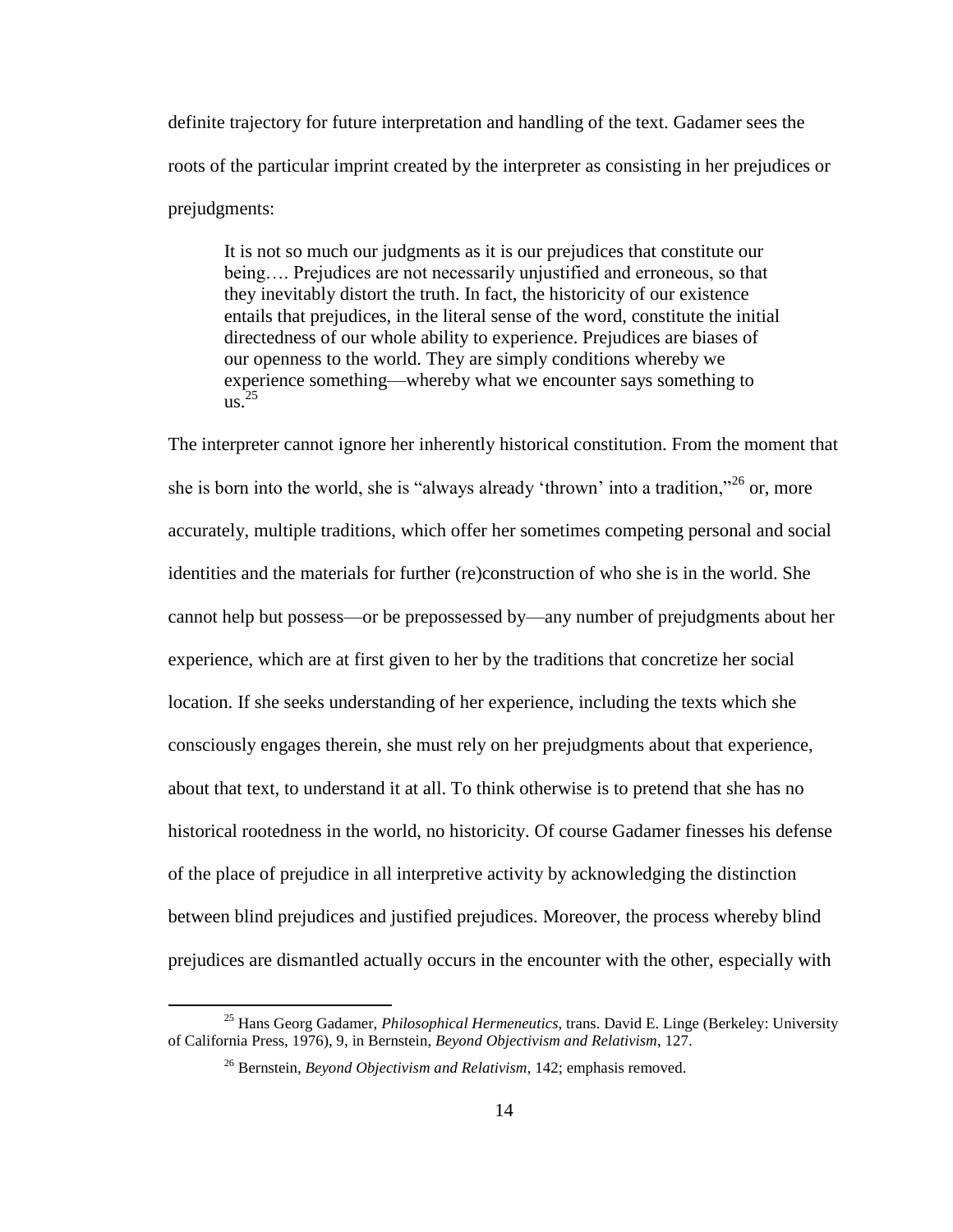"works of art, texts, and more generally what is handed down to us through tradition."<sup>27</sup> True openness to the other—or, more precisely, to the claims made by the other upon the interpreter—allows the interpreter to "risk and test" which among her prejudgments are no more than blind prejudices.<sup>28</sup>

At this point, Gadamer has provided sufficient resources to ground the validity of engaged projects of interpretation. To summarize: interpretation, including that of a religious text, fundamentally depends on the prejudgments of the interpreter for its final shape. This is because the process of interpretation draws the interpreter up into a dialogue with the text that is able to be parsed in terms of the concept of play: once the interpreter has opened herself to the claims that might be made on her and her existing prejudgments by the text, and, conversely, understanding that the text is automatically subject to the claims of the prejudgments that issue from the interpreter's own social location, interpreter and text subsequently are subsumed in a quest for meaning whose final result will depend on mutual and substantial contributions from each other. Engaged interpretation takes this basic model one step further in recognition of the fact that the text or the interpreter's prejudgments can be accorded more or less weight. Rather than suppress or minimize her prejudgments so that she might bend her life around what the text has to say—this would be a preference for or foregrounding of the *text*—the engaged interpreter or exegete foregrounds *her own prejudgments*. The engaged exegete usually makes this move, and feels justified in doing so, moreover, out of a wider and persistent experience of oppression or marginalization, as well as out of the conviction that a

 $27$  Ibid., 128.

<sup>28</sup> Ibid., 128–129.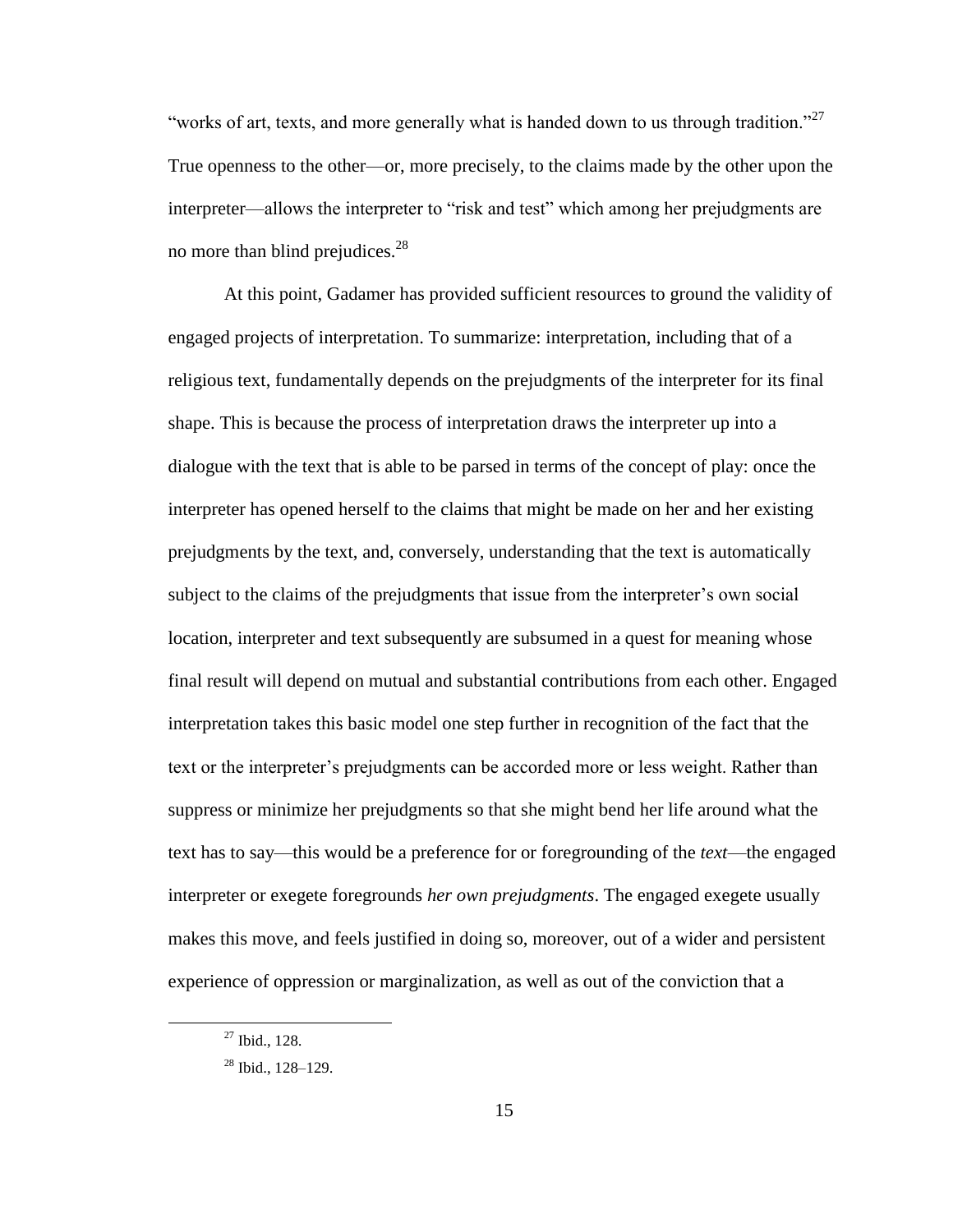particular (tradition of) interpretation necessarily leads to a particular sort of *praxis*. Thus, communities that have been subjected to historical marginalization at the hands of pernicious scriptural interpretation stand to be *liberated* by the interpretation and praxis of engaged exegesis.

### **Engaging Romans 1:26–27 in Solidarity with the**

### *Tribas*

So what might a typical engaged queer approach resemble? There is no uniform hermeneutical key here, as might be expected. Writing from the social location of a woman born in the 1930s and reared in a Christian worldview in which the only authorized voice was that of a heterosexual white male, Virginia Ramey Mollenkott recommends a strategy of reading the biblical texts from "low and outside." She explains this terminology:

From low because my status as female was secondary and silenced in the church of my youth, where girls and women wore hats to signify our submission to male authority and where even in Bible studies we were not permitted so much as to ask a question. From outside because my lesbianism (fully recognized by age eleven) took away from me even the humblest of insider status in a community that never mentioned that kind of  $\sin^{29}$ 

Mollenkott's experience growing up has particular resonance with this paper as she relates that when she was only thirteen years old, someone—evidently aware of her sexual orientation—admonished her on the basis of Romans 1, telling her that she would be worthy of death if she were to continue to love women.<sup>30</sup> The central hermeneutical

<sup>&</sup>lt;sup>29</sup> Virginia Ramey Mollenkott, "Reading the Bible from Low and Outside: Lesbitransgay People as God's Tricksters," in *Take Back the Word: A Queer Reading of the Bible*, ed. Robert E. Goss and Mona West (Cleveland: Pilgrim Press, 2000), 13.

 $30$  Ibid., 14.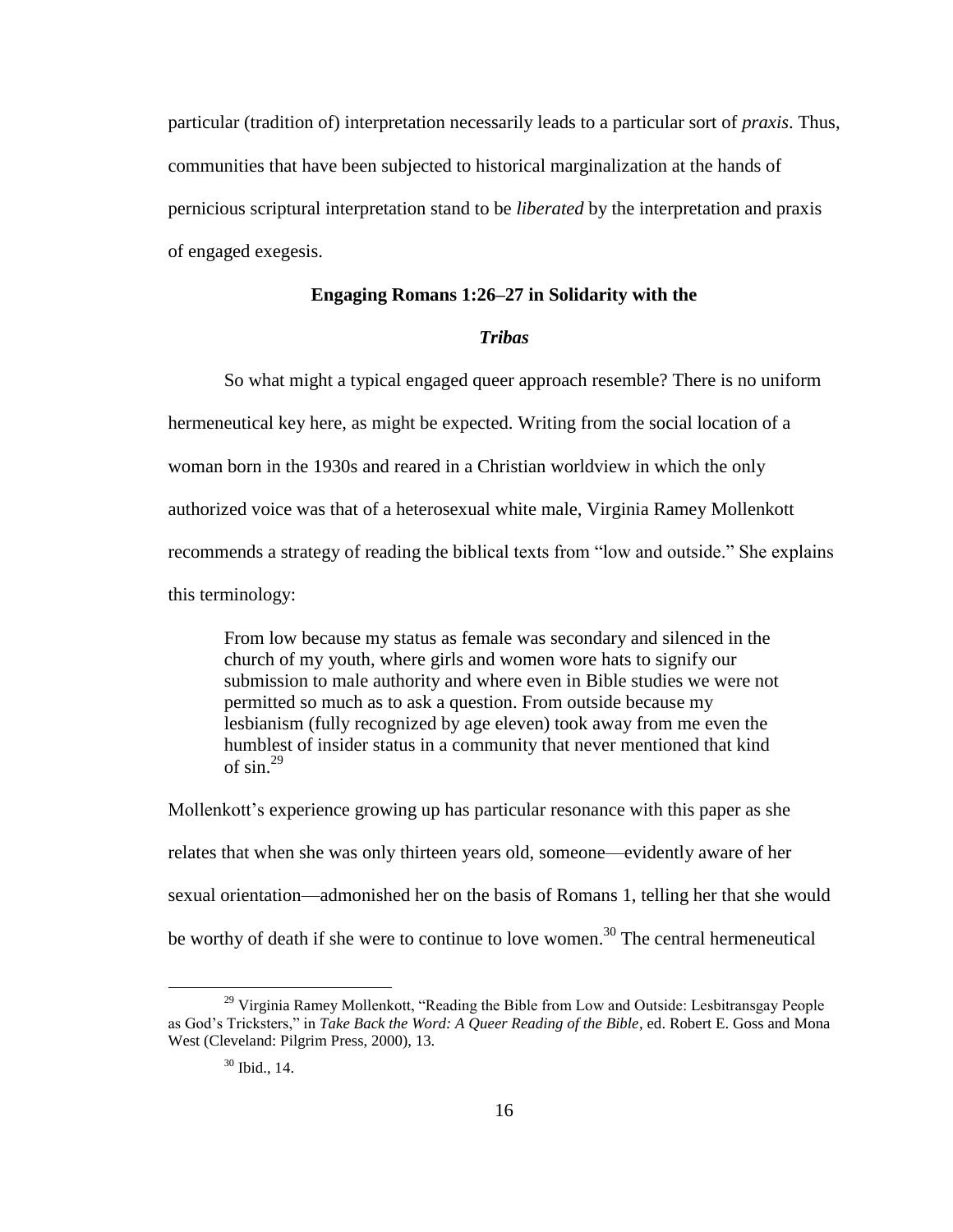move in the reading strategy that Mollenkott utilizes to combat such admonishments is an emulation of biblical tricksters. This emulation highlights how queers in whom other marginated statuses also intersect (such as being female, black, and poor) may not be afforded the opportunity to act according to the so-called absolute of coming out of the closet, whatever the cost.<sup>31</sup> Mollenkott points to the paradigmatic example of Rebekah, who, according to her divinely given knowledge that her younger son Jacob was to usurp Esau's inheritance, set up an elaborate ruse so that Isaac would be tricked into bestowing upon Jacob what was the first son's by right (and privilege, to the disadvantage of other sons). Drawing a parallel to the inherent disadvantage of queer folk in contemporary, heteronormative society, Mollenkott remarks that "Rebekah's and Jacob's gaining of power through subterfuge [is] a paradigm for all queer people who are forced to disguise all or part of their reality as the price of fulfilling their vocation, their divine calling in life $\cdot$ <sup>32</sup>

Elizabeth Stuart draws on the ironic posture of camp culture vis-à-vis the dominant, mainstream culture in offering another hermeneutical key that can contribute to a queer reading of the biblical text. For Stuart, the paradoxical and ultimately parodic relationship of queer camp culture to the heteronormative mainstream empowers a subversive critique of the structures that disenfranchise queer persons. The laughter of the camp becomes for her a new way for queer Christians to relate to the scriptures. Queer persons' initial experience of the Bible usually consists in coming to know the Bible as the preeminent clobber text. Camp laughter transforms this oppressive, tragic encounter

 $31$  Ibid., 17.

<sup>32</sup> Ibid.., 19.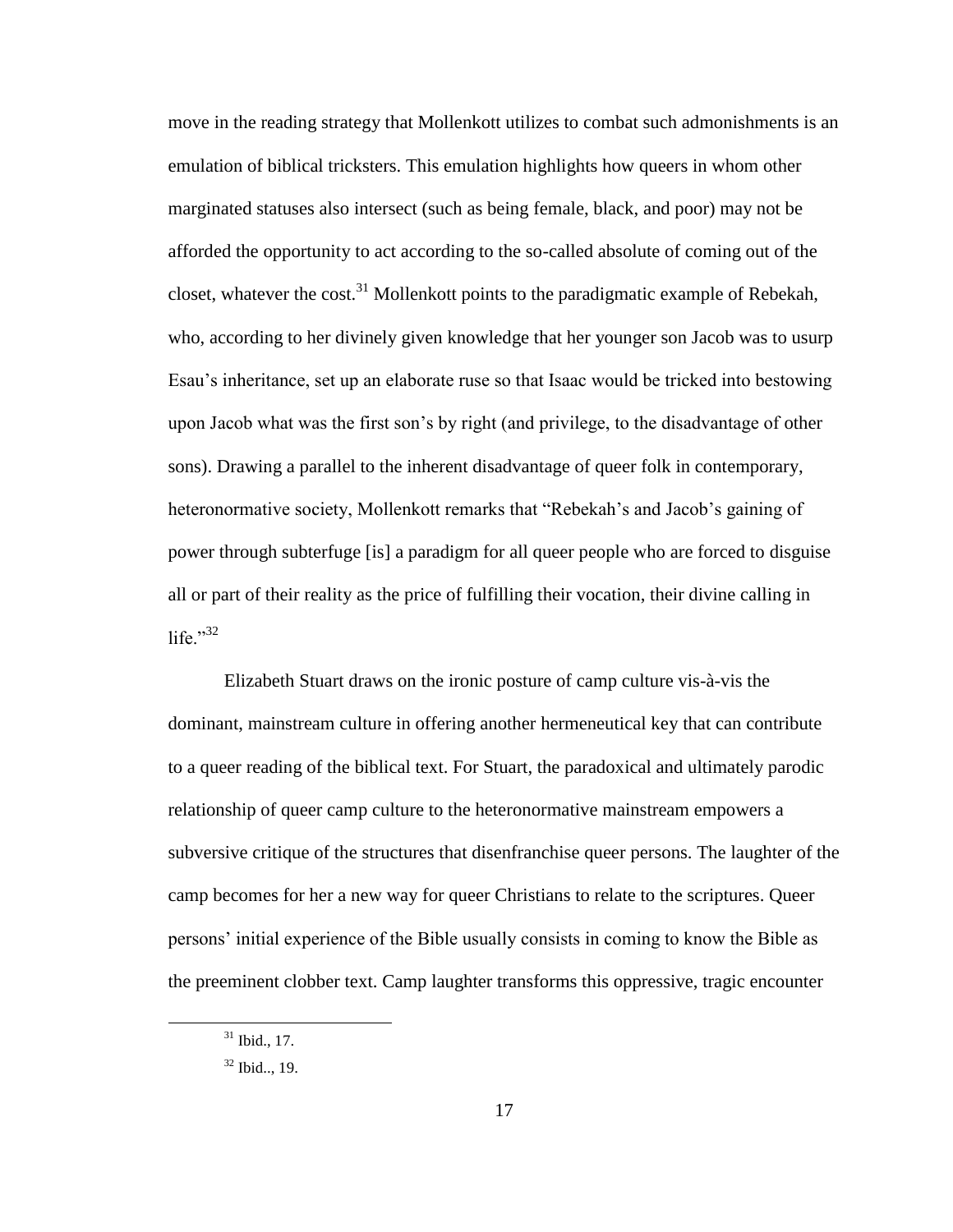into a creative and comic interaction that breathes new life into queer Christians' relationship with the text.<sup>33</sup> Stuart provides an example of reader-response criticism that employs camp humor as an effective means for rereading Eph 5:21–33, since the "reading tradition in which [she] was nourished taught [her] to read this text as a magnificent theology of marriage, which took that sexual state and that state alone into the mystery of the triune God."<sup>34</sup> She finds camp humor in this passage by leveraging one commentator's observation that since Christian women are Christ inasmuch as they are part of the church, they are husbands and grooms by virtue of the passage's marriage metaphor. Put bluntly, the logic of this passage that is hailed by heteronormative culture in fact envisages a "transgenderization" of women. The "incongruity of this reading with the 'original' reading is enough to stimulate laughter," so that it is "funny that this passage should be read so often and so solemnly at weddings, the great ceremony of heteropatriarchy."<sup>35</sup>

As for an engaged queer reading of Rom 1:26–27, I suggest that a hermeneutical key may be found in how the ancient church of Rome might have appropriated Paul's words. In particular, I show that this ancient audience had the option of using the words of the Bible to fuel pre-existing cultural distrust and hatred of genderqueer persons. My approach is engaged, because it stems from my experience as a member of the queer community who has been oppressed by the traditional anti-queer reading of the biblical

<sup>&</sup>lt;sup>33</sup> Elizabeth Stuart, "Camping around the Canon: Humor as a Hermeneutical Tool in Queer Readings of Biblical Texts," in *Take Back the Word: A Queer Reading of the Bible*, ed. Robert E. Goss and Mona West (Cleveland: Pilgrim Press, 2000), 28.

<sup>&</sup>lt;sup>34</sup> Ibid., 32.

 $35$  Ibid.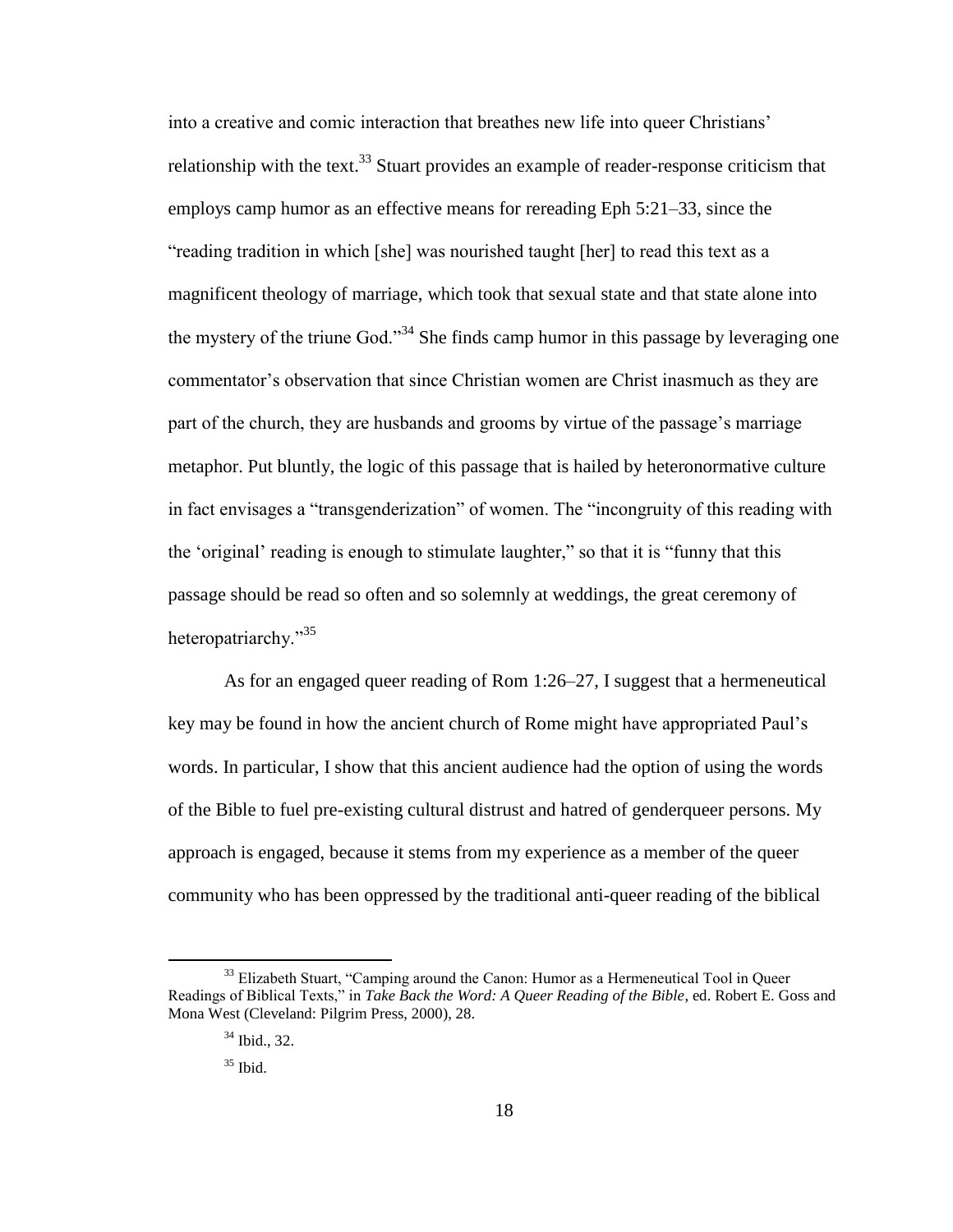text and vows in advance to safeguard the precious vitality of queer experience.

Furthermore, I intentionally foreground experiences and phenomena to which today's queer community can relate on a fundamental level; here, I will imagine that the ancient Roman church had the potential to condemn the genderqueer praxis of the priests of the goddess cults in service to Christian ideology, to the "gospel message." Ultimately, I claim that the ancient Roman church could have legitimized a "Christian" exclusion of genderqueers from their midst, ignoring the egalitarian seed that Paul insists is part of the *true* gospel message. This willing ignorance of the truth, of course, is a route that is still very much palatable to some among the church today.

In the mind of the church in Rome, Paul's letter easily could have included a disparaging reference to genderqueer praxis in the surrounding culture. The text is embedded in a longer pericope that begins in verse 18 and ends in verse 32, which is concerned to denounce Gentile idolatry and immorality. Assuming that the pericope and indeed the entire section from 1:18 to 3:20—reflects a genuinely Pauline position,  $36$  it may still be remarked that the character of Paul's denunciation is not altogether novel, as he either took over a similar denunciation in *Wisdom of Solomon* or else relied upon the same tradition as did *Wisdom of Solomon*. <sup>37</sup> The pericope in question reads as follows, with the verses under inspection being set in italics:

[18] For the wrath of God is revealed from heaven against all ungodliness and wickedness of those who by their wickedness suppress the truth. [19]

<sup>36</sup> See Richard N. Longenecker, *Introducing Romans: Critical Issues in Paul's Most Famous Letter* (Grand Rapids, MI: Eerdmans, 2011), 359–60, for arguments to the contrary, including proposals that this section is a later interpolation or that it is actually an argument that Paul intends to undermine; these issues will not be explored here, as this paper is written to the audience that believes that Paul is responsible for 1:18–3:20, as well as the rest of the letter.

<sup>37</sup> Ibid., 356.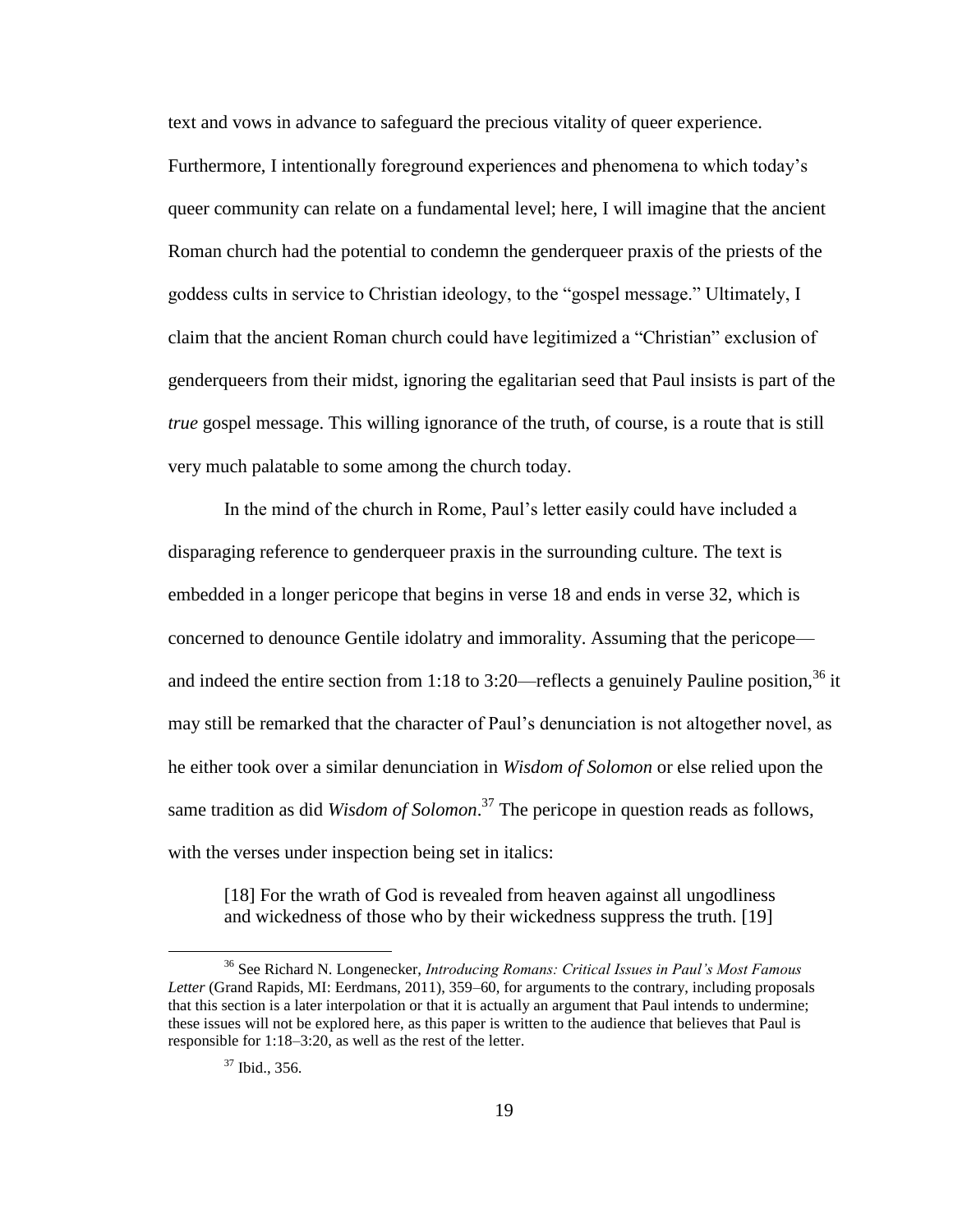For what can be known about God is plain to them, because God has shown it to them. [20] Ever since the creation of the world his [*sic*] eternal power and divine nature, invisible though they are, have been understood and seen through the things he has made. So they are without excuse; for though they knew God, they did not honor him as God or give thanks to him, but they became futile in their thinking, and their senseless minds were darkened. [22] Claiming to be wise, they became fools; [23] and they exchanged the glory of the immortal God for images resembling a mortal human being or birds or four-footed animals or reptiles. [24] Therefore God gave them up in the lusts of their hearts to impurity, to the degrading of their bodies among themselves, [25] because they exchanged the truth about God for a lie and worshiped and served the creature rather than the Creator, who is blessed forever! Amen. *[26] For this reason God gave them up to degrading passions. Their women exchanged natural intercourse for unnatural, [27] and in the same way also the men, giving up natural intercourse with women, were consumed with passion for one another. Men committed shameless acts with men and received in their own persons the due penalty for their error.* [28] And since they did not see fit to acknowledge God, God gave them up to a debased mind and to things that should not be done. [29] They were filled with every kind of wickedness, evil, covetousness, malice. Full of envy, murder, strife, deceit, craftiness, they are gossips, [30] slanderers, God-haters, insolent, haughty, boastful, inventors of evil, rebellious toward parents, [31] foolish, faithless, heartless, ruthless. [32] They know God's decree, that those who practice such things deserve to die—yet they not only do them but even applaud others who practice them.<sup>38</sup>

The tone of this pericope is wholly denunciatory. Paul's point of departure in verse 18 is to single out the kind of "wickedness" which "suppresses the truth," declaring in verses 19–20 that God has revealed Godself, God's power, and God's divinity through the visible results of the act of creating the world. Thus, Paul continues on in verses 21–23 to illumine the sorry state of the Gentiles' perspective on the truth about God, pointing out how they foolishly have devoted themselves to the worship of idols fashioned after humans and animals—ironically, the very things that God has created. Verses 24–28 detail God's giving over of the Gentiles to their sinful lusts as a consequence of their

<sup>&</sup>lt;sup>38</sup> All biblical quotations are from the NRSV.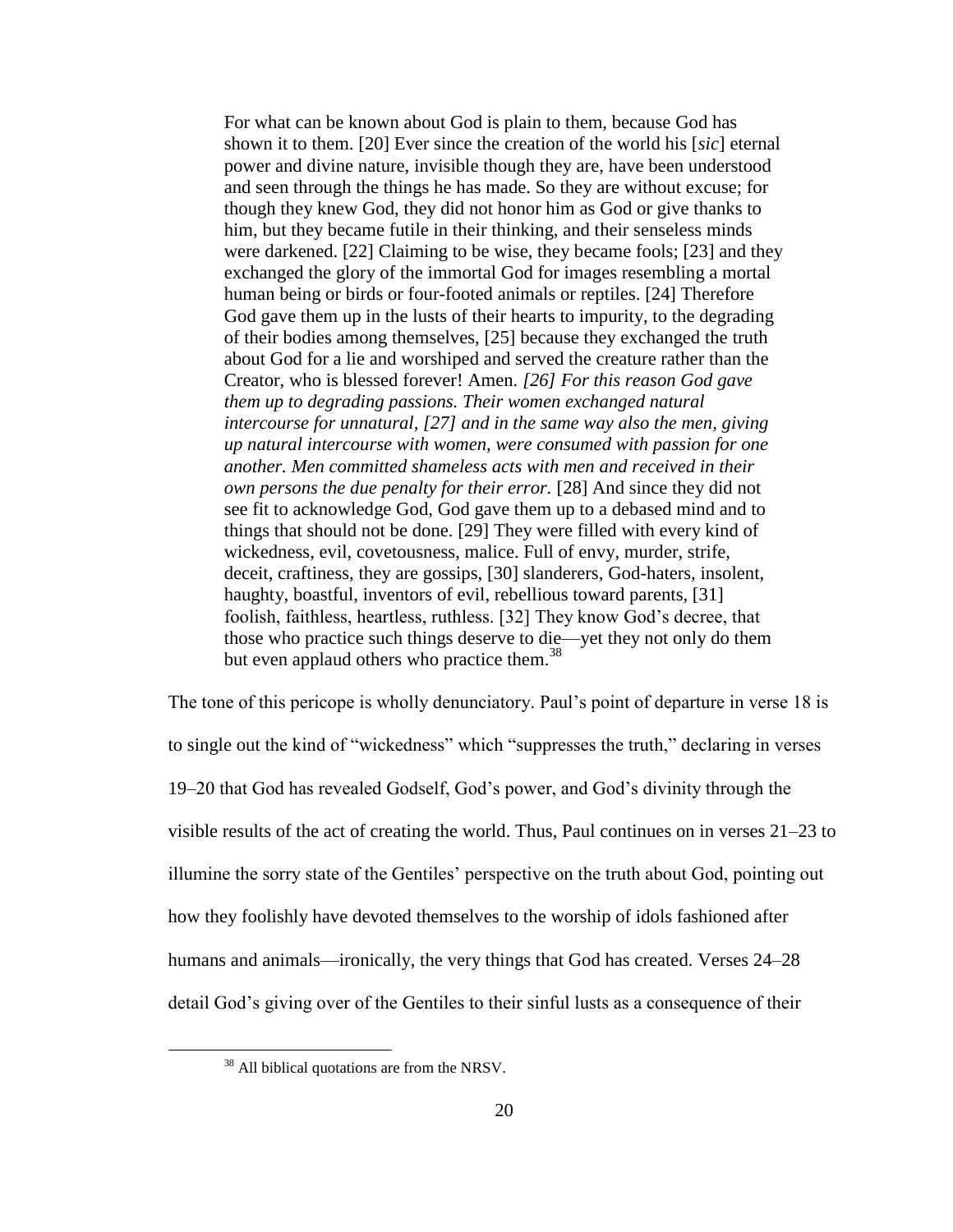idolatry, and verses 29–31 enumerate a colorful vice list detailing exactly the sort of lusts in which the Gentiles now partake. Verse 32 concludes the pericope with the comment that these idolatrous Gentiles engage in their vices without shame, and encourage others to do the same, even though they know that they "deserve to die" on account of their behavior.

For the church in Rome, this denunciatory rhetoric could have applied to the praxis of the androgynous priests of the goddess cults in Rome. Jeramy Townsley's work illumines how verses 26–27 could have implied a reference to these goddess cults. He begins with the observation that verses 23–28 contain three parallel statements in which Paul links idolatry to corrupt sexual practices. These five verses, which are grammatically set apart from the sin list that follows in  $29-32$ ,<sup>39</sup> are unified by a recurrent pattern: Gentile exchange of God for idols prompts God to give the idolaters over to sexual proclivities. Verses 23–24 depict God giving idolaters over to bodily disgrace with one another since they have exchanged God in order to worship things that have been created. Verses 25–26a again show God giving idolaters over, this time to unnamed erotic passions.<sup>40</sup> The crucial item to notice is that the pattern in 23–24 and 25–26a could be seen by the church in Rome as recurrent in 26b–28. On the surface, these verses refer to a sexual rather than idolatrous exchange: women are seen switching natural intercourse for "unnatural" sex, and men are seen doing the same (and the men's exchange is even more explicit, as Paul writes that the men have opted for unnatural intercourse with other men). But if these women and men are understood to be engaging in the ritual sex acts that

<sup>39</sup> Jeramy Townsley, "Paul, the Goddess Religions, and Queer Sects: Romans 1:23–28," *Journal of Biblical Literature* 130, no. 4 (2011): 710.

<sup>40</sup> Ibid., 709.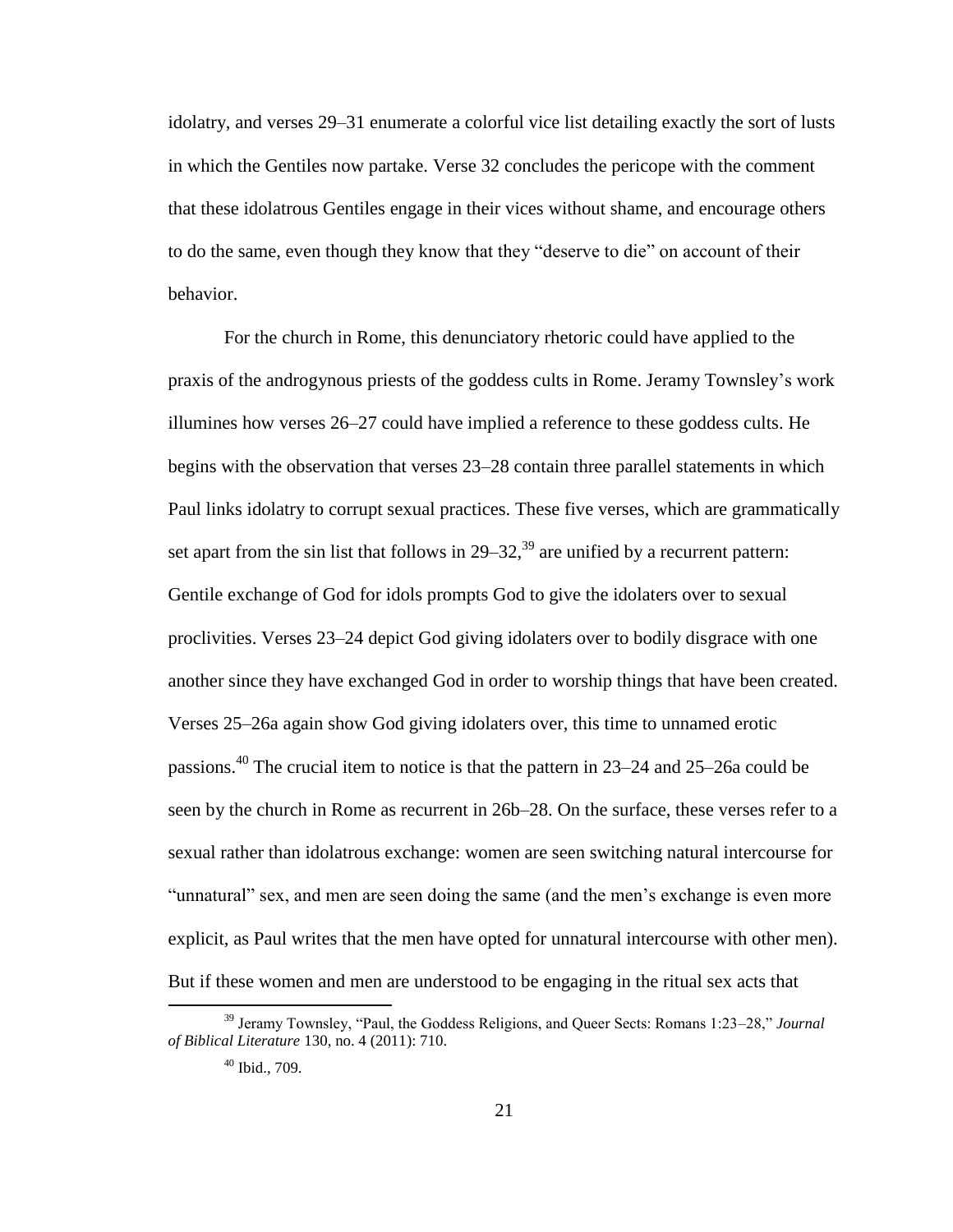were practiced in the context of *goddess worship*, <sup>41</sup> then here is a third instance of God giving Gentiles over (v. 28) to sexual proclivities because of their idolatry (vv. 26b–27). Indeed, verses 26b–27 could be understood as pointing to one concrete example of how the Gentiles' idolatrous ways have devolved into sexual immorality.

To the church in Rome, this kind of idolatry would have been clearly visible in wider Greco-Roman culture. The *Magna Mater* or great mother goddess cult was prominent during the time in which Paul was on his missions. Cybele, the "Mother of the Gods," was worshiped throughout the Roman Empire. The cult of Cybele and her consort, Attis, involved "wild, bloody, orgiastic, cathartic" worship ceremonies.<sup>42</sup> Sites of worship dedicated to goddesses, such as the Ephesians' temple to Artemis and the Corinthians' temple to Aphrodite, appeared in many of the large cities, as did temples to Cybele and the female deities Venus and Demeter. A temple dedicated to Cybele had been constructed on Rome's Palatine Hill by 191 BCE.<sup>43</sup>

A distinctive element of goddess worship consisted in the sexual roles played by androgynous priests. Male members of Cybele's and Artemis's priesthood were castrated and assumed a passive role in ritualistic anal  $sex<sub>1</sub><sup>44</sup>$  which defined them as androgynes according to the Roman notion of sex acts as gender-constitutive. As a matter of fact, Townsley notes that the nexus between goddess religions and androgynous priests was a long-standing one: "The historical connection between the goddess religions and gender-

<sup>41</sup> Ibid., 710.

<sup>42</sup> Anthony E. Smart, "Cybele," in *Encyclopedia Mythica*, July 19, 1988, last modified April 25, 2005, accessed July 1, 2015[, http://www.pantheon.org/articles/c/cybele.html.](javascript:void(0))

<sup>43</sup> Townsley, "Paul, the Goddess Religions, and Queer Sects," 717.

<sup>44</sup> Ibid., 719.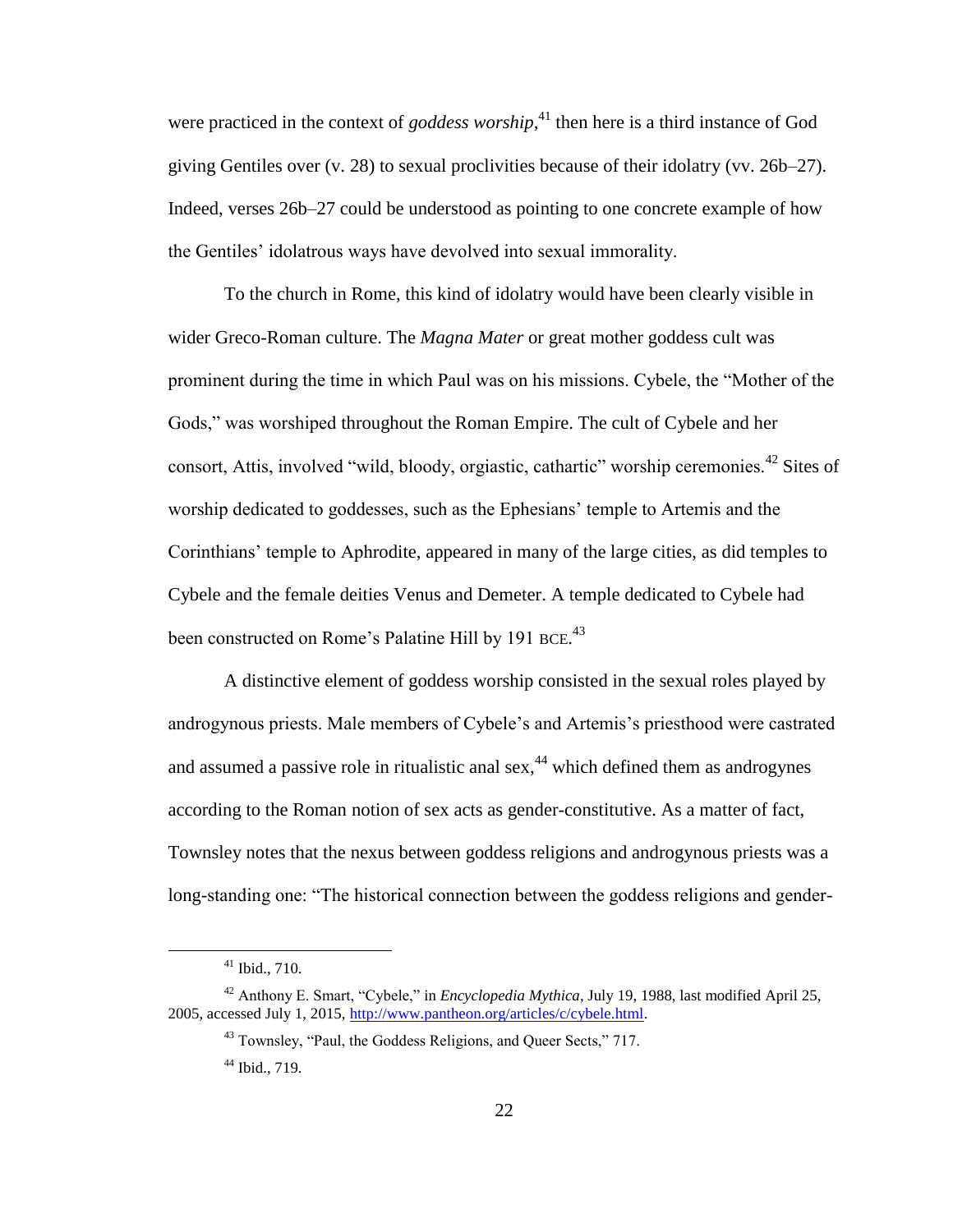variant priests goes back at least as far as the Sumerians in the third millennium BCE, appearing in temple records as the *gala/kalu* priest in relation to the goddess Innana."<sup>45</sup> From the *gala/kalu* priests of Innana, to the *assinu* of Ishtar, to the male temple prostitutes attested in the Hebrew scriptures, historical record continuously links priests of the goddesses to castration, anal penetration, reversal of sexual roles in worship, and cross-dressing.

Roman citizens were prohibited from becoming *galli*—castrate priests of the goddess—until 101 BCE. Some restrictions on membership in the priesthood persisted until Claudius cleared these away circa 50 CE. From this time on, the state became increasingly involved in the celebration of the goddess cults. The *Archigallus* was established as a state-appointed position, and the festivals of the "Day of Blood" and Cybele's *Megalensia* were incorporated into the official religious calendar.<sup>46</sup> On the Day of Blood, the initiates into the order of the *galli* made a public spectacle of castrating themselves in frenzied rituals. Lucian's observations in the second century CE indicate that the Day of Blood festival was a primary opportunity for young men wishing to join the ranks of the *galli* to commit the act of castration. In an all too literal symbolism, these new priests exchanged their testicles for the women's garb that concretized their identity as *galli* and non-males:

During these days they are made Galli. As the Galli sing and celebrate their orgies, frenzy falls on many of them and many who had come as mere spectators afterwards are found to have committed the great act. I will narrate what they do. Any young man who has resolved on this action, strips off his clothes, and with a loud shout bursts into the midst of

 $45$  Ibid.

 $46$  Ibid., 719–21.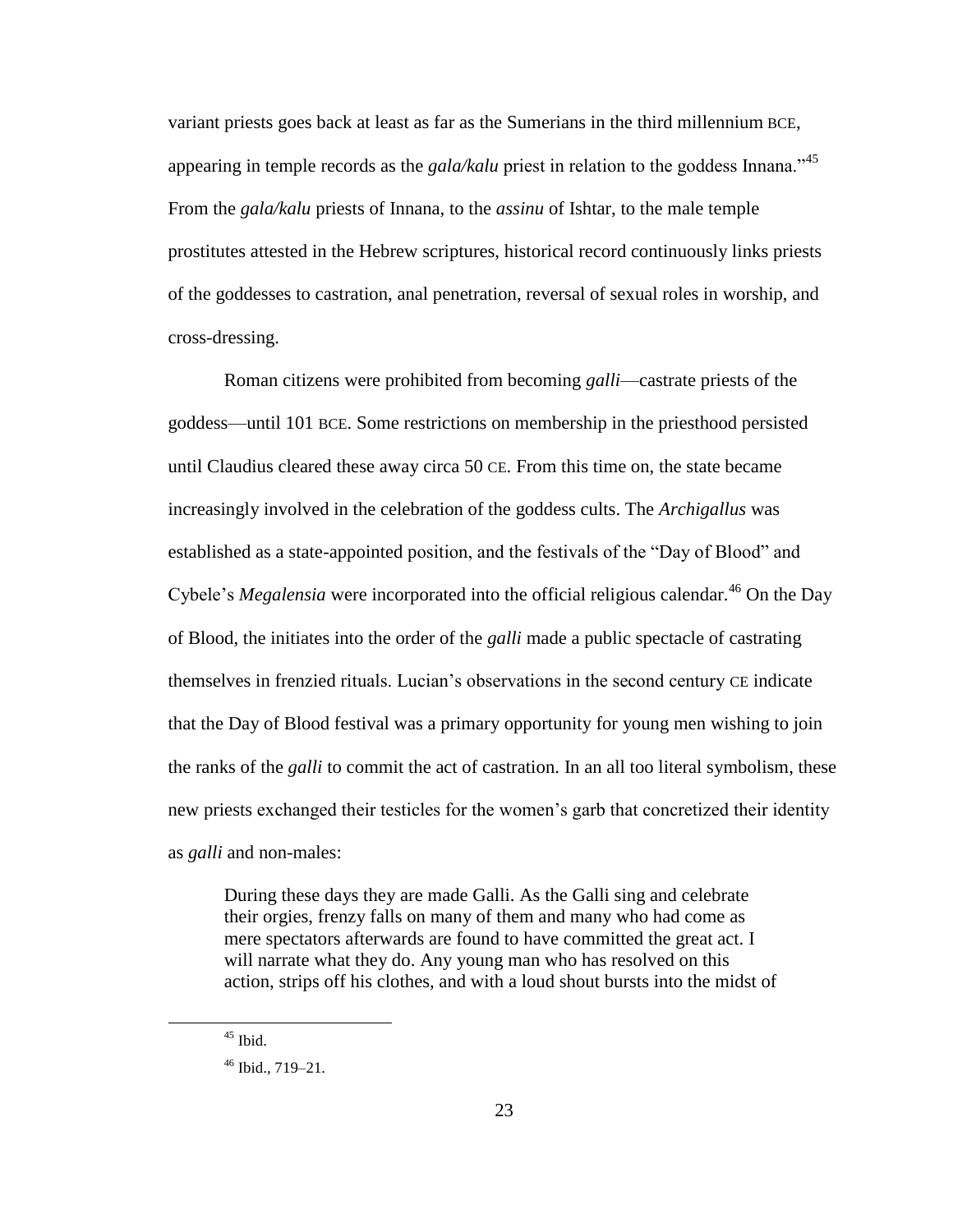the crowd, and picks up a sword from a number of swords which I suppose have been kept ready for many years for this purpose. He takes it and castrates himself and then runs wild through the city, bearing in his hands what he has cut off. He casts it into any house at will, and from this house he receives women's raiment and ornaments. Thus they act during their ceremonies of castration. $47$ 

The church in Rome would have been encouraged to repudiate the gender-defying

actions of the *galli* as "non-Christian" from multiple angles. One influence toward

excluding the *galli* from among their midst could have been located in Christian polemic.

Hippolytus, a second-century Christian apologist, actually refers to Rom 1:26–27 in

condemning the gender-changing act (i.e. castration) of the *galli* of Cybele and Attis:

For (the Naassene) says, there is the hermaphrodite man, … [and] Attis has been emasculated, that is, he has passed over from the earthly parts of the nether world to the everlasting substance above, where, he says, there is neither female or male, but a new creature, a new man, which is hermaphrodite. As to where, however, they use the expression 'above,' I shall show when I come to the proper place (for treating this subject). But they assert that, by their account, they testify that Rhea is not absolutely isolated, but—for so I may say—the universal creature; and this they declare to be what is affirmed by the Word. *Wherefore also God gave them up unto vile affections; for even their women did change the natural use into that which is against nature.* What, however, the natural use is, according to them, we shall afterwards declare. *And likewise also the men, leaving the natural use of the woman, burned in their lust toward another; men with men working that which is unseemly*…. For in these words which Paul has spoken they say the entire secret of theirs, and a hidden mystery of blessed pleasure, are comprised.<sup>48</sup>

The Naassenes were a Gnostic sect who elevated Attis to a status on par with Christ. It is

likely that the root of Naassene practice and belief can be traced to the cult devoted to

Attis and Cybele and the *galli*'s practice of self-emasculation. Hippolytus here refers to

<sup>47</sup> Lucian *The Syrian Goddess*, trans. Herbert Strong (1913; repr., London: BiblioBazaar, 2007), 61, as quoted in Townsley, "Paul, the Goddess Religions, and Queer Sects," 722.

<sup>48</sup> Hippolytus *Refutation of All Heresies* 5.2, in *Ante-Nicene Fathers*, ed. Philip Schaff, vol. 5 (New York: Christian Literature Publishing, 1886), 49–50, as quoted in Townsley, "Paul, the Goddess Religions, and Queer Sects," 723; emphasis *sic*.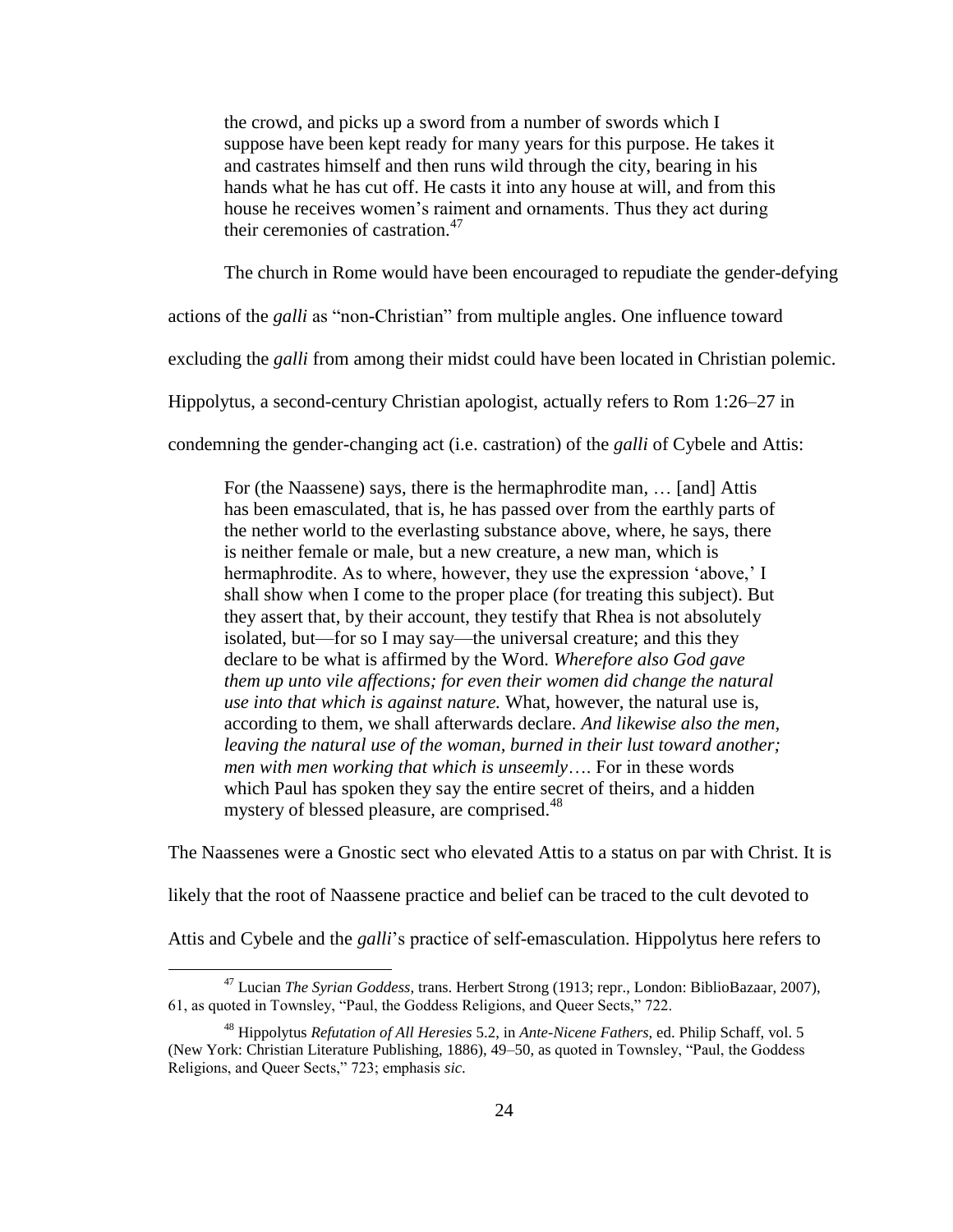Attis's self-emasculation in order to become a "new man," that is, an androgyne, and he sees the Naassenes holding up Attis's action as a model for gender transcendence. According to the *Gospel of Thomas*, the Naassenes were motivated towards gender transcendence, because they believed that the unity achieved through the erasure of gender was necessary in order to enter the heavenly realm.<sup>49</sup> Hippolytus, of course, decisively rejects the Naassenes' strategy of transcending gender, borrowing Paul's words in Rom 1:26 to label self-emasculation as a "vile affection" (NRSV: "degrading passions") that God has given the Gentiles over to. Hippolytus may be equally concerned to arrest the growth of the popularity of castration among Christian men as an avenue to fulfill Jesus's words in Matt  $19:12$ ,<sup>50</sup> concerning those "who have made themselves" eunuchs for the sake of the kingdom of heaven." Christian men who followed this course of action in Hippolytus's day may have been motivated by the understanding that Jesus was indicating a path better than marriage (see Matt 19:10).

It is possible that Christian polemic against the *galli* could also have been perceived in the Ethiopic version of the *Apocalypse of Peter*. Here an unnamed group of men is castigated for having "defiled" themselves "in the fashion of women":

These are worshippers of idols…. These are they which have cut their flesh as apostles of a man, and the women who were with them…and thus are the men who defiled themselves with one another in the fashion of women…. All idols, the works of men's hands, and what resembles the images of cats and lions, of reptiles and wild beasts, and the men and women who manufactured the images, shall be in chains of fire.<sup>51</sup>

<sup>49</sup> Townsley, "Paul, the Goddess Religions, and Queer Sects," 723–24.

<sup>50</sup> Ibid., 724.

<sup>51</sup> *Apocalypse of Peter*, Ethiopic fragment, in *New Testament Apocrypha*, ed. R. McL. Wilson, trans. Edgar Hennecke, vol. 2 (Philadelphia: Westminster, 1964), 676–77, as quoted in Townsley, "Paul, the Goddess Religions, and Queer Sects," 712.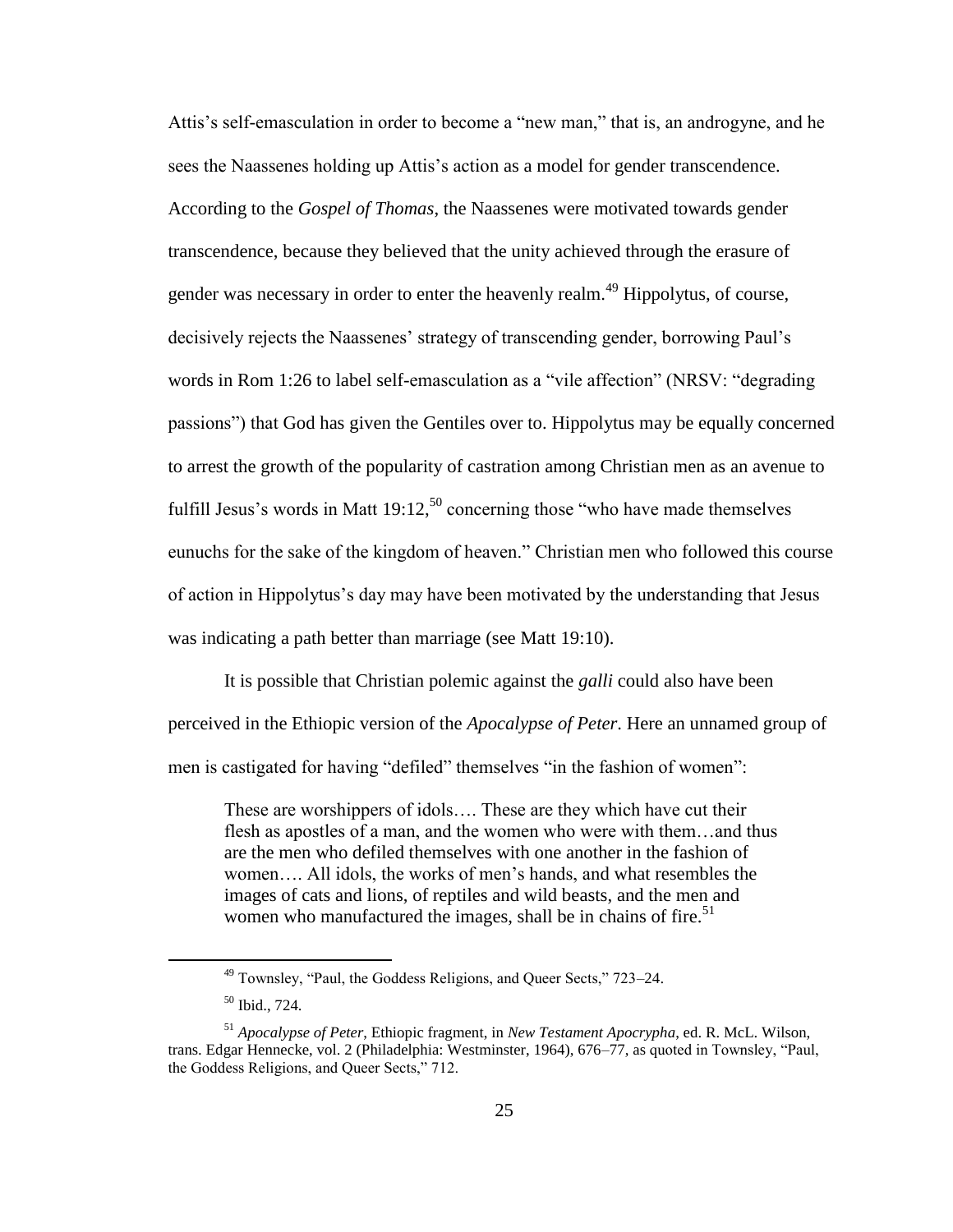Like Paul in Rom 1:26–27, this text establishes a connection between idol worship and "defiling" sex acts as well as contains a reference to both a group of men and a group of women. If the group of men referenced are the castrate priests of the goddess—and not, say, Gentiles who are understood as having circumcised themselves under the impression that such was a condition on their Christianity (cf. Gal 5:2–6)—then the text could be seen as accusing the priests of assuming a passive, feminine role in sexual intercourse alongside their manufacture and worship of idols. Interestingly, there is no mention of sex acts committed by the women, but only that the women were "with" the men, and in this fragment "absent is any clear reference to relationships between women."<sup>52</sup>

Indeed, the mention of women here and in Romans heightens the possibility that the church in Rome perceived Paul's meaning in verses 26–27 to be condemnatory of the praxis of the *galli*. This is due to the fact that elite Roman men had built a discourse around the figure of the *tribas* who was mentioned in the first section of the paper. Returning to Swancutt's analysis of elite Romans' discourse of the *tribas*, recall that the Roman gender schema is one-sex (male) and hierarchical. It is thus observed that the discourse around the *tribas* emerged as an ideological stereotyping of a *third gender* whose constitutive sex acts did not neatly align with active and penetrative masculinity or passive and receptive femininity.<sup>53</sup> Thus, the figure of the *tribas*, in the mind of the Roman male elite, is illuminated as a true androgyne.<sup>54</sup>

<sup>52</sup> Townsley, "Paul, the Goddess Religions, and Queer Sects," 712.

<sup>53</sup> Swancutt, "*Still* before Sexuality," 18–19.

<sup>54</sup> Ibid., 20–21.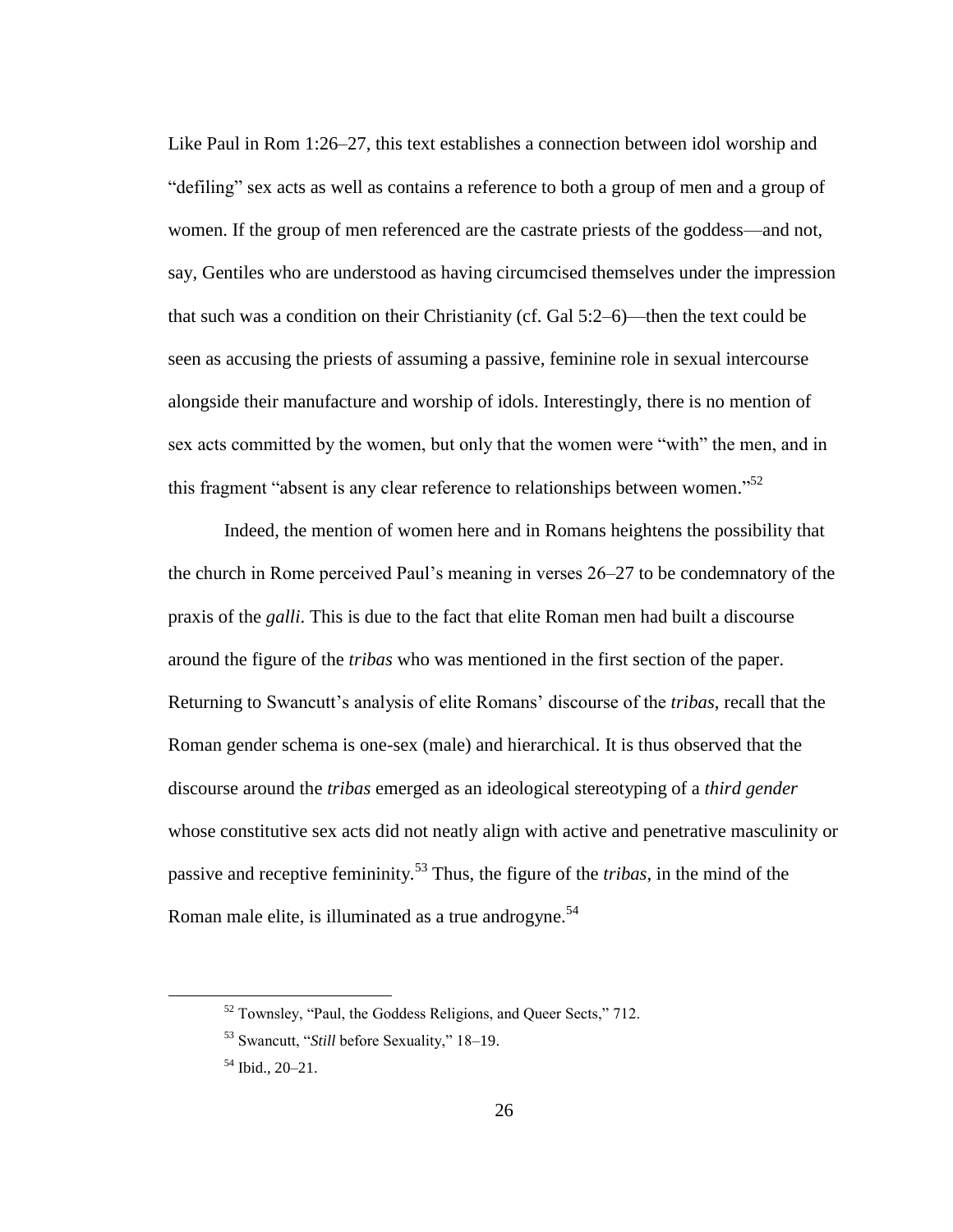The figure of the *tribas* occupies a prominent place in Bernadette Brooten's important collection of entries in the Greco-Roman discourse around the tribadic gender, including the perspective of the Roman elites. Although Brooten filtered these entries according to her working assumption that the subject of this discourse was homoerotic women and not androgynes, a review of the Greek and Roman authors she surveys and analyzes, conducted through the lens of the Roman elites' ideological stereotyping of the *tribas*, is important for revealing an overwhelmingly negative appraisal of tribadic sex acts.

Authors writing in Latin certainly disapproved of the sex of the *tribades*. Seneca the Elder (born circa 54 BCE) authored two main works, including a volume entitled the *Controversies* which was comprised of hypothetical legal cases.<sup>55</sup> One of these cases involved two *tribades*, one of whose husband discovered the pair in bed and subsequently killed them. Comments by one of Seneca's fictitious declaimers in the case imply that the murder of the adulterating *tribas* was justified precisely by virtue of the adulterer's androgynous gender.<sup>56</sup> Thus the lover of the murderer's wife is regarded as less worthy of forbearance and, presumably, justice, because the lover is not male.

The Latin poet Phaedrus, who died around the middle of the first century CE, gives an etiology of androgynous sex acts. For Phaedrus, women who take on an active sexual role vis-à-vis other women, as well as the men who assume the passive role in sexual intercourse, owe their proclivity to divine inebriation. Prometheus, having had too

<sup>55</sup> See William Seaton, "Seneca the Elder," in *Dictionary of Literary Biography*, vol. 211, *Ancient Roman Writers*, ed. Ward W. Briggs, 277–80 (Detroit: Gale Group, 1999).

<sup>&</sup>lt;sup>56</sup> Bernadette J. Brooten, "Paul's Views on the Nature of Women and Female Homoeroticism," in *Immaculate and Powerful: The Female in Sacred Image and Social Reality*, ed. Clarissa W. Atkinson, Constance H. Buchanan, and Margaret R. Miles (Boston: Beacon Press, 1985), 66–67.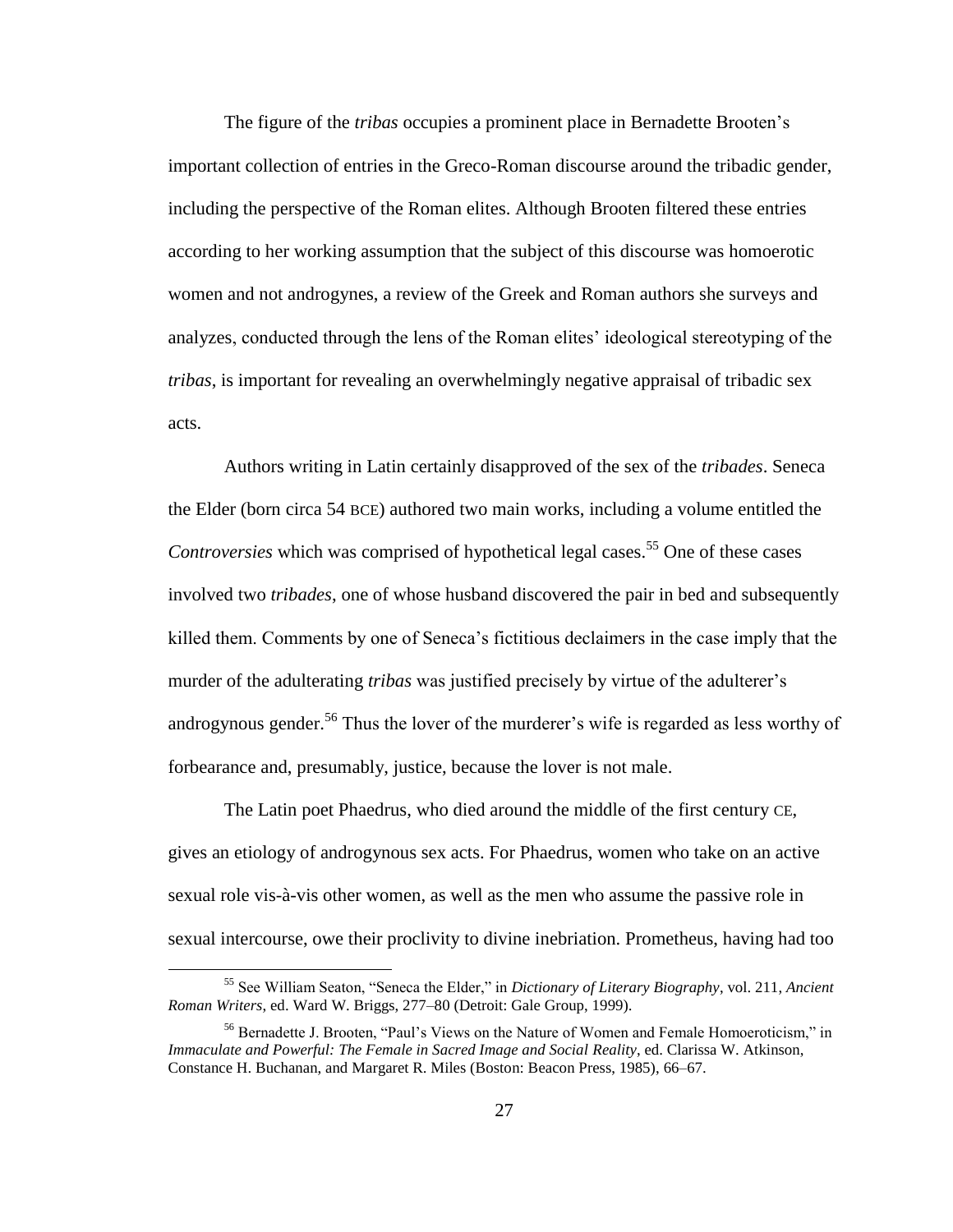much to drink one evening, switched the sexual organs in his creations, giving female genitalia to men and male genitalia to women. Phaedrus comments on the god's creative mishap with a resigned tone, "Therefore lust now enjoys perverted pleasure."<sup>57</sup> Phaedrus's etiology of androgynous gender thus (im)moralizes androgynous practices despite his tacit recognition that *tribades* and androgynous men have no control over the form of their body—it is Prometheus, after all, who is responsible for their creation.

Martial, the renowned Roman epigrammist born circa 40 CE,<sup>58</sup> contributes perhaps the most graphic entry that will be found in this list of Greco-Roman literature on tribadic sex acts. Martial composed several epigrams on the *tribades*. Two of these feature Philaenis, who is supposed to exemplify the quintessential *tribas*, the "tribad of the very tribads."<sup>59</sup> This Philaenis frequently assaults boys and girls alike in a manner that is "quite fierce with the erection of a husband."<sup>60</sup> Among Philaenis's pastimes are heavy athletic activity, including being whipped, and consuming and disgorging enormous quantities of meat and wine. Bassa, the subject of another epigram by Martial, becomes a scandalous figure, because Martial has deduced that Bassa is a "fucker"—he uses the masculine *fututor*—and not the chaste woman that he once esteemed Bassa to be. And the reason that Bassa has so scandalized Martial?—Bassa initially impressed him by abstaining from sleeping with men, but Martial's approbation turns to horror as he surmises the explanation for Bassa's apparent chastity. The reason behind why Bassa is

<sup>57</sup> Phaedrus *Liber Fabularum* 4.16, as quoted in Brooten, "Paul's Views," 66.

<sup>58</sup> See William J. Dominik, "Martial," in *Dictionary of Literary Biography*, vol. 211, *Ancient Roman Writers*, ed. Ward W. Briggs, 173–82 (Detroit: Gale Group, 1999).

<sup>59</sup> Martial *Epigrammata* 7.67, 7.70, as quoted in Brooten, "Paul's Views," 67.  $60$  Ibid.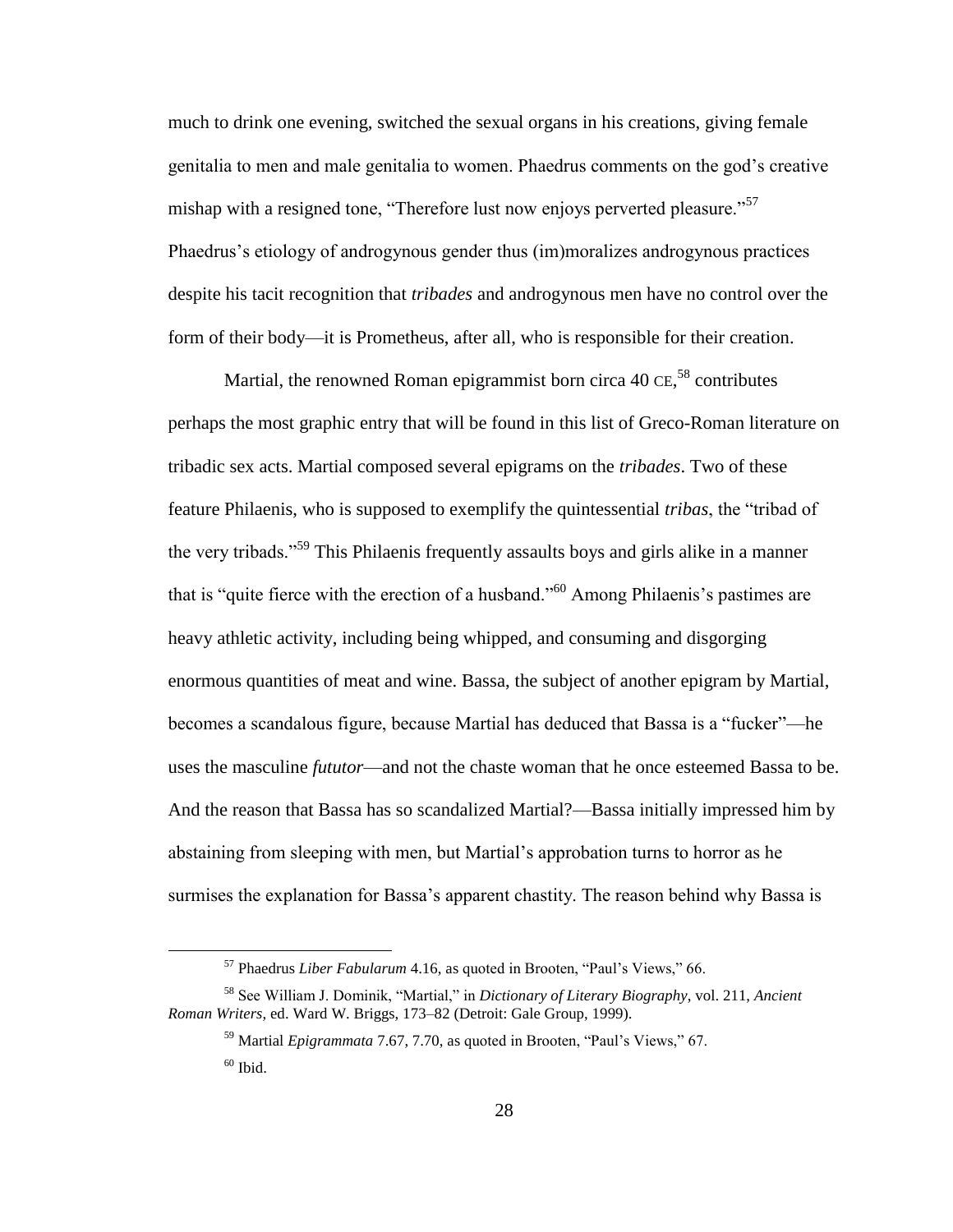always going around with other women is that Bassa is actually having sex with these women. Martial declares with disgust that Bassa's "monstrous lust imitates a man."<sup>61</sup> Admittedly, Brooten's warning that these epigrams should not be read in isolation from the rest of Martial's oeuvre should be heeded, since "vulgar and violent language and imagery  $\ldots$  are typical of Martial's style."<sup>62</sup> But just because his epigrams about Philaenis and Bassa do not stand out by virtue of their grotesque and vituperative language does not negate the fact that Martial *did* gear such language specifically toward the tribadic sex acts of Philaenis and Bassa and *not*, say, towards the chastity to which Bassa could have attained. The inference to be drawn is thus clear: Martial thinks of tribadic sex acts as a vice, and a positively repulsive one.

In his *Metamorphoses*, Ovid (43 BCE–18 CE) tells the story of Iphis and Ianthe, who are in love and set to marry. This strange situation has arisen because her mother has hidden Iphis's gender since her birth, rearing her as a boy instead. (Iphis's mother had wanted to please her husband, whose desire was to have a boy, not a girl.) Iphis describes her quandary—the fact that she loves another woman—as "unheard of" and "monstrous." The action only moves forward when Iphis is granted her despairing wish no longer to be female, the goddess Isis transforming her into a boy.<sup>63</sup> The *Metamorphoses* thus reinforces the Roman gender hierarchy even absent explicit appearance of a *tribas*, since Iphis must be changed into a male in order to carry on as a character in Ovid's tale and,

<sup>61</sup> Martial *Epigrammata* 1.90, as quoted in Brooten, "Paul's Views," 67.

<sup>62</sup> Brooten, "Paul's Views," 67.

 $63$  Ibid., 66.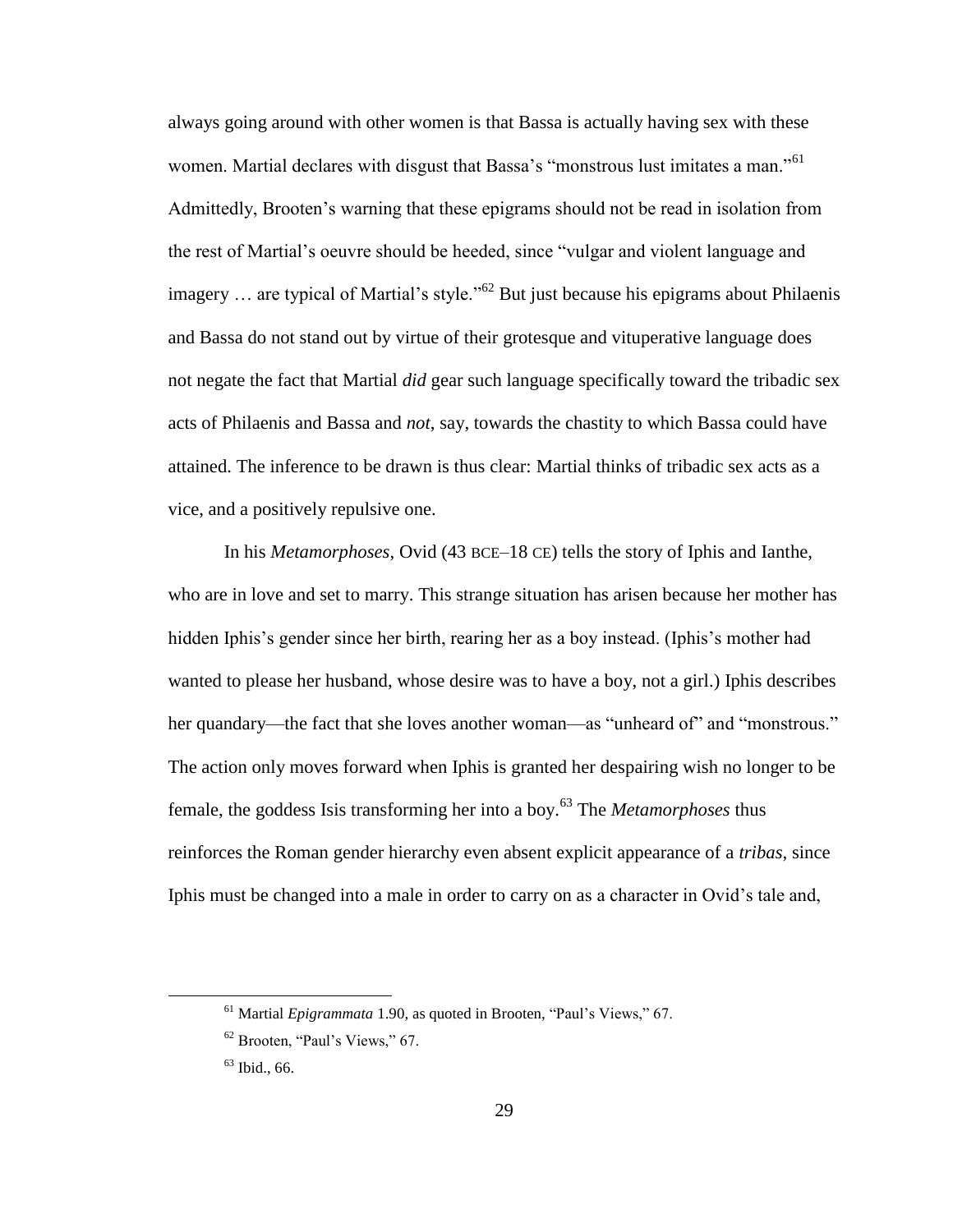more fundamentally, as a lover of Ianthe. Masculinity—not tribadic androgyny—is highlighted as the only proper channel for intercourse with women.<sup>64</sup>

The seed for this Roman disgust at *tribades* and passive male androgynes was not first planted by Roman culture: this they owed to the Greeks.<sup>65</sup> And the Greeks had a parallel discourse around the figure of the *tribas*, although the earliest entries (as collected by Brooten) appear to have a more fluid conception of the non-males who could have sex with women. That is, the assumption that either a man or a *tribas* had to be the active agent in intercourse with a passive woman was not operative in these early sources. Take, for instance, the interlocutor Aristophanes of Plato's *Symposium*, likely the earliest Greek source on sex acts involving a non-man and a woman. Aristophanes provides three separate etiologies corresponding to three respective types of sex acts: male-male, female-female, and male-female. He reasons that each type of sex act has its origin in the primordial union of two partners mirroring the gender of the partners in the contemporary sex act. Thus, male-male sex acts are explained by the primeval union of two men, female-female sex acts are rooted in the primeval union of two women, and male-female sex acts, the primeval union of a man and a woman. The disparity between this—which does not even invoke the rhetoric of tribadism<sup>66</sup>—and later entries, which explicitly treat of tribadic sex, is noticed by Brooten, who claims that Plato has accorded

 $64$  Swancutt offers an alternative interpretation of the tale of Iphis and Ianthe, according to which Iphis is already a *tribas* because Iphis has exemplified the custom of men in dress, in being reared as a boy, and even in name. Regardless, the evaluation of Iphis still turns out negatively: the love of Iphis and Ianthe represents a monstrosity. "*Still* before Sexuality," 45–48.

 $65$  Ibid., 21.

 $66$  Ibid., 57n134.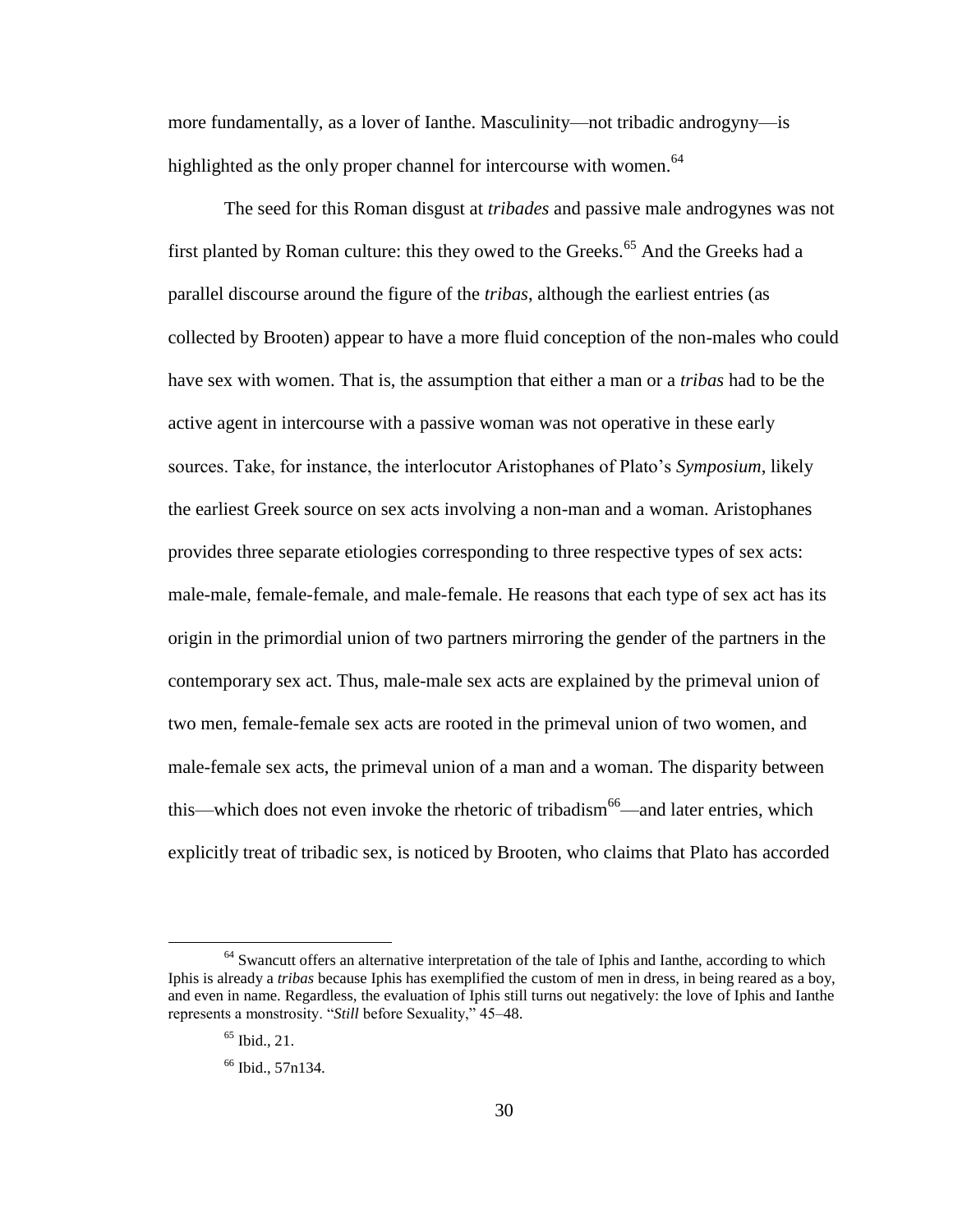a kind of "natural" status to each type of sex act;  $^{67}$  at the very least, Aristophanes' etiologies are noteworthy for their lack of any manifest preference for male-female sex acts.

Another early Greek source is illustrative because its commentaries provide evidence of an evolution in later Greek discourse toward a denunciation of tribadic sex acts. Asclepiades of Samos was a Greek epigrammist who wrote primarily circa 285 BCE.<sup>68</sup> In the third century BCE, he wrote an epigram that tells the story of two women named Bitto and Nannion. These women reject the laws of Aphrodite, instead choosing to love each other. This prompts Asclepiades to invoke Aphrodite's hatred towards them—an outlook that already carries a more decided preference for male-female sex acts than that found in Plato's *Symposium*. Most interesting, however, is a later commentator's clarification that Asclepiades is denouncing Bitto and Nannion as *tribades*. <sup>69</sup> Thus the commentator infuses his interpretation of Asclepiades's epigram with a negative discourse around the figure of the *tribas* that, while perhaps latent, is nevertheless not articulated by Asclepiades himself. Presumably, then, this discourse has grown up and taken root in the Greek culture of the commentator in the time since Asclepiades first composed his epigram.

Indeed, this discourse is evident in the Greek writers of the Roman period. Lucian of Samosata, second-century CE Greek author of the *Dialogues of the Courtesans*, includes a dialogue that involves a sexual encounter between Megilla and Demonassa.

<sup>67</sup> Brooten, "Paul's Views," 65.

<sup>68</sup> See F. A. Wright, *The Poets of the Greek Anthology* (London: George Routledge and Sons, n.d.), 3ff.

 $69$  Brooten, "Paul's Views," 65–66.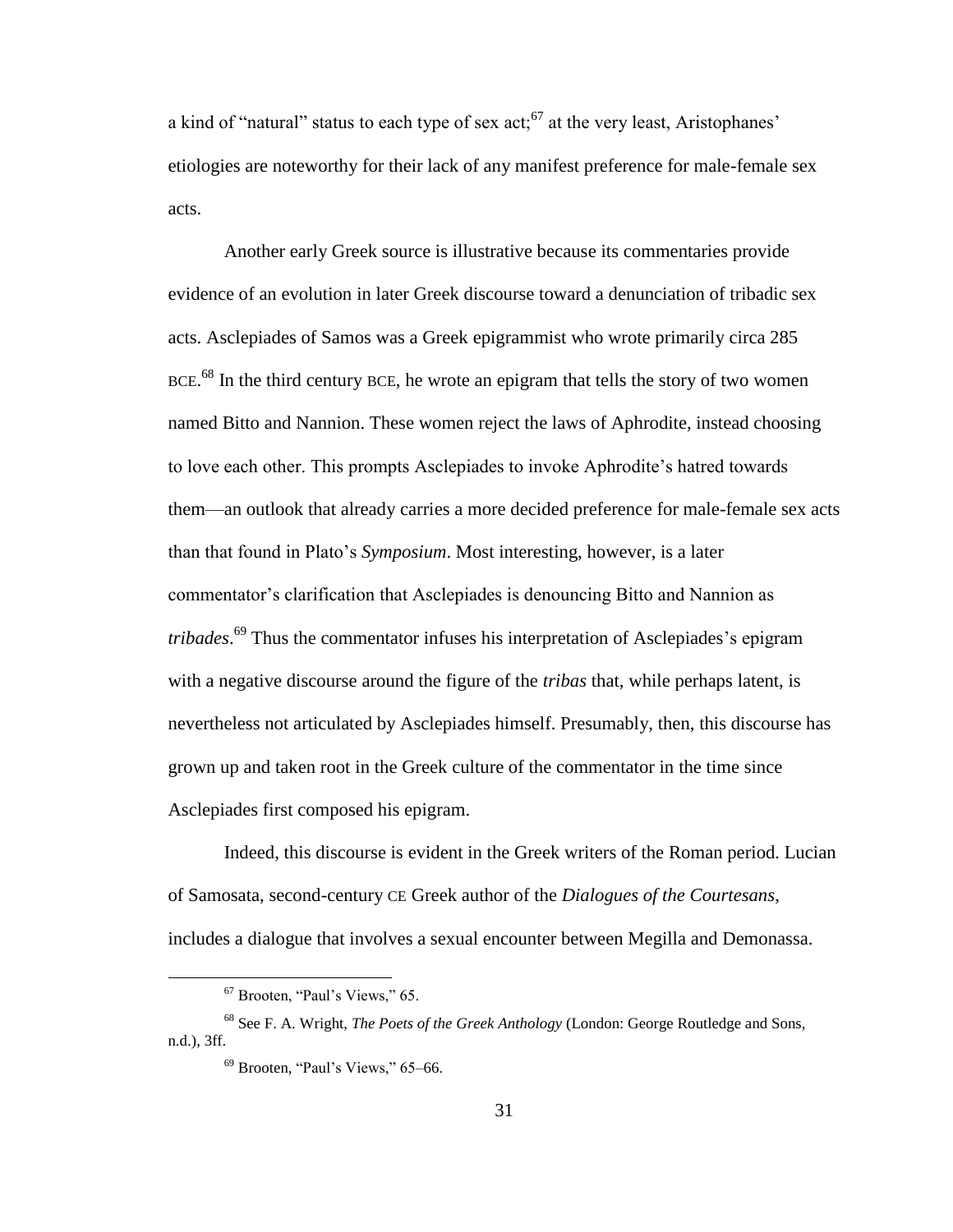Although Swancutt points out that the rhetoric of tribadism does not explicitly figure in the dialogue,<sup>70</sup> if Brooten is correct in interpreting Lucian, then Megilla is portrayed as a *tribas*. Megilla claims truly to be called by the masculine name Megillus. Megilla wears a short haircut and hides the cut with a wig, and avers to be in possession of a substitute for a penis. Leaena, the character through whom Lucian narrates this episode, is made to be ashamed of the intercourse between Megilla and Demonassa, to the extent that she refuses to describe in detail the nature of their sex acts.<sup>71</sup> The readers of the dialogue, who identify with Leaena as an observer of the sexual encounter of Megilla and Demonassa, are therefore also supposed to feel her shame and indignation at this tribadic sex.

Writings such as those of Plutarch, a Roman philosopher who lived circa 45–120 CE, do not militate against the Roman and Greek disapproval of the figure of the *tribas* and the passive male androgyne, even though they appear at first to support androgynous sex acts. In writing about the Sparta of yore, he approves of the practice of man-boy couplings for the benefits that this practice confers upon the boys' education.<sup>72</sup> What keeps Plutarch's positive assessment of ancient Spartan man-boy sex acts perfectly in tune with the Roman understanding of the mature *vir*, the Roman citizen-male, is that the Spartan analogue is assumed to hold a purely active sexual role. Indeed, *pedicator*s were

<sup>70</sup> Swancutt, "*Still* before Sexuality," 58–59.

 $71$  Brooten, "Paul's Views," 69.

 $72$  Ibid.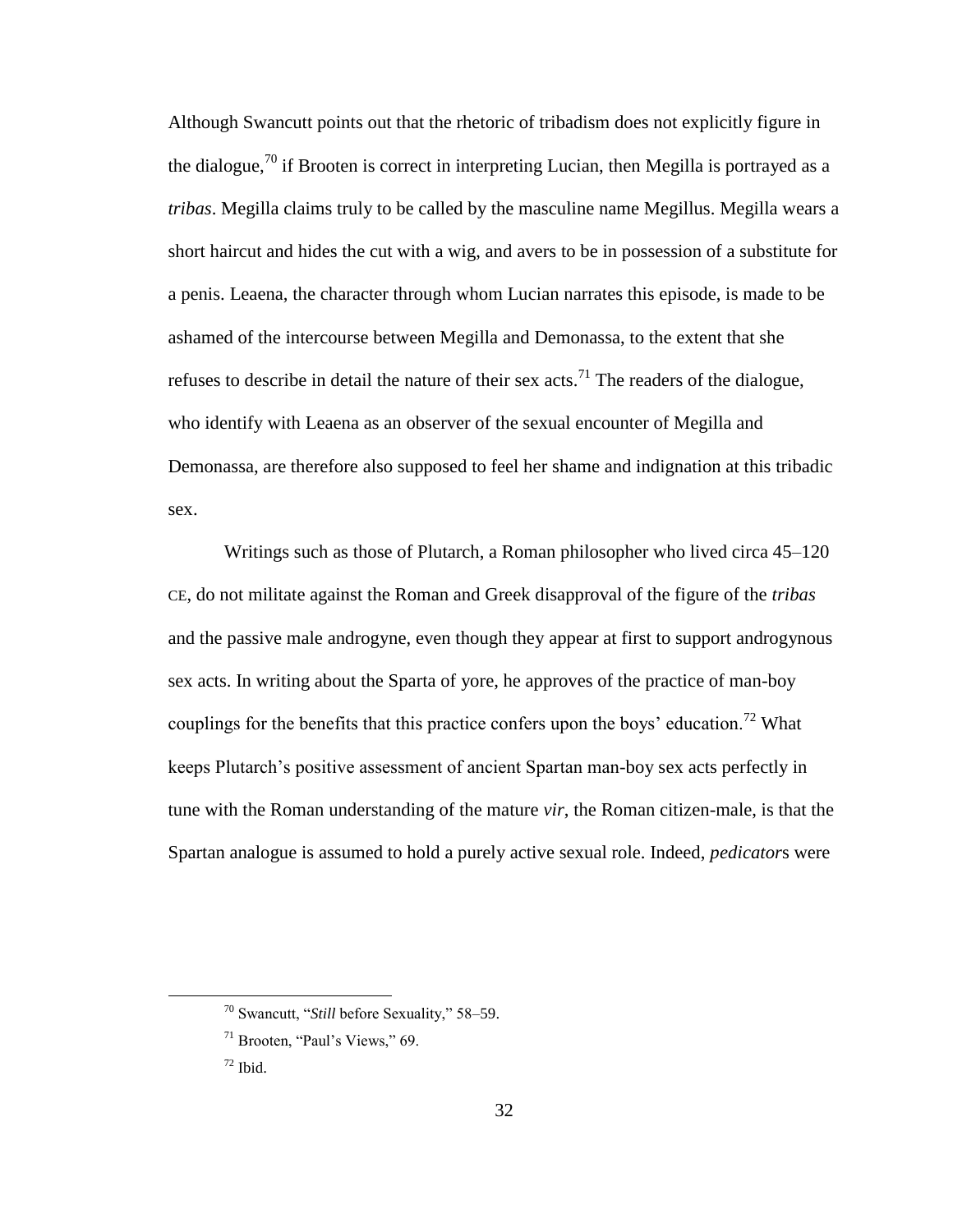Roman citizen-males who assumed the active role in sex acts with boys, while the latter, because they were not yet men, did not transgress their sex-gender identity.<sup>73</sup>

In all these Greco-Roman authors, it is important to notice an ideological dimension. For elite Roman *viri* constructed the androgynous figure of the *tribas* as an ideological stereotype to propagandize against what they perceived to be the political threat represented by the growing power of the Roman matrons. This propaganda had roots in the days of the early republic, during the culture's empire-building phase from the third century to the first century BCE. Of this period, Swancutt writes, "Roman elites redefined the ethnic element of the Greek meaning of the androgyne as a 'foreign genderfreak (*teras*), resignifying it as a non-Roman monstrosity of nature—transforming a Greek definition into a means of Roman ethnic self-definition over against the peoples (including the Greeks) that the Romans were fighting."<sup>74</sup> Elite Roman men converted initial Greek disapproval of the *tribas*, as detailed above in the discussion of Asclepiades of Samos, his commentators, and Lucian of Samosata, into a symbol of the Greeks' and other foreign people's *own* monstrosity as a means of managing and bounding Roman ethnic identity. The category of androgyny accrued not just the meaning of a less-thanperfect gender but also the connotation of the empire-eroding threat of ethnic miscegenation, so that the visibility of androgynes in Rome portended imminent ruin at the hands of foreign powers. This sometimes drove Romans to extreme measures, as in

<sup>73</sup> Swancutt, "*Still* before Sexuality," 17. Plutarch's positive appraisal of woman-girl sex acts is more of a puzzle, because only a male or a *tribas* could take up an active sexual role in the Roman mind. Perhaps it is an exception to the rule, allowed because of its historical distance from contemporary Rome— Brooten issues a similar caution about assuming that Plutarch's assessment of "ancient Spartan customs" has any bearing on his potential approval of those same customs in his own day (69). In any event, more research on this point is required.

<sup>74</sup> Ibid., 23; emphasis removed.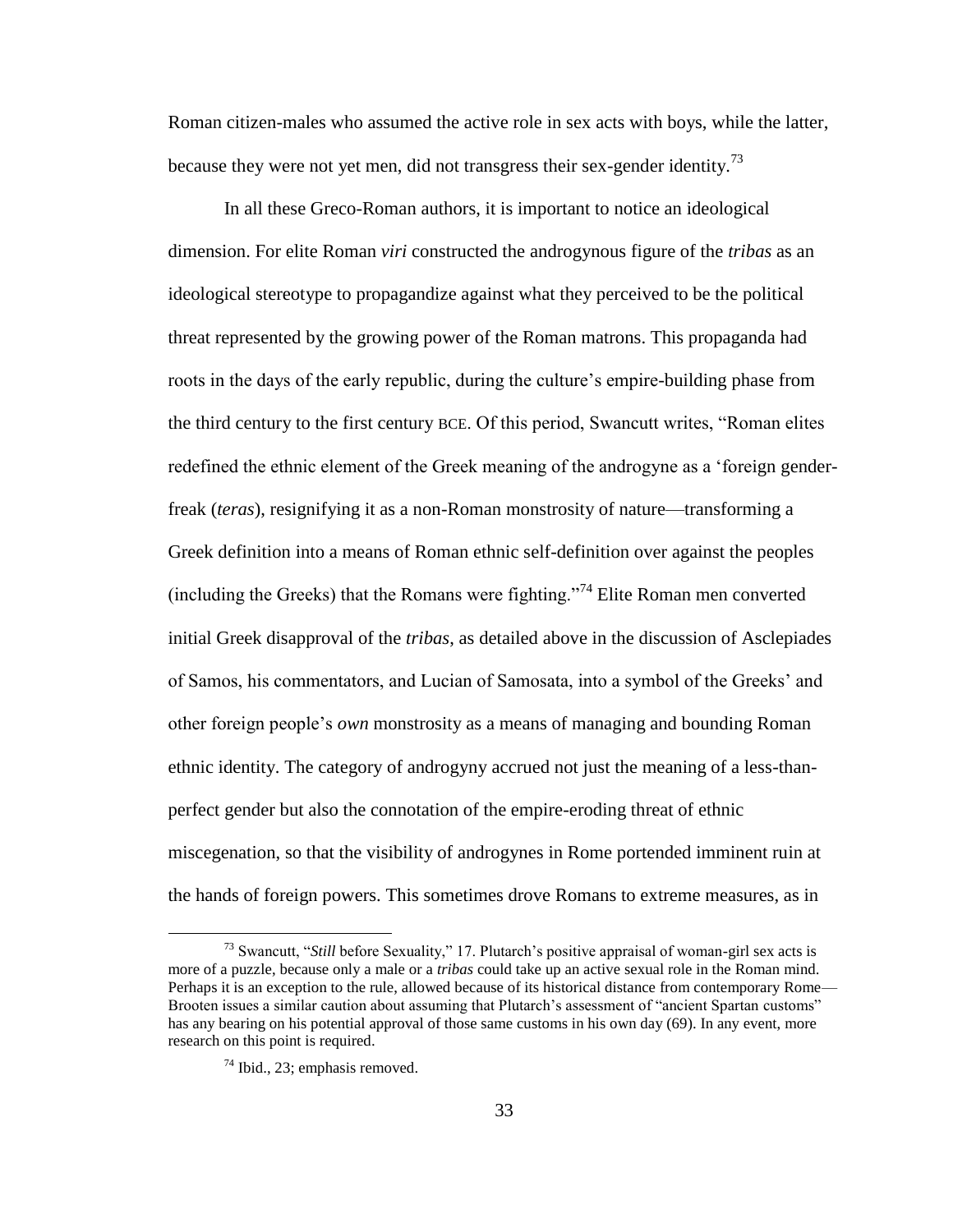the case of the public burning of androgynes living in proximity to the city, which Diodorus recorded.<sup>75</sup>

Roman suspicion of the Cybele cult shows that stereotyping of androgynes out of an ideology of empire persisted into the Common Era. As mentioned earlier, *viri* were forbidden from joining the ranks of the *galli* up until the time of Claudius. "A variety of Roman authors also decried the castration of the Galli," Swancutt states, "calling them *semimares*, *semiviri* and *'nec viri nec feminae'*; criticizing them for religious insanity; and linking this madness with their foreign origin, the Gallus river in Phrygia.<sup> $76$ </sup> In this excoriation of the practice of the *galli*, androgyny is once again confined to the category of the foreign and thus doubly removed from the notion of the *vir*, who is male and Roman.

Swancutt notes how the notion of the *vir* explicitly functioned as a symbol of the Roman imperial project: "Romans uniquely marked the body of the Roman *vir* with the anxieties of empire. Romans overtly identified physical inviolability and a *huge* penetrating phallus with Roman male imperial power. Hence, the *vir* was and had to remain *the* ideological sign of Roman inconquerability—the impenetrable penetrator, he who could not be invaded."<sup>77</sup> This symbol of the status of the empire, compensating for the anxiety of elite Roman *viri* with an enormous phallus, also operated to marginalize Roman androgynes. The passive male androgyne—the *mollis* or the *pathicus*—was heavily stigmatized, and the active female androgyne, the *tribas*, was so ideologically

<sup>75</sup> Ibid., 24.

<sup>76</sup> Ibid., 25.

<sup>77</sup> Ibid., 31; emphasis *sic*.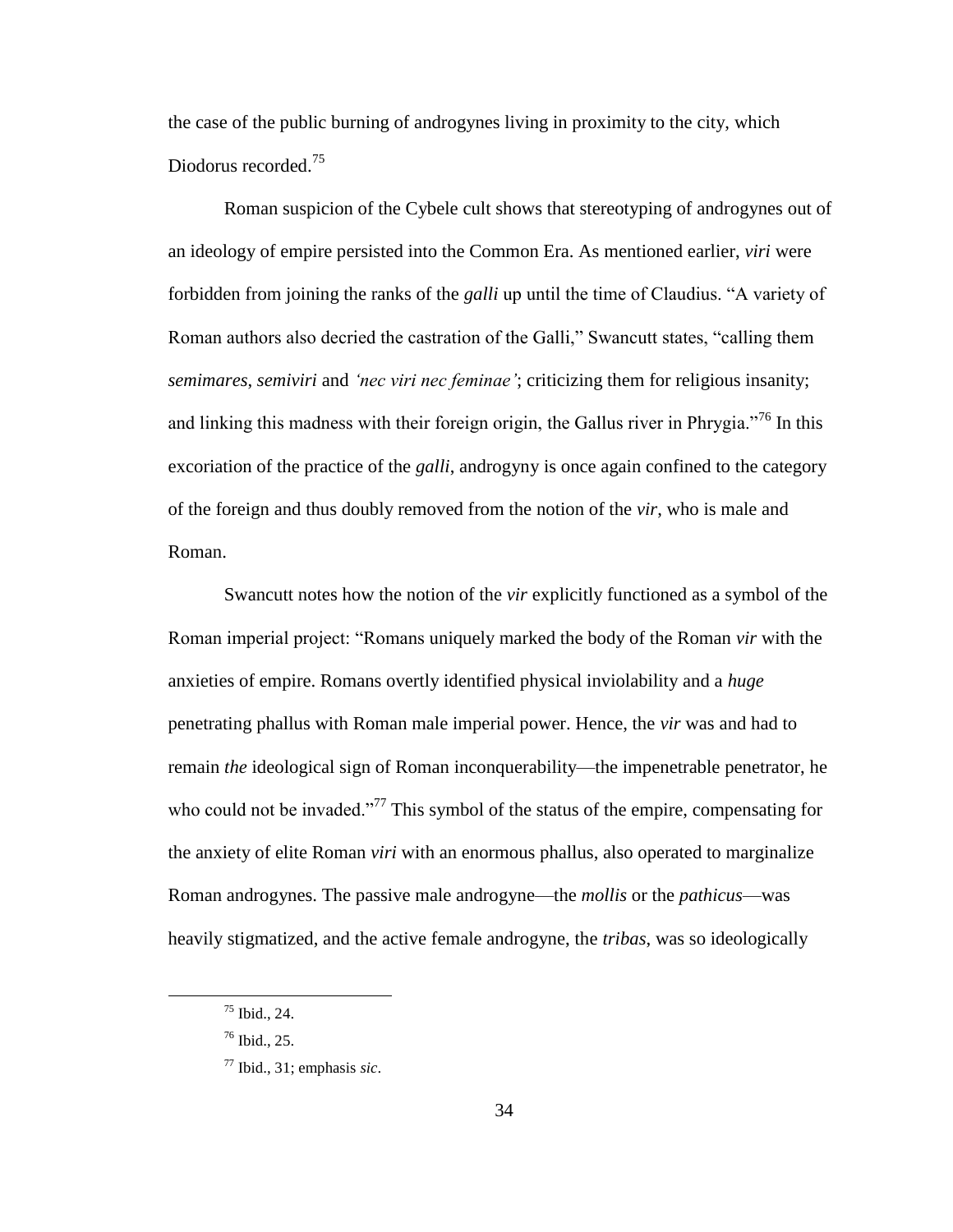repulsive as to be a contradiction in terms: "The penetrative-*femina* was not just an oxymoron, h/e was ideologically unnamable. The idea of the penetrative-wo/man—who by the standards of the one-body model climbed the gender hierarchy and made herself a man—was so unacceptable that it could not even be named as a Roman possibility.<sup>78</sup>

And why could this possibility not be named? The threat by Roman matrons to the power of the *viri* was too close for comfort, too near to becoming a reality. Changes to regulations around marriage and divorce allowed affluent Roman women greater latitude with respect to their wealth. Furthermore, Roman matrons had solidified their grip on certain channels of political influence, especially the avenue to power mediated by cultus; once more, the goddess cults are significant to this discussion, as they are seen here as sites of power through gender-defying acts: "In the religious arena Roman matrons not only participated in the gender-bending Bona Dea rituals, but helped to found the Roman Cybele/Magna Mater cult. The matron Claudia Quinta was credited with establishing this cult on the Palatine and becoming the first Roman priestess of the Magna Mater; many matrons followed her lead."<sup>79</sup> The capacity of matrons' solidification of political power to unnerve the elite *viri* was compounded by the fact that they represented the class of persons closest to the *viri* themselves, who occupied the apex of the Roman gender schema. Thus, concern over the growing power of Roman matrons led the *viri* to paint them with the stereotype of the *tribas*, tapping into ideological techniques of ethnic differentiation by linking matrons' political influence to

<sup>78</sup> Ibid., 32; emphasis removed.

<sup>79</sup> Ibid., 36.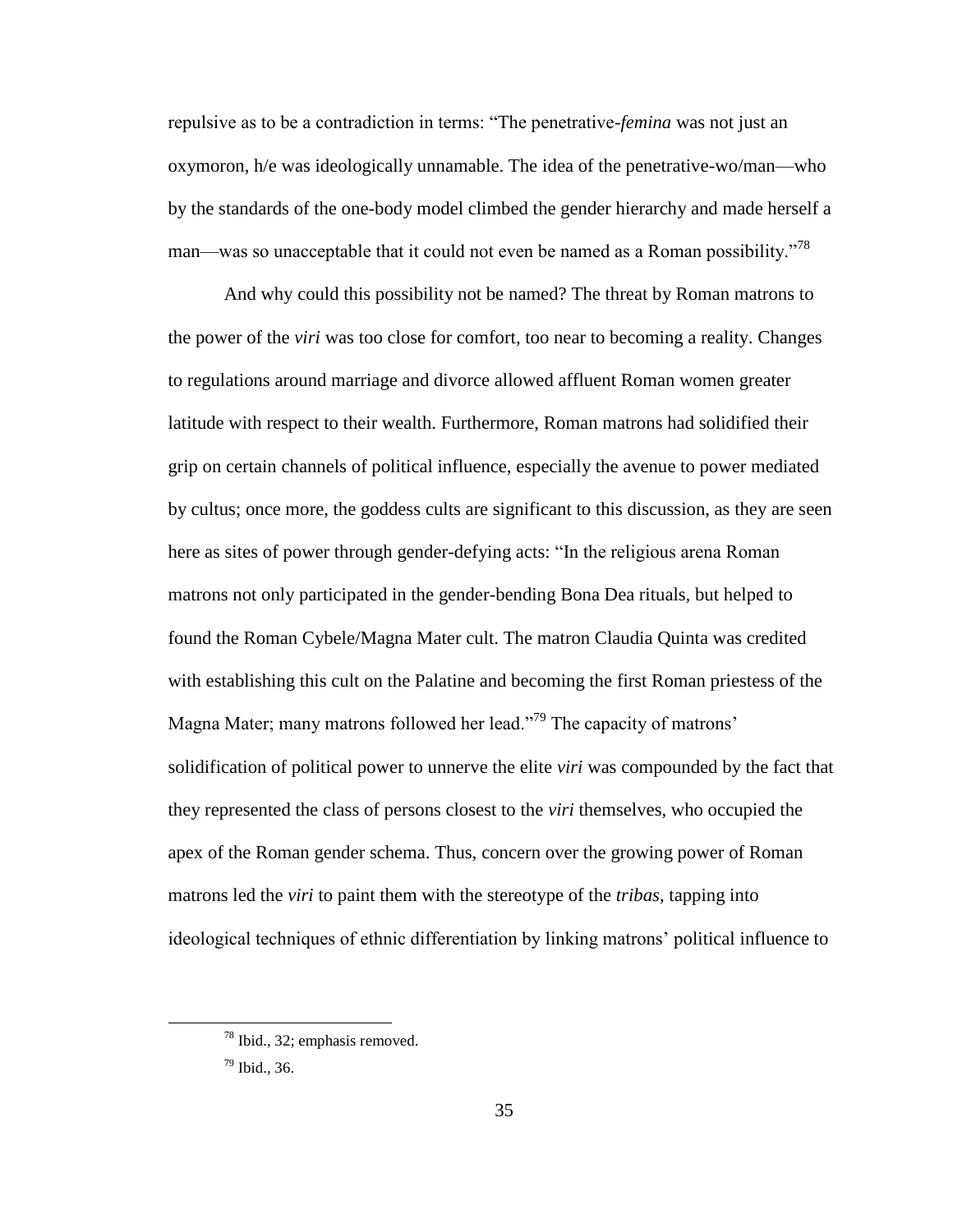the subversive and effeminating influence of "Greek" cultus, including the cult of the *Magna Mater*. 80

The predominant discourse that has emerged from a review of pertinent Greco-Roman literature, therefore, is one of moral censure and disgust: tribadic androgynes are characterized literally and figuratively as perverts and monsters, as divine foul ups. Moreover, this discourse was ideological in character, shoring up the Roman imperial project. This ideological character could fit easily with the ideological thrust of Paul's rhetoric in Romans 1. Of course, unlike Roman elites, Paul was unconcerned with the effeminization of the empire or the activity of Roman matrons. But he was driven to propagate that gospel which had been revealed to him through Christ (see Gal 1:11–12). And his ambiguous condemnation of unnatural intercourse could easily have been filled in by the Roman church as a denunciation of the ritual sex acts performed among the priesthoods of the goddess cults, which to Christian ideology would seem to be unchecked idolatry. Any among the church who had occasion to witness the goings-on of the Day of Blood would be confronted with the searing images of self-castration and frenzy, thus cementing the logic of Paul's gospel ideology. That is, the ancient Roman church could have seen in the praxis of the androgynous *galli* the dire need for the truth of Paul's message: the gospel is "the power of God for salvation to everyone who has faith, to the Jew first and also to the Greek" (Rom  $1:16$ ).<sup>81</sup>

One final influence that could have directed the Roman church to condemn the praxis of the *galli* consists in the Hebrew scriptures. In particular, it is possible that the

<sup>80</sup> Ibid., 32–33.

<sup>81</sup> Cf. Longenecker, *Introducing Romans*, 361: "1:16–17 [is] the thesis for the entire section, 3:21– 23 the repetition and expansion of that thesis."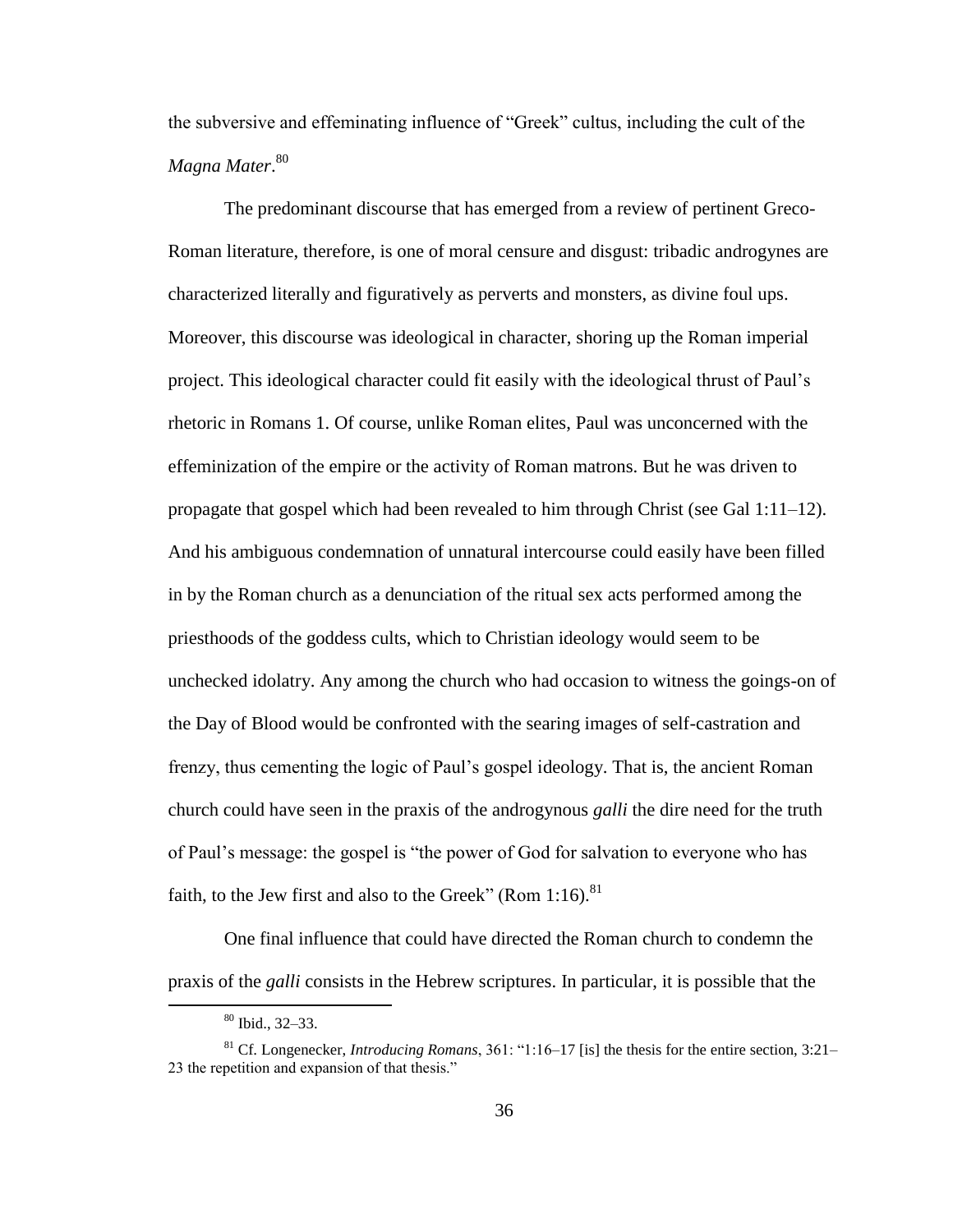church may have appropriated the purity logic of the Mosaic law, especially since Jewish sources roughly contemporary to Paul's letter mirror the gendered logic of the Roman elite. *The Sentences of Pseudo-Phocylides*, a diasporic work dated by its translator to between circa 30 BCE–40 CE, contains the injunction, "Let not women imitate the sexual role … of men."<sup>82</sup> The *Sentences* also interdict long male hair and male hair-braiding, and they stipulate that adequate precautions must be taken to ward off sexual advances to beautiful boys and virginal girls.<sup>83</sup> Perhaps the only distinctive aspect of the *Sentences* is their rejection of not only tribadic sex and other gender-defying activities but also their repudiation of pederasty—a mark of their Jewish, and not Roman or Greek, authorship.

A rabbinical commentary entitled *Sifra*, which compiles sayings that originated from before circa 220 CE, interprets Lev 18:3:

Scripture teaches, "You shall not walk in [the Egyptians' and Canaanites'] statutes" (Lev. 18:3)…. And what did they do? A man married a man and a woman a woman, and a man married a woman and her daughter, and a woman was married to two men.<sup>84</sup>

This commentary is interesting for its expansion of the original content of Leviticus. Although Lev 18:3 begins a list of activities that have been forbidden to the Israelites, including the proscription of "l[ying] with a man as with a woman," there is not a similar proscription of women taking up an active sexual role.

Indeed, the ancient Roman church may have fused the logic of ancient Israel's purity laws embedded in Leviticus with Greco-Roman gender norms. The people of

<sup>82</sup> *The Sentences of Pseudo-Phocylides*, trans. P. W. Van der Horst (Leiden: Brill, 1978), line 192, pp. 225–257, as quoted in Brooten, "Paul's Views," 64.

<sup>83</sup> Brooten, "Paul's Views," 65.

<sup>84</sup> Translation by Brooten, "Paul's Views," 64; see A. H. Weiss, ed., *Sifra*, (Vienna: Schlossberg, 1862), on Lev. 18:3 (Aharei Mot, Parasha 9).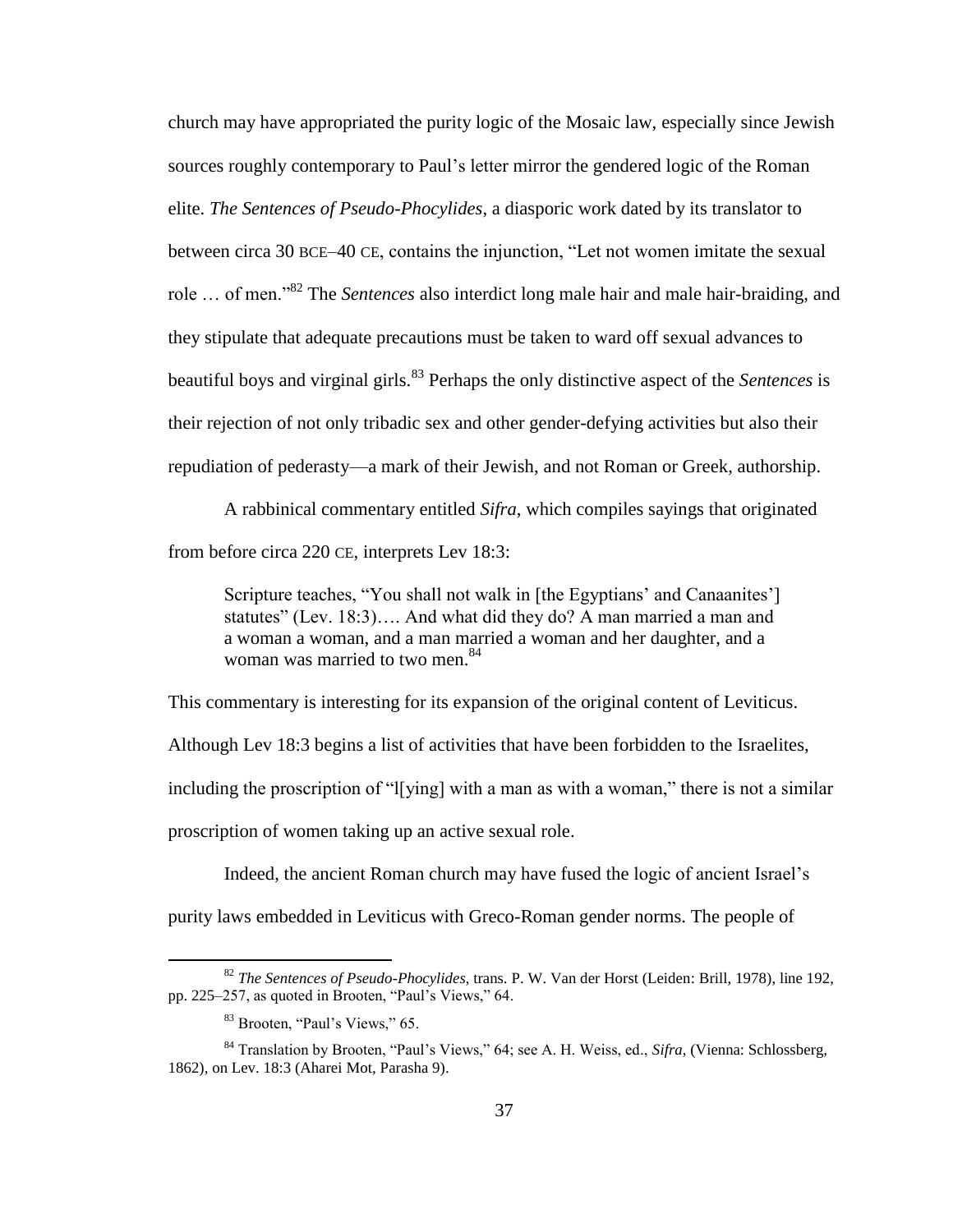ancient Israel articulated a clear schema of the world in which different categories,

"classifications for animals, peoples, sacrificial victims, priests, and women," were kept visibly separate.<sup>85</sup> Among the Hebrew scriptures, two texts—one in Leviticus 18, and the other in Leviticus 20—refer to sexual intercourse between an active male penetrator and a passive male recipient. These texts, motivated by an understanding of the special place of the Israelites before God, underline the Israelites' need to remain separate in their situation of Babylonian exile, the period during which they were composed. Priestly writers emphasizing the purity of visible categories thus incorporated gender role distinctions into their purity law schema<sup>86</sup>—and the ones who were marginalized as a result of this ideological move were, unsurprisingly, the androgynous, passive men who lay "with a male as with a woman" (Lev 18:22).

### **Conclusion: Foregrounding the Tribadic in**

### **Approaching Romans 1:26–27**

In my reading of Rom 1:26–27, I have been careful to highlight how this text *could* have been received by the church in Rome as a condemnation of the genderqueer praxis of the goddess priests and their tribadic companions while holding back from actually ascribing this view to the ancient church. My chief point rather is to gesture to parallel situations in the contemporary church. In approaching texts like Rom 1:26–27, I

<sup>&</sup>lt;sup>85</sup> Brooten, "Paul's Views," 72.

<sup>86</sup> Gwen B. Sayler, "Beyond the Biblical Impasse: Homosexuality through the Lens of Theological Anthropology," *Dialog: A Journal of Theology* 44, no. 1 (Spring 2005): 82–83. David Frederickson would disagree with Sayler and claim that for Paul, this is a moral issue about the need for self-discipline, not a desire to preserve the purity laws of ancient Israel. But this ignores the deeper point of compatibility that the purity laws have with Greco-Roman gender norms: the exclusion of the androgynous passive male for the maintenance of a particular ideology. "A Friendly, Hellenic Response to Professor Sayler," *Dialog: A Journal of Theology* 44, no. 1 (Spring 2005): 93.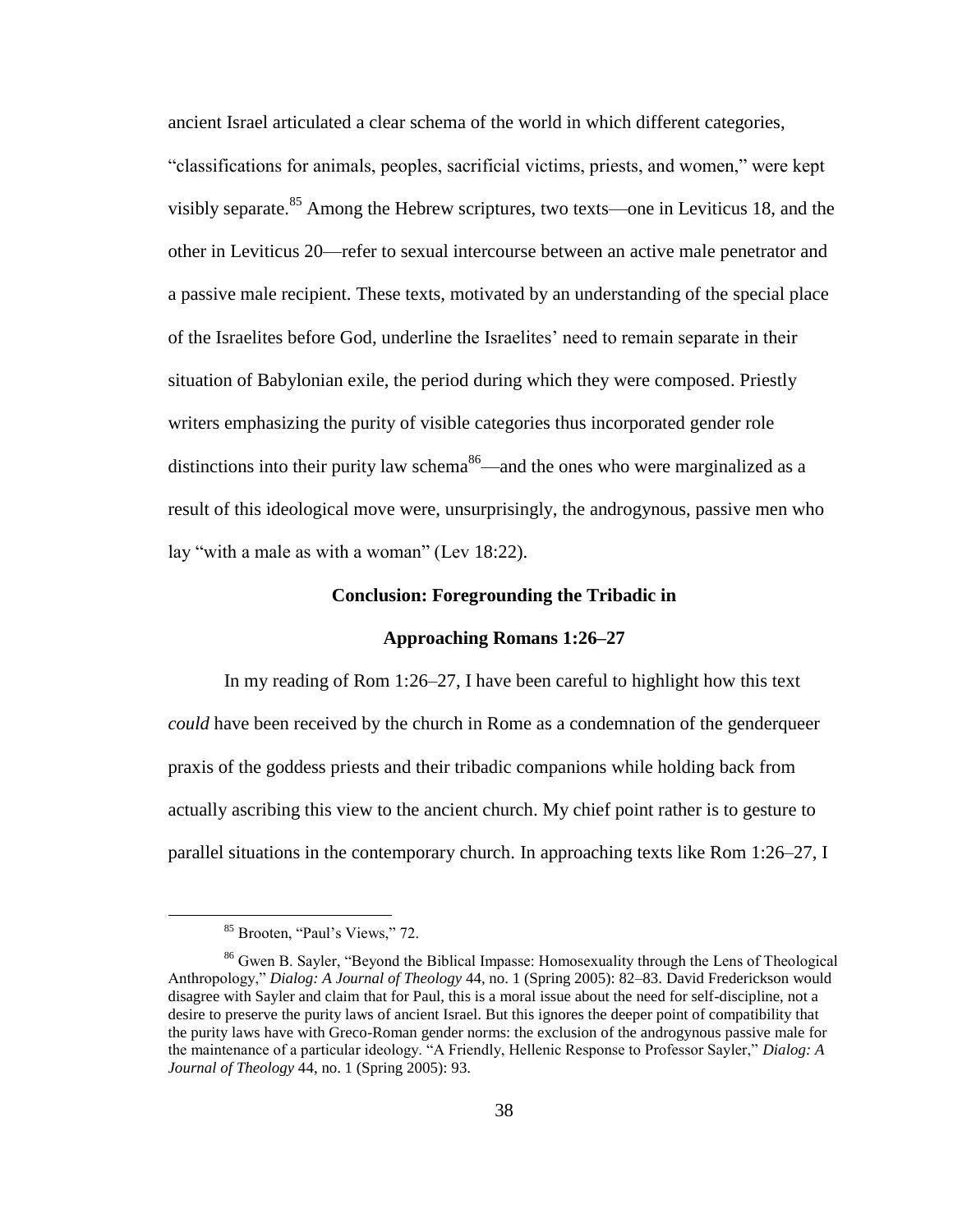suggest that an important hermeneutical key to the passage is the ideological dimension operative in the ancient plight of the *tribades*, the *galli*, and other genderqueer groups. Today, readings of potential clobber texts ought intentionally to counteract any Christianideological move to exclude queer persons by engaging from the start the history and experience of the queer community. The fact that the androgynous *galli* may have suffered from an oppressive ideological reading by the ancient Roman church should resonate with modern readers who are sensitive to the specific plight of genderqueer persons and, indeed, the entire queer community in a church that largely operates according to patriarchal and male-female binary terms. Thus, contemporary readers of verses 26 and 27 ought to "foreground the tribadic," as it were.

In sum, contemporary queer identities, such as the categories "gay" and "lesbian," were not available to Paul's audience from their first century Greco-Roman and Jewish contexts.<sup>87</sup> But in reading Rom 1:26–27, the ancient church in Rome could have condemned the genderqueer praxis of the priests of the goddess cults as an ideological expedient: the already marginated *galli* could have served to illustrate in colorful terms Paul's broader point about idolatry and the Gentiles' need for God's salvation. Townsley observes that the practice of the *galli* in goddess cults may have been perceived as a quest for transcendence.<sup>88</sup> This may have been unknown to the ancient church, if it castigated the practice—or maybe even beyond the scope of its *caritas*. But where the ancient church may have made a misstep, today's churches would do well to remember the baptismal formula that Paul chose to include in his letter to the Galatians: "As many of

<sup>&</sup>lt;sup>87</sup> Cf. Townsley, "Paul, the Goddess Religions, and Queer Sects," 708.

<sup>&</sup>lt;sup>88</sup> See Townsley's discussion of the Naassenes, "Paul, the Goddess Religions, and Queer Sects," 722ff.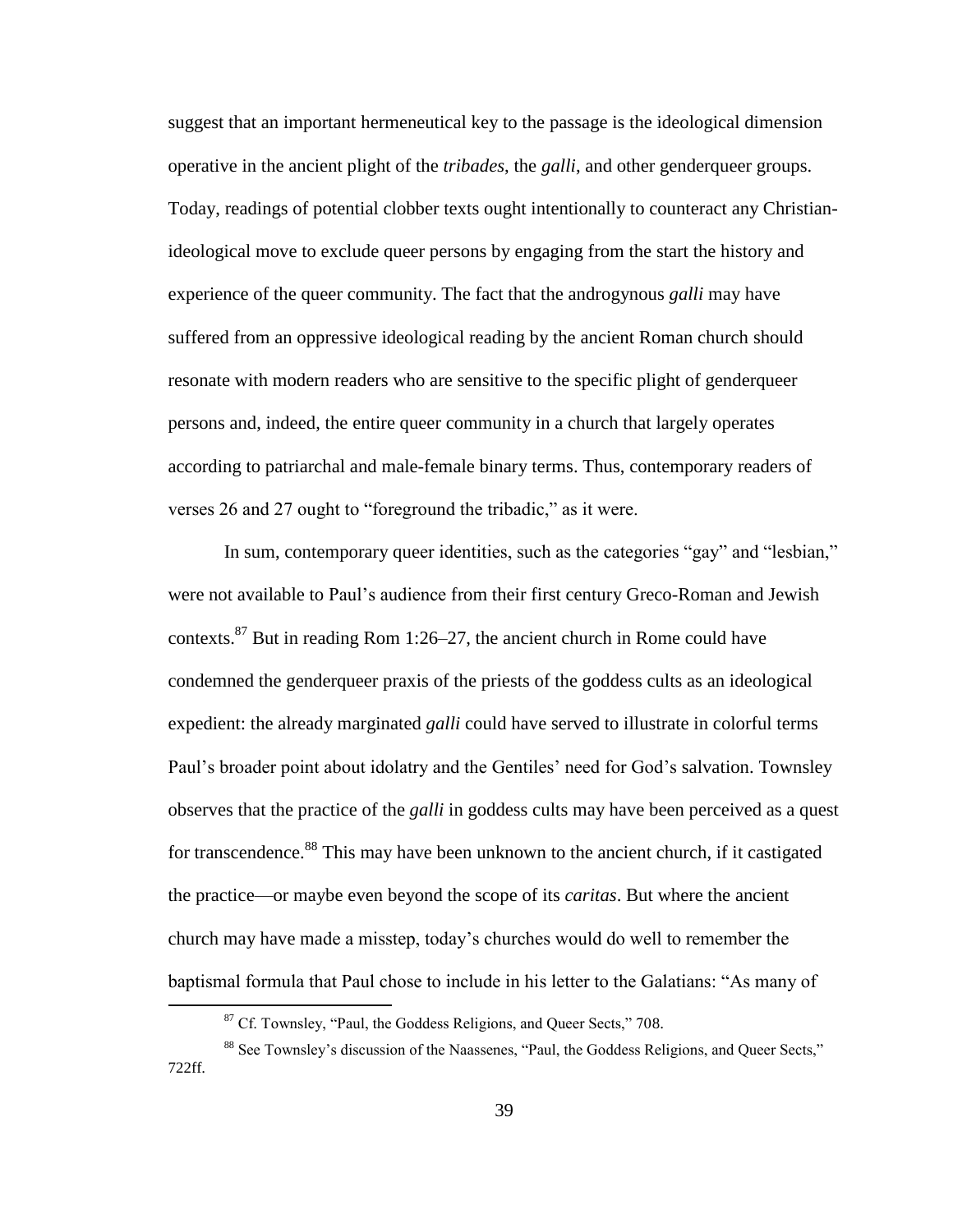you as were baptized into Christ have clothed yourselves with Christ. There is no longer Jew or Greek, there is no longer slave or free, there is no longer male and female; for all of you are one in Christ Jesus" (3:27–28). The distinctions imposed by human culture and society—and exploited by patriarchal hegemony—cannot be sources of margination in the church. Today, therefore, Christian recognition of genderqueer praxis as a site of authentic transcendence and movement into the divine, alongside the genuine and loving relationships shared among the queer community, lesbian, gay, or bisexual, will go a long way towards furthering the reign of God on earth.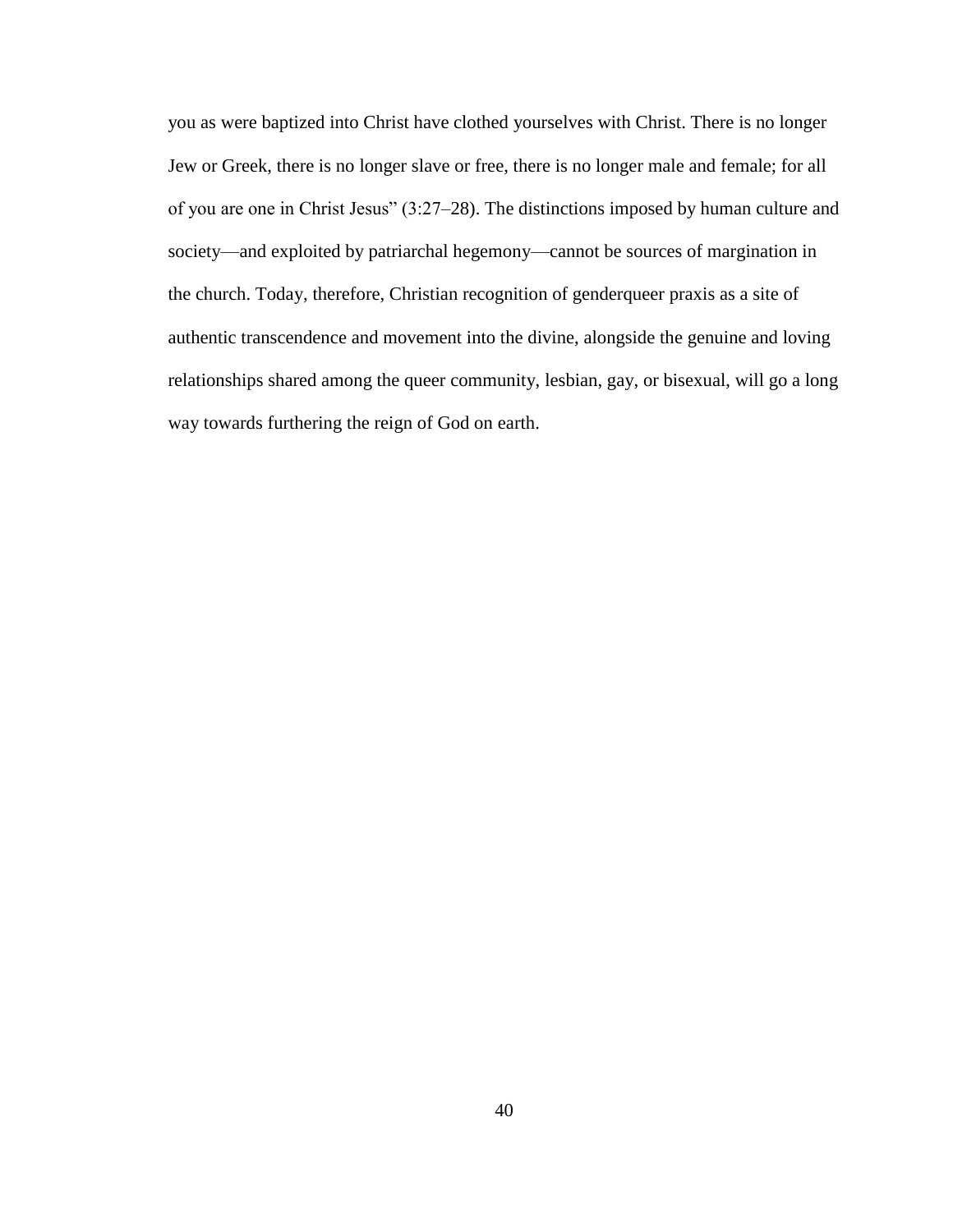### Select Bibliography

*Baptist Press*. "SBC Presidents Unite, Declare Stand on Marriage." June 17, 2015. Accessed July 6, 2015. [http://www.bpnews.net/44960/sbc-presidents-unite](http://www.bpnews.net/44960/sbc-presidents-unite-declare-stand-on-marriage)[declare-stand-on-marriage.](http://www.bpnews.net/44960/sbc-presidents-unite-declare-stand-on-marriage)

BibleStudyTools.com. Accessed June 22, 2015,

[http://www.biblestudytools.com/commentaries/gills-exposition-of-the-bible/.](http://www.biblestudytools.com/commentaries/gills-exposition-of-the-bible/)

- Brooten, Bernadette J. "Paul's Views on the Nature of Women and Female Homoeroticism." In *Immaculate and Powerful: The Female in Sacred Image and Social Reality*, edited by Clarissa W. Atkinson, Constance H. Buchanan, and Margaret R. Miles, 61–87. Boston: Beacon Press, 1985.
- Bernstein, Richard J. *Beyond Objectivism and Relativism: Science, Hermeneutics, and Praxis*. Philadelphia: University of Pennsylvania Press, 1983.
- Briggs, Ward W., ed. *Dictionary of Literary Biography*. Vol. 211, *Ancient Roman Writers*. Detroit: Gale Group, 1999.
- Frederickson, David. "A Friendly, Hellenic Response to Professor Sayler." *Dialog: A Journal of Theology* 44, no. 1 (Spring 2005): 93–94.
- Gadamer, Hans Georg. *Philosophical Hermeneutics*. Translated by David E. Linge. Berkeley: University of California Press, 1976.
- ———. *Truth and Method*. Edited and translated by Garrett Barden and John Cumming. New York: Seabury Press, 1975.
- Gill, John. *An Exposition of the New Testament*. 3 vols. 1746-48. [http://www.sacred](http://www.sacred-texts.com/bib/cmt/gill/index.htm)[texts.com/bib/cmt/gill/index.htm.](http://www.sacred-texts.com/bib/cmt/gill/index.htm)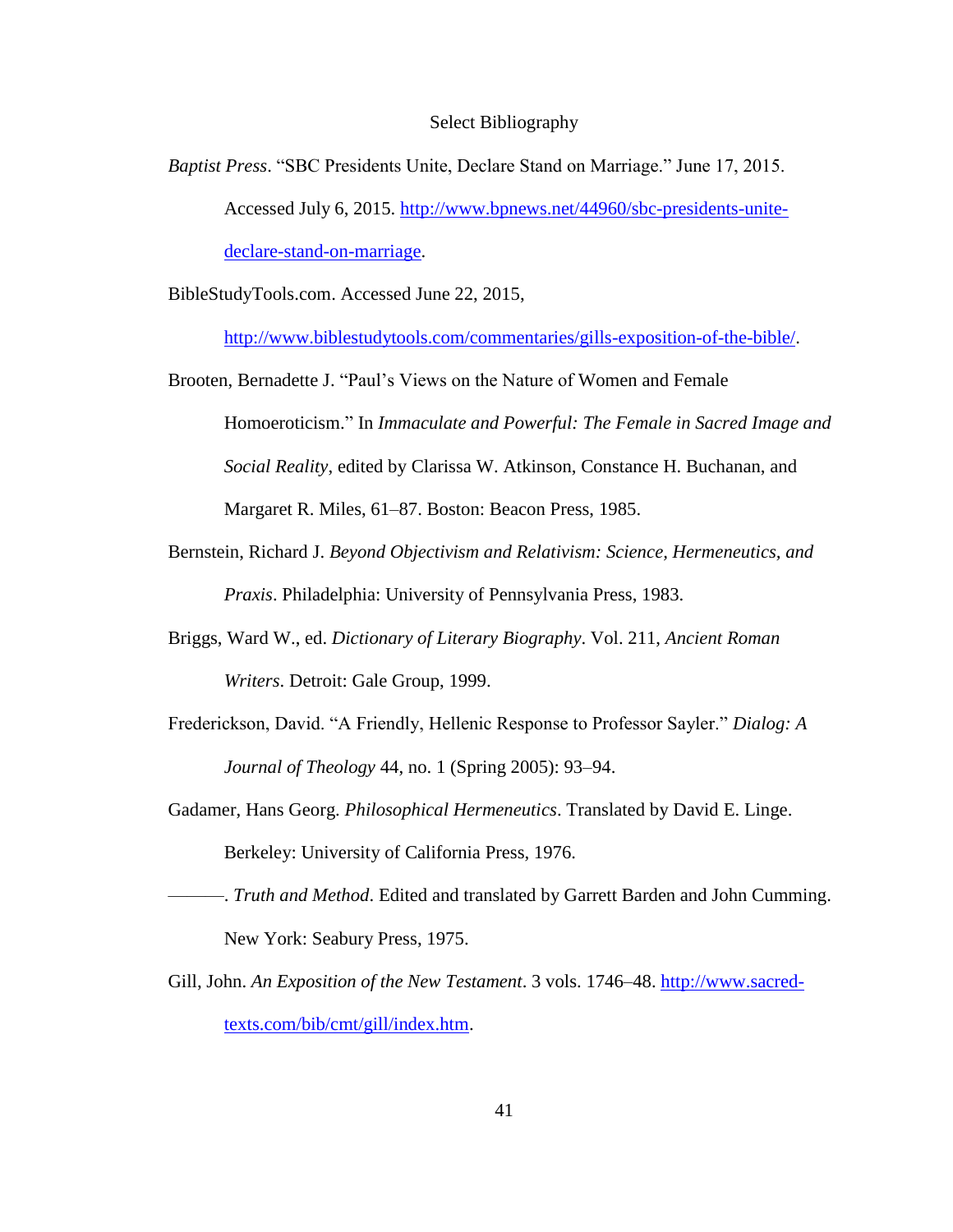- Goss, Robert E., and Mona West, eds. *Take Back the Word: A Queer Reading of the Bible*. Cleveland: Pilgrim Press, 2000.
- Grabbe, David C. *Forerunner Commentary*. BibleTools.org. Accessed June 22, 2015. [http://www.bibletools.org/index.cfm/fuseaction/Bible.show/sVerseID/27957/eVer](http://www.bibletools.org/index.cfm/fuseaction/Bible.show/sVerseID/27957/eVerseID/27957) [seID/27957.](http://www.bibletools.org/index.cfm/fuseaction/Bible.show/sVerseID/27957/eVerseID/27957)
- Grenholm, Cristina, and Daniel Patte, eds. *Gender, Tradition and Romans: Shared Ground, Uncertain Borders*. New York: T&T Clark, 2005.
- Henry, Matthew. *Complete Commentary on the Whole Bible*. 1706. [http://www.sacred](http://www.sacred-texts.com/bib/cmt/henry/index.htm)[texts.com/bib/cmt/henry/index.htm.](http://www.sacred-texts.com/bib/cmt/henry/index.htm)
- Hurt, Bruce. "Romans 1:26–27 Commentary." PreceptAustin.org. Last modified December 26, 2013. Accessed June 22, 2015.

[http://www.preceptaustin.org/romans\\_126-27.htm.](http://www.preceptaustin.org/romans_126-27.htm)

- Knox, John. "Romans: Introduction." In *The Interpreter's Bible*, vol. 9, edited by George Arthur Buttrick, 355–72. New York: Abingdon Press, 1954.
- Longenecker, Richard N. *Introducing Romans: Critical Issues in Paul's Most Famous Letter*. Grand Rapids, MI: Eerdmans, 2011.

Lucian. *The Syrian Goddess*. Translated by Herbert Strong. 1913; repr., London: BiblioBazaar, 2007.

Martial, *Epigrammata*.

- Michaelson, Jay. *God vs. Gay? The Religious Case for Equality*. Boston: Beacon Press, 2011.
- Phaedrus, *Liber Fabularum*.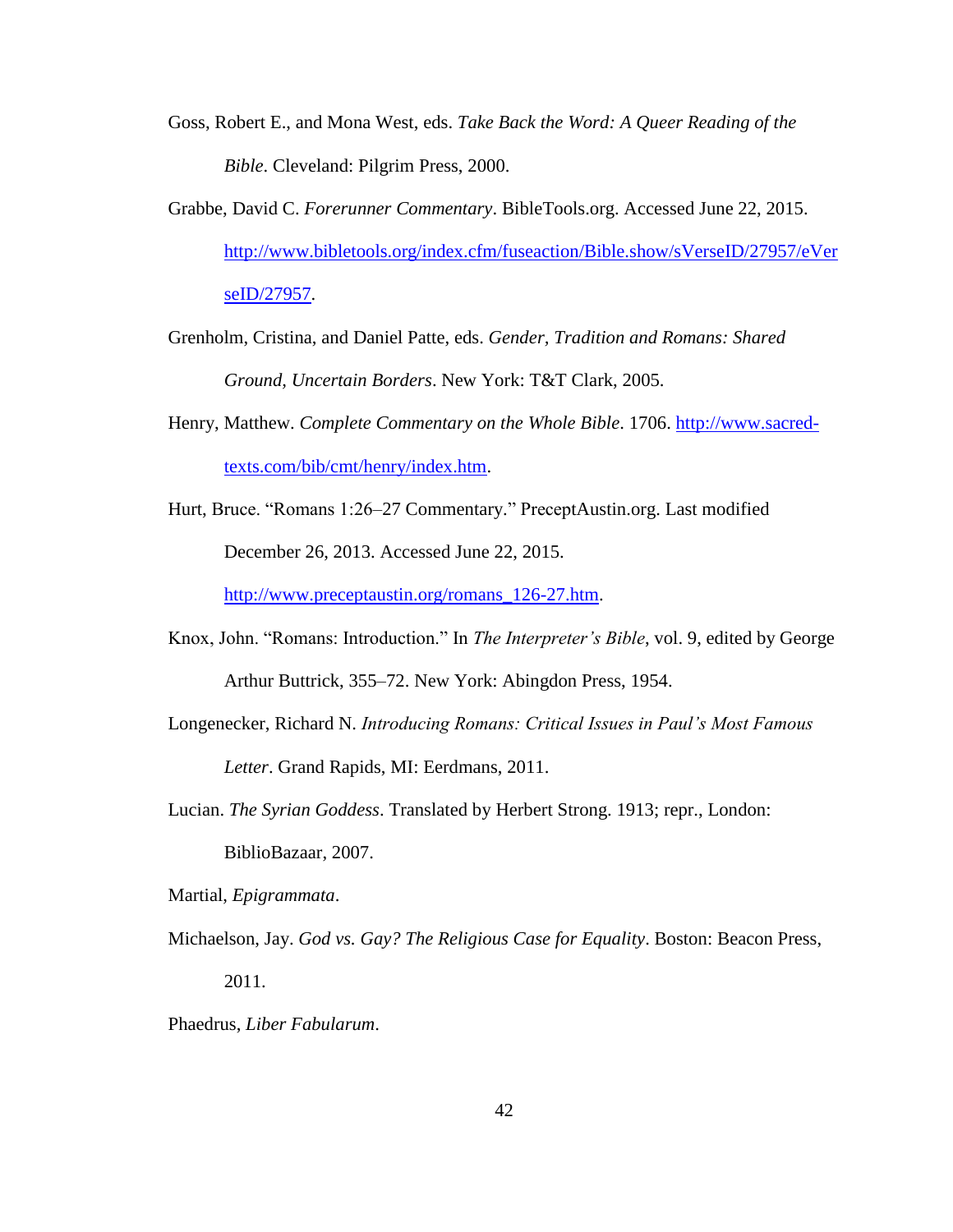- Richards, Lawrence O. *Expository Dictionary of Bible Words*. Grand Rapids, MI: Zondervan Publishing House, 1985.
- Sayler, Gwen B. "Beyond the Biblical Impasse: Homosexuality through the Lens of Theological Anthropology." *Dialog: A Journal of Theology* 44, no. 1 (Spring 2005): 82–89.
- Schaff, Philip, ed. *Ante-Nicene Fathers*. New York: Christian Literature Publishing, 1885.
- *The Sentences of Pseudo-Phocylides*. Translated by P. W. Van der Horst. Leiden: Brill, 1978.
- Smart, Anthony E. "Cybele," in *Encyclopedia Mythica*. July 19, 1988. Last modified April 25, 2005. Accessed July 1, 2015.

[http://www.pantheon.org/articles/c/cybele.html.](javascript:void(0))

- Snyder, Graydon F., and Kenneth M. Shaffer. "Homosexuality: Leviticus 18:22, 20:13 and Romans 1:24–32." *Brethren Life & Thought* 54, no. 3 (Summer 2009): 47–53.
- Swancutt, Diana M. "*Still* before Sexuality: 'Greek' Androgyny, the Roman Imperial Politics of Masculinity and the Roman Invention of the *Tribas*." In *Mapping Gender in Ancient Religious Discourses*, edited by Todd Penner and Caroline Vander Stichele, 11–61. Leiden: Brill, 2007.
- Townsley, Jeramy. "Paul, the Goddess Religions, and Queer Sects: Romans 1:23–28." *Journal of Biblical Literature* 130, no. 4 (2011): 707–28.
- United States Conference of Catholic Bishops. "Supreme Court Decision on Marriage 'A Tragic Error' Says President of Catholic Bishops' Conference." June 26, 2015. Accessed July 6, 2015. [http://usccb.org/news/2015/15-103.cfm.](http://usccb.org/news/2015/15-103.cfm)